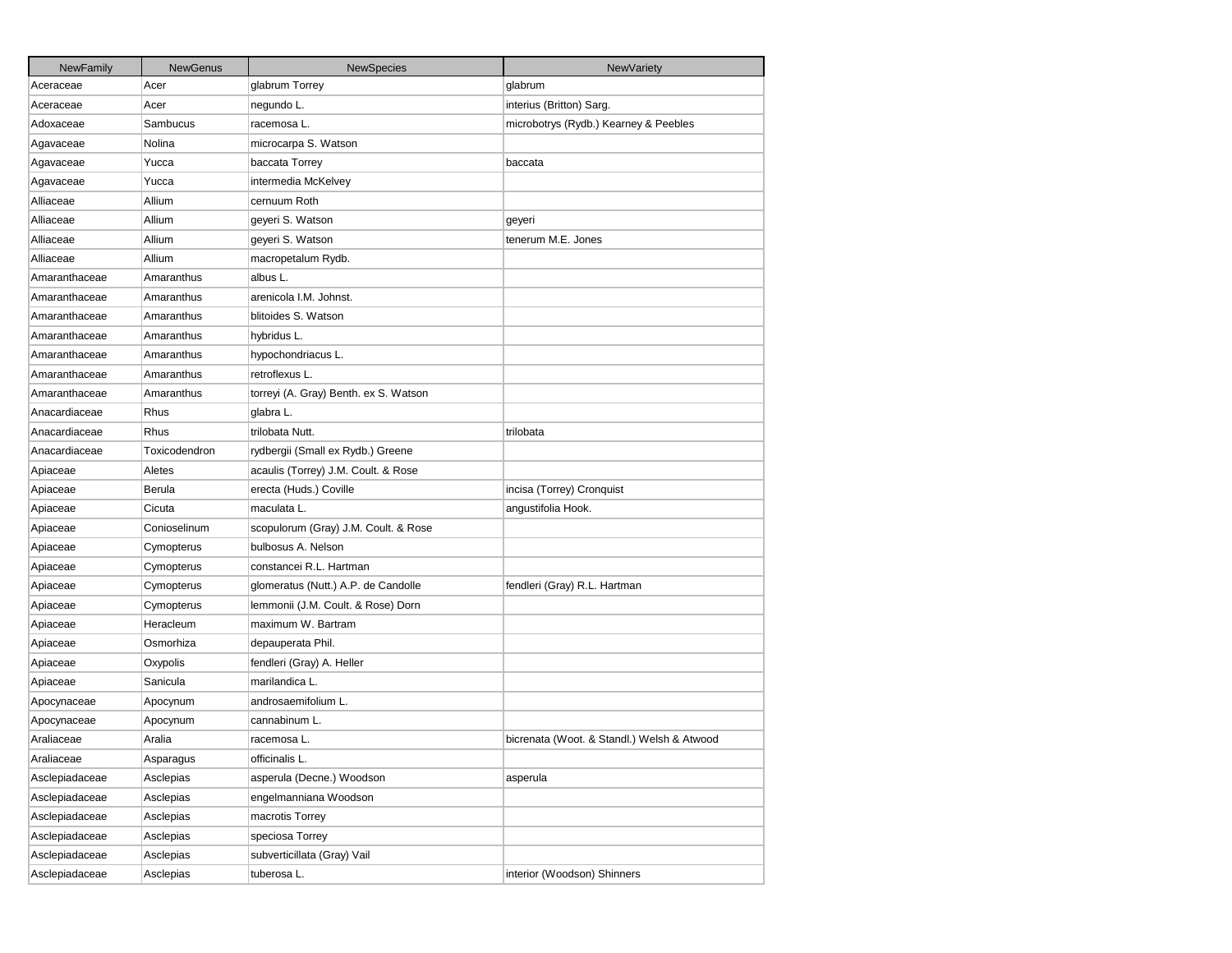| Asclepiadaceae | Asclepias              | viridiflora Raf.                    |                                            |
|----------------|------------------------|-------------------------------------|--------------------------------------------|
| Aspleniaceae   | Asplenium              | septentrionale (L.) Hoffm.          |                                            |
| Asteraceae     | Achillea               | millefolium L.                      |                                            |
| Asteraceae     | Acroptilon             | repens (L.) DC.                     |                                            |
| Asteraceae     | Ageratina              | herbacea (Gray) R.M. King & H. Rob. |                                            |
| Asteraceae     | Agoseris               | aurantiaca (Hook.) Greene           | purpurea (Gray) Cronquist                  |
| Asteraceae     | Agoseris               | glauca (Pursh) Raf.                 | glauca                                     |
| Asteraceae     | Amauriopsis            | dissecta (Gray) Rydb.               |                                            |
| Asteraceae     | Ambrosia               | acanthicarpa Hook.                  |                                            |
| Asteraceae     | Ambrosia               | trifida L.                          | trifida                                    |
| Asteraceae     | Anaphalis              | margaritacea (L.) Benth. & Hook.    |                                            |
| Asteraceae     | Antennaria             | marginata Greene                    |                                            |
| Asteraceae     | Antennaria             | parvifolia Nutt.                    |                                            |
| Asteraceae     | Antennaria             | rosea Greene                        |                                            |
| Asteraceae     | Aphanostephus          | ramosissimus DC.                    | humilis (Benth.) B.L. Turner & Birdsong    |
| Asteraceae     | Arnica                 | chamissonis Less.                   | foliosa (Nutt.) Maguire                    |
| Asteraceae     | Artemisia              | bigelovii Gray                      |                                            |
| Asteraceae     | Artemisia              | campestris L.                       | pacifica (Nutt.) M. Peck                   |
| Asteraceae     | Artemisia              | carruthii A.W. Wood ex Carruth      |                                            |
| Asteraceae     | Artemisia              | dracunculus L.                      |                                            |
| Asteraceae     | Artemisia              | filifolia Torrey                    |                                            |
| Asteraceae     | Artemisia              | franserioides Greene                |                                            |
| Asteraceae     | Artemisia              | frigida Willd.                      |                                            |
| Asteraceae     | Artemisia              | ludoviciana Nutt.                   | albula (Wooton) Shinners                   |
| Asteraceae     | Artemisia              | ludoviciana Nutt.                   | ludoviciana                                |
| Asteraceae     | Artemisia              | ludoviciana Nutt.                   | mexicana (Willd.ex Spreng.) Gray           |
| Asteraceae     | Artemisia              | tridentata Nutt.                    | tridentata                                 |
| Asteraceae     | <b>Baccharis</b>       | salicina Torrey & Gray              |                                            |
| Asteraceae     | Baileya                | multiradiata Harvey & Gray ex Gray  |                                            |
| Asteraceae     | Berlandiera            | lyrata Benth.                       |                                            |
| Asteraceae     | <b>Bidens</b>          | cernua L.                           |                                            |
| Asteraceae     | <b>Bidens</b>          | comosa (Gray) Wiegand               |                                            |
| Asteraceae     | <b>Bidens</b>          | frondosa L.                         |                                            |
| Asteraceae     | <b>Brickellia</b>      | brachyphylla (Gray) Gray            |                                            |
| Asteraceae     | <b>Brickellia</b>      | californica (Torrey & Gray) Gray    |                                            |
| Asteraceae     | <b>Brickellia</b>      | eupatorioides (L.) Shinners         | chlorolepis (Wooton & Standl.) B.L. Turner |
| Asteraceae     | <b>Brickellia</b>      | grandiflora (Hook.) Nutt.           |                                            |
| Asteraceae     | <b>Brickelliastrum</b> | fendleri (Gray) King & H.E. Rob.    |                                            |
| Asteraceae     | Carduus                | nutans L.                           |                                            |
| Asteraceae     | Chaetopappa            | ericoides (Torrey) G.L. Nesom       |                                            |
| Asteraceae     | Cirsium                | arvense (L.) Scop.                  |                                            |
| Asteraceae     | Cirsium                | neomexicanum Gray                   |                                            |
| Asteraceae     | Cirsium                | parryi (Gray) Petrak                |                                            |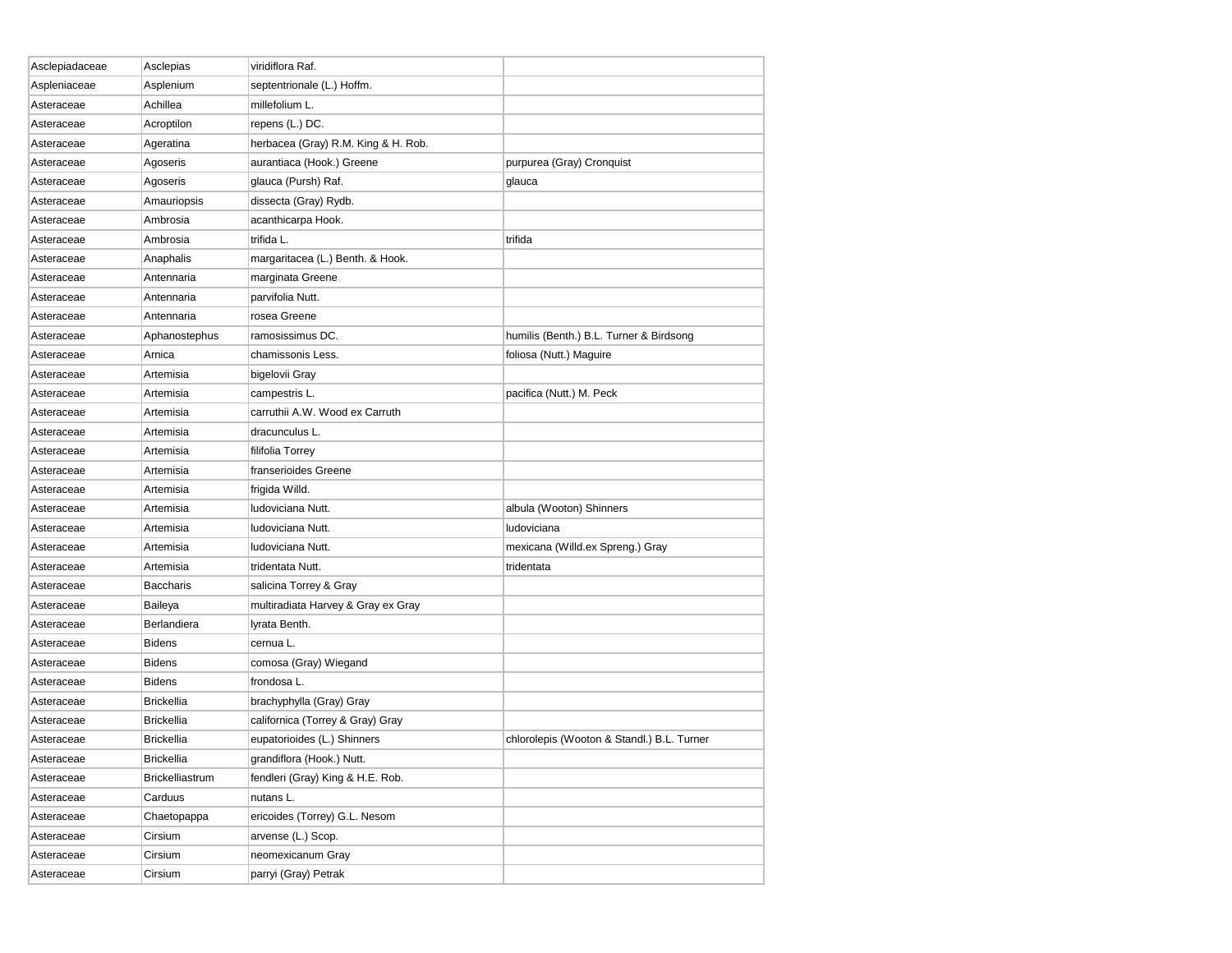| Asteraceae               | Cirsium           | undulatum (Nutt.) Spreng.                         | undulatum                                      |
|--------------------------|-------------------|---------------------------------------------------|------------------------------------------------|
| Asteraceae               | Cirsium           | vulgare (Savi) Ten.                               |                                                |
| Asteraceae               | Conyza            | canadensis (L.) Cronquist                         |                                                |
| Asteraceae               | Cosmos            | parviflorus (Jacq.) Pers.                         |                                                |
| Asteraceae               | Crepis            | runcinata (E. James) Torr. & A. Gray              | glauca (Nutt.) B. Boivin                       |
| Asteraceae               | Cyclachaena       | xanthifolia (Nutt.) Fresen.                       |                                                |
| Asteraceae               | Dieteria          | asteroides Torrey                                 | asteroides                                     |
| Asteraceae               | Dieteria          | bigelovii (Gray) Morgan & R.L. Hartm.             | bigelovii                                      |
| Asteraceae               | Dyssodia          | papposa (Vent.) Hitchcock                         |                                                |
|                          | Ericameria        | nauseosa (Pall. ex Pursh) G.L. Nesom & G.I. Baird |                                                |
| Asteraceae<br>Asteraceae | Ericameria        | parryi (Gray) G.L. Nesom                          | graveolens (Nutt.) Reveal & Schuyler           |
| Asteraceae               |                   |                                                   | attenuata (M.E. Jones) G.L. Nesom & G.I. Baird |
|                          | Erigeron          | canus Gray                                        |                                                |
| Asteraceae               | Erigeron          | concinnus (Hook. & Arn.) Torrey & Gray            | concinnus                                      |
| Asteraceae               | Erigeron          | divergens Torrey & Gray                           |                                                |
| Asteraceae               | Erigeron          | eximius Greene                                    |                                                |
| Asteraceae               | Erigeron          | flagellaris Gray                                  |                                                |
| Asteraceae               | Erigeron          | formosissimus Greene                              | formosissimus                                  |
| Asteraceae               | Erigeron          | philadelphicus L.                                 | philadelphicus                                 |
| Asteraceae               | Erigeron          | speciosus (Lindl.) DC.                            |                                                |
| Asteraceae               | Erigeron          | subtrinervis Rydb. ex Porter & Britton            |                                                |
| Asteraceae               | Erigeron          | tracyi Greene                                     |                                                |
| Asteraceae               | Erigeron          | vreelandii Greene                                 |                                                |
| Asteraceae               | Gaillardia        | pinnatifida Torrey                                |                                                |
| Asteraceae               | Gaillardia        | pulchella Foug.                                   |                                                |
| Asteraceae               | Gnaphalium        | exilifolium A. Nelson                             |                                                |
| Asteraceae               | Gnaphalium        | palustre Nutt.                                    |                                                |
| Asteraceae               | Grindelia         | squarrosa (Pursh) Dunal                           |                                                |
| Asteraceae               | Gutierrezia       | sarothrae (Pursh) Britton & Rusby                 |                                                |
| Asteraceae               | Helenium          | autumnale L.                                      | montanum (Nutt.) Fernald                       |
| Asteraceae               | Helianthella      | quinquenervis (Hook.) Gray                        |                                                |
| Asteraceae               | Helianthus        | annuus L.                                         |                                                |
| Asteraceae               | <b>Helianthus</b> | pauciflorus Nutt.                                 | subrhomboides (Rydb.) Cronquist                |
| Asteraceae               | Helianthus        | petiolaris Nutt.                                  | petiolaris                                     |
| Asteraceae               | Heliomeris        | multiflora Nutt.                                  | multiflora                                     |
| Asteraceae               | Heterotheca       | villosa (Pursh) Shinners                          | villosa                                        |
| Asteraceae               | Hieracium         | xfloribundum Wimm. & Grab.                        |                                                |
| Asteraceae               | Hieracium         | carneum Greene                                    |                                                |
| Asteraceae               | Hieracium         | fendleri Sch. Bip.                                |                                                |
| Asteraceae               | Hymenopappus      | filifolius Hook.                                  | cinereus (Rydb.) I.M. Johnst.                  |
| Asteraceae               | Hymenoxys         | hoopesii (Gray) Bierner                           |                                                |
| Asteraceae               | Hymenoxys         | richardsonii (Hook.) Cockerell                    | floribunda (Gray) Parker                       |
| Asteraceae               | Krigia            | biflora (Walter) S.F.Blake                        |                                                |
| Asteraceae               | Lactuca           | biennis (Moench) Fernald                          |                                                |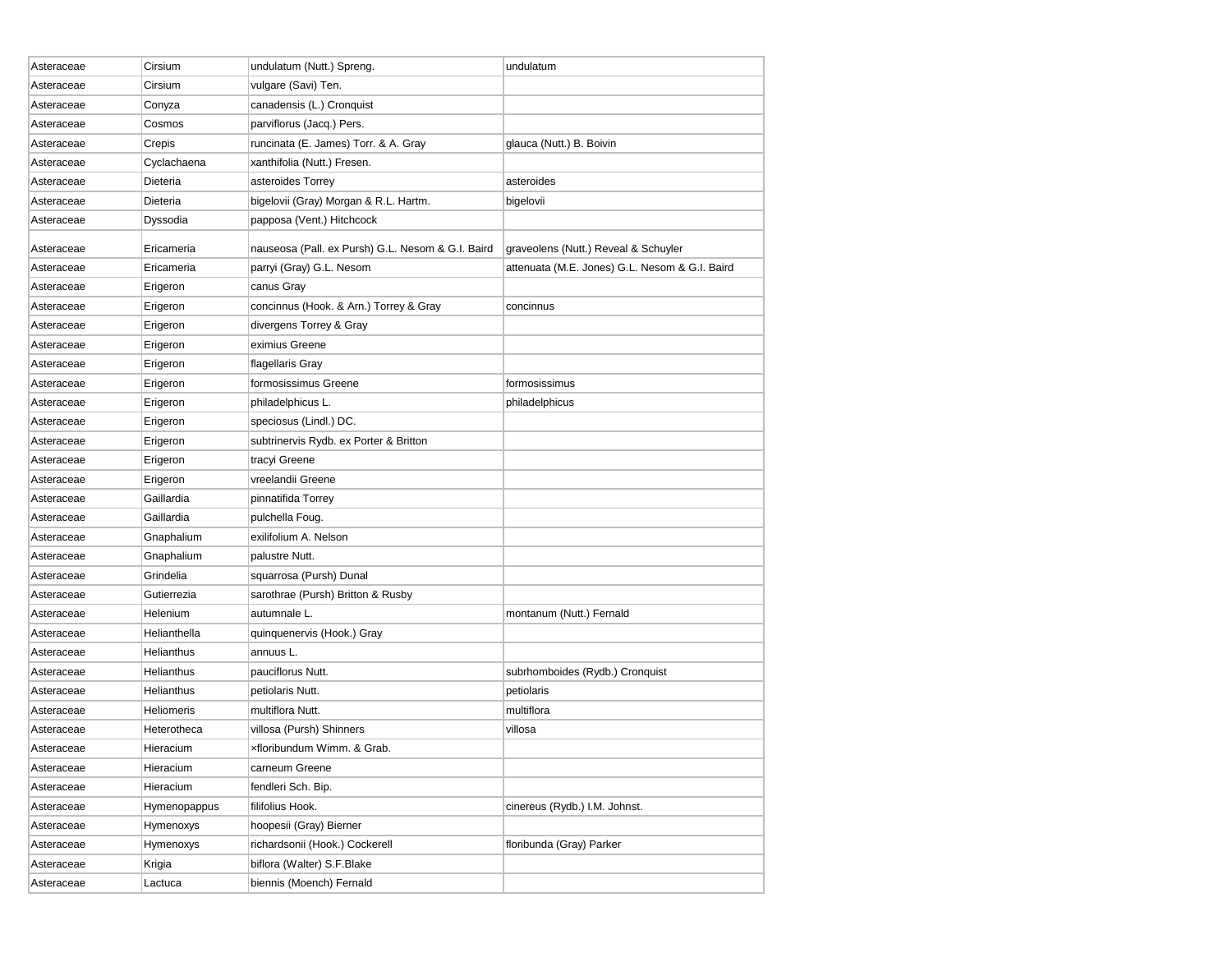| Asteraceae | Lactuca          | canadensis L.                                         |                                          |
|------------|------------------|-------------------------------------------------------|------------------------------------------|
| Asteraceae | Lactuca          | graminifolia Michx.                                   | arizonica McVaugh                        |
| Asteraceae | Lactuca          | pulchella (Pursh) DC.                                 |                                          |
| Asteraceae | Lactuca          | serriola L.                                           |                                          |
| Asteraceae | Laennecia        | schiedeana (Less.) G.L. Nesom                         |                                          |
| Asteraceae | Liatris          | punctata Hook.                                        | punctata                                 |
| Asteraceae | Machaeranthera   | tanacetifolia (Kunth) Nees                            |                                          |
| Asteraceae | Malacothrix      | fendleri Gray                                         |                                          |
| Asteraceae | Melampodium      | leucanthum Torrey & Gray                              |                                          |
| Asteraceae | Oreochrysum      | parryi (Gray) Rydb.                                   |                                          |
| Asteraceae | Packera          | fendleri (Gray) Weber & Å Löve                        |                                          |
| Asteraceae | Packera          | multilobata (Torrey & Gray ex Gray) Weber & A<br>Löve |                                          |
| Asteraceae | Packera          | neomexicana (Gray) Weber & Å Löve                     | mutabilis (Greene) Weber & Å Löve        |
| Asteraceae | Packera          | pseudaurea (Rydb.) Weber & Å Löve                     | flavula (Greene) D. Trock & T.M. Barkley |
| Asteraceae | Parthenium       | incanum Kunth                                         |                                          |
| Asteraceae | Pectis           | angustifolia Torrey                                   | angustifolia                             |
| Asteraceae | Pericome         | caudata Gray                                          |                                          |
| Asteraceae | Pseudognaphalium | canescens (DC.) W.A. Weber                            |                                          |
| Asteraceae | Pseudognaphalium | macounii Greene) Kartesz                              |                                          |
| Asteraceae | Pseudognaphalium | stramineum (Kunth) W.A. Weber                         |                                          |
| Asteraceae | Psilostrophe     | tagetina (Nutt.) Greene                               |                                          |
| Asteraceae | Pyrrhopappus     | pauciflorus (D. Don) DC.                              |                                          |
| Asteraceae | Pyrrocoma        | crocea (Gray) Greene                                  | crocea                                   |
| Asteraceae | Ratibida         | columnifera (Nutt.) Wooton & Standley                 |                                          |
| Asteraceae | Ratibida         | tagetes (E. James) Barnhart                           |                                          |
| Asteraceae | Rudbeckia        | hirta L.                                              | pulcherrima Farw.                        |
| Asteraceae | Rudbeckia        | laciniata L.                                          | ampla (A. Nelson) Cronquist              |
| Asteraceae | Sanvitalia       | abertii Gray                                          |                                          |
| Asteraceae | Schkuhria        | multiflora Hook. & Arn.                               |                                          |
| Asteraceae | Senecio          | atratus Greene                                        |                                          |
| Asteraceae | Senecio          | bigelovii Gray                                        | hallii Gray                              |
| Asteraceae | Senecio          | eremophilus Richardson                                | kingii (Rydb.) Greenm.                   |
| Asteraceae | Senecio          | flaccidus Less.                                       | flaccidus                                |
| Asteraceae | Senecio          | spartioides Torrey & Gray                             |                                          |
| Asteraceae | Senecio          | wootonii Greene                                       |                                          |
| Asteraceae | Solidago         | altissima L.                                          | gilvocanescens (Rydb.) Semple            |
| Asteraceae | Solidago         | lepida DC.                                            | salebrosa (Piper) Semple                 |
| Asteraceae | Solidago         | missouriensis Nutt.                                   | missouriensis                            |
| Asteraceae | Solidago         | mollis Bartl.                                         |                                          |
| Asteraceae | Solidago         | simplex Kunth                                         | simplex                                  |
| Asteraceae | Solidago         | speciosa Nutt.                                        | pallida Porter                           |
| Asteraceae | Solidago         | velutina DC.                                          | sparsiflora (Gray) Semple                |
| Asteraceae | Solidago         | wrightii Gray                                         | adenophora S.F. Blake                    |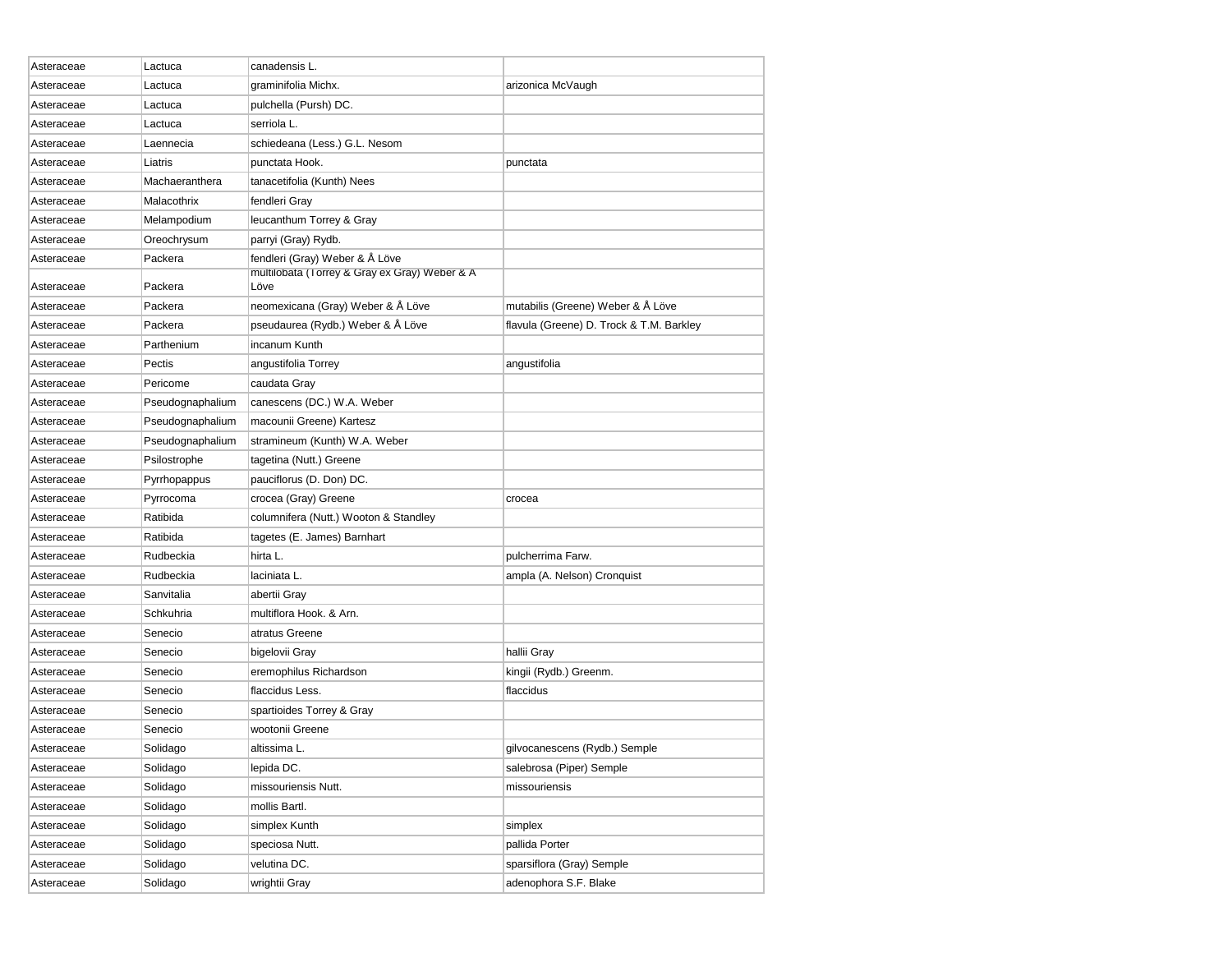| Asteraceae    | Sonchus         | asper (L.) Hill                              |                                       |
|---------------|-----------------|----------------------------------------------|---------------------------------------|
| Asteraceae    | Stephanomeria   | pauciflora (Torrey) A. Nelson                |                                       |
| Asteraceae    | Symphyotrichum  | falcatum (Lindl.) G.L. Nesom                 | commutatum (Torrey & Gray) G.L. Nesom |
| Asteraceae    | Symphyotrichum  | laeve (L.) Å. Löve & D. Löve                 | geyeri (Gray) G.L. Nesom              |
| Asteraceae    | Symphyotrichum  | lanceolatum (Willd.) G.L. Nesom              | hesperium (Gray) G.L. Nesom           |
| Asteraceae    | Taraxacum       | ceratophorum (Ledeb.) DC.                    |                                       |
| Asteraceae    | Taraxacum       | officinale Weber ex F.H. Wigg.               |                                       |
| Asteraceae    | Tetradymia      | canescens DC.                                |                                       |
| Asteraceae    | Tetraneuris     | argentea (Gray) Greene                       |                                       |
| Asteraceae    | Thelesperma     | filifolium (Hook.) Gray                      |                                       |
| Asteraceae    | Thelesperma     | megapotamicum (Spreng.) Kuntze               |                                       |
| Asteraceae    | Townsendia      | eximia Gray                                  |                                       |
| Asteraceae    | Townsendia      | exscapa (Richardson) Porter                  |                                       |
| Asteraceae    | Tragopogon      | dubius Scop.                                 |                                       |
| Asteraceae    | Verbesina       | encelioides (Cav.) Benth. & Hook. f. ex Gray |                                       |
| Asteraceae    | Xanthisma       | gracile (Nutt.) Morgan & R.L. Hartm.         |                                       |
| Asteraceae    | Xanthisma       | spinulosum (Pursh) Morgan & R.L. Hartm.      | spinulosum                            |
| Asteraceae    | Xanthium        | strumarium L.                                | canadense (Mill.) Torrey & Gray       |
| Asteraceae    | Zinnia          | grandiflora Nutt.                            |                                       |
| Berberidaceae | <b>Berberis</b> | fendleri Gray                                |                                       |
| Berberidaceae | <b>Berberis</b> | repens Lindl.                                |                                       |
| Betulaceae    | Alnus           | incana (L.) Moench                           | occidentalis (Dippel) C.L. Hitchcock  |
| Betulaceae    | Alnus           | oblongifolia Torrey                          |                                       |
| Betulaceae    | Betula          | occidentalis Hook.                           |                                       |
| Boraginaceae  | Cryptantha      | cinerea (Greene) Cronquist                   | cinerea                               |
| Boraginaceae  | Cryptantha      | cinerea (Greene) Cronquist                   | jamesii Cronquist                     |
| Boraginaceae  | Cryptantha      | crassisepala (Torrey & Gray) Greene          | elachantha I. M. Johnst.              |
| Boraginaceae  | Hackelia        | besseyi (Rydb.) J.L. Gentry                  |                                       |
| Boraginaceae  | Hackelia        | floribunda (Lehm.) I.M. Johnst.              |                                       |
| Boraginaceae  | Hackelia        | hirsuta (Wooton & Standl.) I.M. Johnst.      |                                       |
| Boraginaceae  | Lappula         | occidentalis (S. Watson) Greene              | cupulata (Gray) L.C. Higgins          |
| Boraginaceae  | Lappula         | occidentalis (S. Watson) Greene              | occidentalis                          |
| Boraginaceae  | Lithospermum    | incisum Lehm.                                |                                       |
| Boraginaceae  | Lithospermum    | multiflorum Torrey ex Gray                   |                                       |
| Boraginaceae  | Mertensia       | franciscana A. Heller                        |                                       |
| Boraginaceae  | Mertensia       | lanceolata (Pursh) DC.                       |                                       |
| Boraginaceae  | Plagiobothrys   | scouleri (Hook. & Arn.) I.M. Johnst.         | hispidulus (Greene) Dorn              |
| Brassicaceae  | Arabis          | hirsuta (L.) Scop.                           | pycnocarpa (Hopkins) Rollins          |
| Brassicaceae  | Barbarea        | vulgaris R. Br.                              |                                       |
| Brassicaceae  | Boechera        | fendleri (S. Watson) W.A. Weber              |                                       |
| Brassicaceae  | Boechera        | stricta (Graham) Al-Shehbaz                  |                                       |
| Brassicaceae  | Capsella        | bursa-pastoris (L.) Medik.                   |                                       |
| Brassicaceae  | Cardamine       | cordifolia Gray                              | cordifolia                            |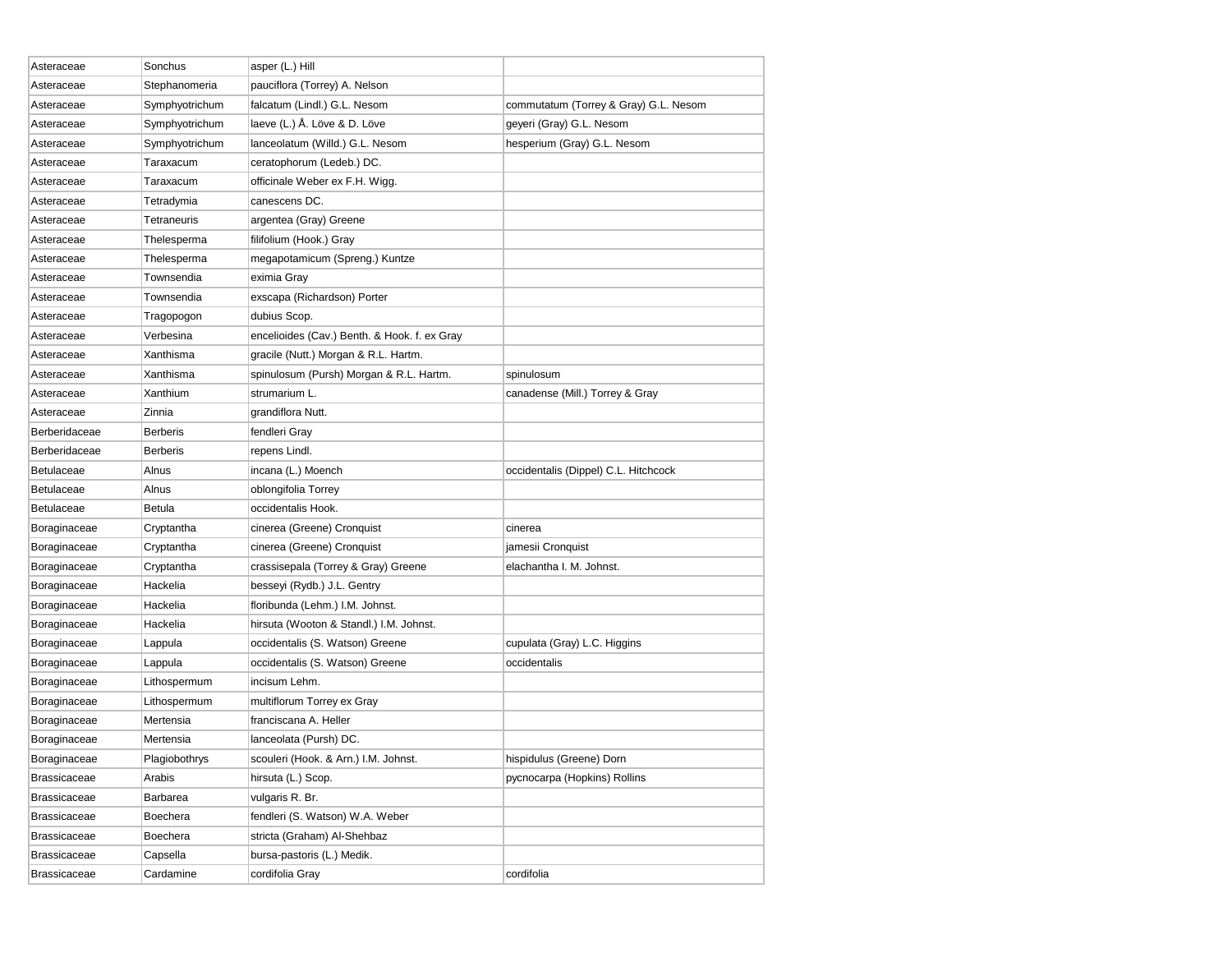| Brassicaceae        | Chorispora     | tenella (Pall.) DC.                            |                                             |
|---------------------|----------------|------------------------------------------------|---------------------------------------------|
| Brassicaceae        | Descurainia    | incana (Bernh.) ex Fisch. & Mey.) Dorn         | incisa (Engelm.) Kartesz & Gandhi           |
| Brassicaceae        | Descurainia    | incana (Bernh.) ex Fisch. & Mey.) Dorn         | macrosperma (O.E. Schulz) Dorn              |
| Brassicaceae        | Descurainia    | incana (Bernh.) ex Fisch. & Mey.) Dorn         | viscosa (Rydb.) Dorn                        |
| Brassicaceae        | Descurainia    | pinnata (Walter) Britton                       | osmiarum (Cockerell) Shinners               |
| Brassicaceae        | Descurainia    | sophia (L.) Webb ex Prantl                     |                                             |
| Brassicaceae        | Dimorphocarpa  | wislizeni (Engelm.) Rollins                    |                                             |
| Brassicaceae        | Draba          | helleriana Greene                              | helleriana                                  |
| Brassicaceae        | Draba          | reptans (Lam.) Fernald                         |                                             |
| <b>Brassicaceae</b> | Erysimum       | capitatum (Douglas ex Hook.) Greene            | capitatum                                   |
| Brassicaceae        | Erysimum       | cheiranthoides L.                              |                                             |
| Brassicaceae        | Hesperidanthus | linearifolia (Gray) Rydb.                      |                                             |
| Brassicaceae        | Lepidium       | densiflorum Schrad.                            | densiflorum                                 |
| Brassicaceae        | Lepidium       | draba L.                                       |                                             |
| Brassicaceae        | Lepidium       | latifolium L.                                  |                                             |
| Brassicaceae        | Lepidium       | virginicum L.                                  | medium (Greene) C.L. Hitchcock              |
| Brassicaceae        | Nasturtium     | officinale R. Br.                              |                                             |
| <b>Brassicaceae</b> | Noccaea        | fendleri (Gray) Holub                          | glauca (A. Nelson) Al-Shebaz & M. Koch      |
| Brassicaceae        | Physaria       | fendleri (Gray) O'Kane & Al-Shehbaz            |                                             |
| Brassicaceae        | Physaria       | rectipes (Wooton & Stand.) O'Kane & Al-Shehbaz |                                             |
| Brassicaceae        | Rorippa        | curvipes Greene                                | truncata (Jeps.) Rollins                    |
| <b>Brassicaceae</b> | Rorippa        | palustris (L.) Besser                          | fernaldiana (Butters & Abbe) Stuckey        |
| Brassicaceae        | Rorippa        | palustris (L.) Besser                          | hispida (Desv.) Jonsell                     |
| Brassicaceae        | Rorippa        | sinuata (Nutt.) Hitchcock                      |                                             |
| Brassicaceae        | Rorippa        | sphaerocarpa (A. Gray) Britton                 |                                             |
| Brassicaceae        | Sisymbrium     | altissimum L.                                  |                                             |
| Brassicaceae        | Streptanthus   | cordatus Nutt.                                 | cordatus                                    |
| Brassicaceae        | Thelypodiopsis | purpusii (Brandegee) Rollins                   |                                             |
| Brassicaceae        | Thelypodium    | wrightii Gray                                  | wrightii                                    |
| Brassicaceae        | Turritis       | glabra L.                                      |                                             |
| Cactaceae           | Coryphantha    | vivipara (Nutt.) Britton & Rose                |                                             |
| Cactaceae           | Cylindropuntia | imbricata (Haw.) Knuth                         | imbricata                                   |
| Cactaceae           | Echinocereus   | coccineus Engelm.                              |                                             |
| Cactaceae           | Echinocereus   | fendleri (Engelm.) F. Seitz                    |                                             |
| Cactaceae           | Echinocereus   | triglochidiatus Engelm.                        |                                             |
| Cactaceae           | Echinocereus   | viridiflorus Engelm.                           |                                             |
| Cactaceae           | Opuntia        | phaeacantha Engelm.                            |                                             |
| Cactaceae           | Opuntia        | polyacantha Haw.                               | hystricina (Engelm. & Bigelow) B.D. Parfitt |
| Cactaceae           | Opuntia        | polyacantha Haw.                               | polyacantha                                 |
| Cactaceae           | Sclerocactus   | papyracanthus (Engelm.) N.P. Taylor            |                                             |
| Campanulaceae       | Campanula      | parryi A. Gary                                 | parryi                                      |
| Campanulaceae       | Campanula      | rotundifolia L.                                |                                             |
| Campanulaceae       | Lobelia        | cardinalis L.                                  |                                             |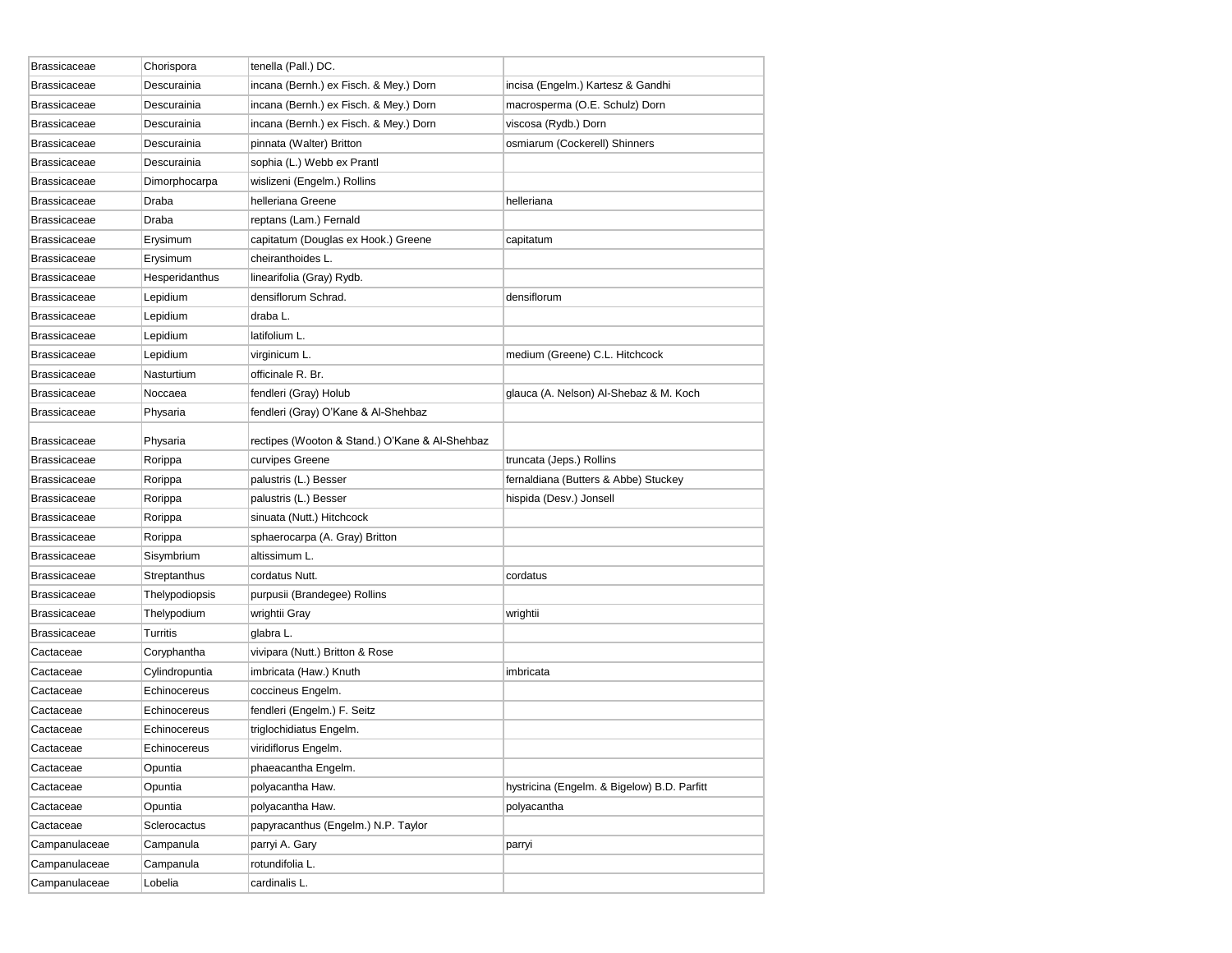| Cannabaceae     | Celtis            | reticulata Torrey                         |                                                  |
|-----------------|-------------------|-------------------------------------------|--------------------------------------------------|
| Cannabaceae     | <b>Humulus</b>    | lupulus L.                                | neomexicanus A. Nelson & Cockerell               |
| Caprifoliaceae  | Linnaea           | borealis L.                               | longiflora Torrey                                |
| Caprifoliaceae  | Lonicera          | involucrata (Richardson) Banks ex Spreng. |                                                  |
| Caprifoliaceae  | Symphoricarpos    | rotundifolius Gray                        |                                                  |
| Caprifoliaceae  | Valeriana         | acutiloba Rydb.                           | acutiloba                                        |
| Caprifoliaceae  | Valeriana         | edulis Nutt. ex Torrey & Gray             |                                                  |
| Caryophyllaceae | Arenaria          | lanuginosa (Michx.) Rohrb.                | saxosa (Gray) Zarucchi, Hartman, & Rabeler       |
| Caryophyllaceae | Cerastium         | fontanum Baumg.                           | vulgare (Hartm.) Greuter & Burdet                |
| Caryophyllaceae | Drymaria          | molluginea (Seringe) Didr.                |                                                  |
| Caryophyllaceae | Moehringia        | macrophylla (Hook.) Fenzl                 |                                                  |
| Caryophyllaceae | Saponaria         | officinalis L.                            |                                                  |
| Caryophyllaceae | Silene            | antirrhina L.                             |                                                  |
| Caryophyllaceae | Silene            | scouleri Hook.                            | pringlei (Wats.) Hitchc. & Mag. ex Kart.& Gandhi |
| Caryophyllaceae | Cerastium         | arvense L.                                | strictum (Gaudin) Koch                           |
| Caryophyllaceae | Eremogone         | fendleri (Gray) Ikonn.                    |                                                  |
| Caryophyllaceae | Spergularia       | salina J. Presl & C. Presl                |                                                  |
| Caryophyllaceae | Stellaria         | media (L.) Villars                        |                                                  |
| Celastraceae    | Paxistima         | myrsinites (Pursh) Raf.                   |                                                  |
| Chenopodiaceae  | Atriplex          | canescens (Pursh) Nutt.                   | canescens                                        |
| Chenopodiaceae  | Chenopodium       | berlandieri Mog.                          | zschackei (Murray) Murr. ex Asch.                |
| Chenopodiaceae  | Chenopodium       | fremontii S. Watson                       |                                                  |
| Chenopodiaceae  | Chenopodium       | glaucum L.                                | glaucum                                          |
| Chenopodiaceae  | Chenopodium       | incanum (S. Watson) A. Heller             | incanum                                          |
| Chenopodiaceae  | Chenopodium       | leptophyllum (Moq.) Nutt. ex. Watson      |                                                  |
| Chenopodiaceae  | Chenopodium       | overi Aellen                              |                                                  |
| Chenopodiaceae  | Chenopodium       | pratericola Rydb.                         |                                                  |
| Chenopodiaceae  | Chenopodium       | rubrum L.                                 | rubrum                                           |
| Chenopodiaceae  | Dysphania         | ambrosioides (L.) Mosyakin & Clemants     |                                                  |
| Chenopodiaceae  | Dysphania         | botrys (L.) Mosyakin & Clemants           |                                                  |
| Chenopodiaceae  | Dysphania         | graveolens (Willd.) Mosyak. & Clemants    |                                                  |
| Chenopodiaceae  | Kochia            | scoparia (L.) Schrad.                     |                                                  |
| Chenopodiaceae  | Krascheninnikovia | lanata (Pursh) Meeuse & Smit              |                                                  |
| Chenopodiaceae  | Salsola           | tragus L.                                 |                                                  |
| Cleomaceae      | Cleome            | serrulata Pursh                           |                                                  |
| Cleomaceae      | Polanisia         | dodecandra (L.) DC.                       | trachysperma (Torrey & Gray) H.H. Iltis          |
| Commelinaceae   | Commelina         | dianthifolia Delile                       |                                                  |
| Convallariaceae | Maianthemum       | racemosum (L.) Link                       | amplexicaule (Nutt.) Dorn                        |
| Convallariaceae | Maianthemum       | stellatum (L.) Link                       |                                                  |
| Convolvulaceae  | Calystegia        | sepium (L.) R. Br.                        | angulata (Brummitt) N.H. Holmgren                |
| Convolvulaceae  | Cuscuta           | aplanata Engelm.                          |                                                  |
| Convolvulaceae  | Evolvulus         | nuttallianus Roemer & Schult.             |                                                  |
| Convolvulaceae  | Ipomoea           | cristulata H. Hall                        |                                                  |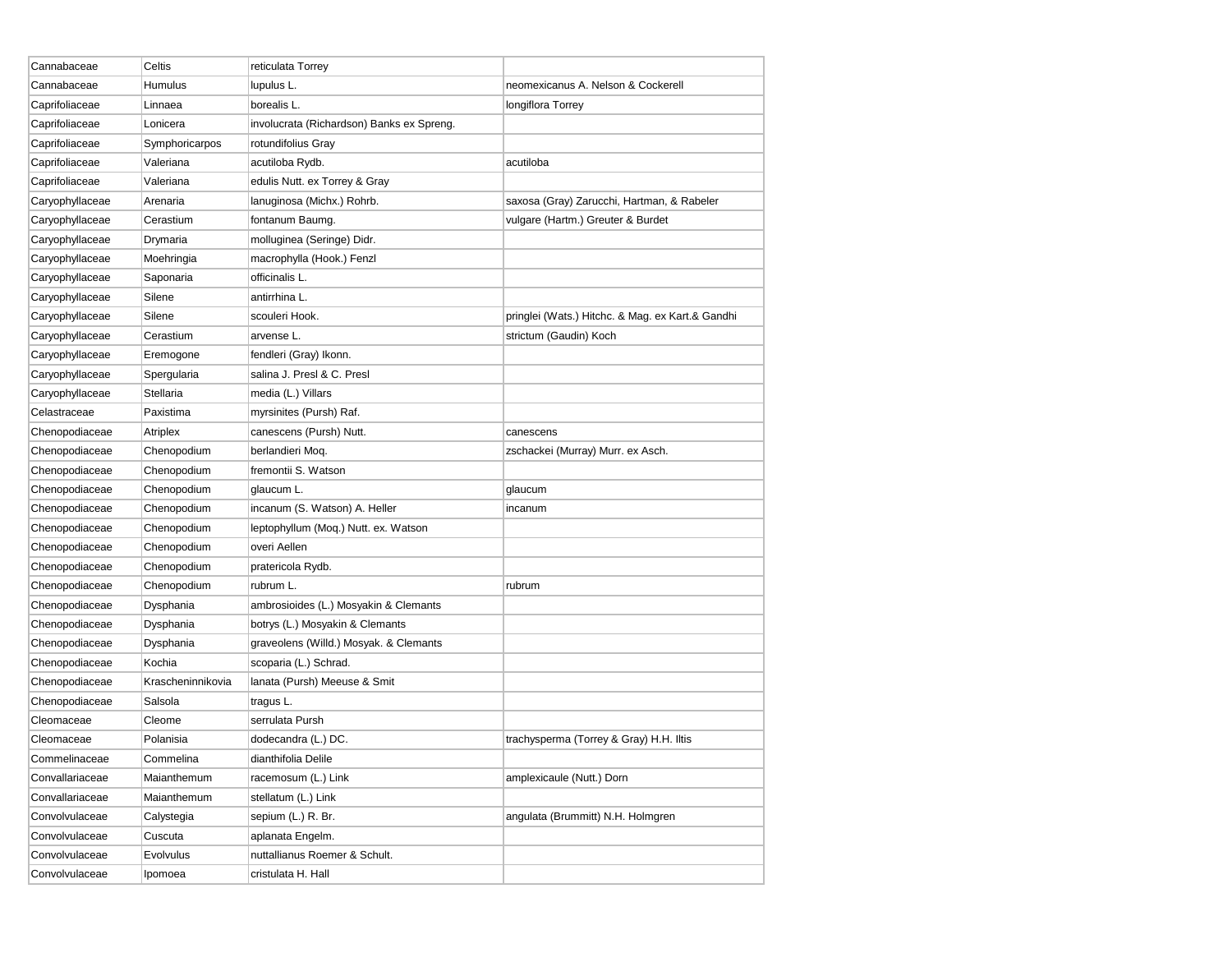| Cornaceae        | Cornus            | sericea L.                           | sericea                         |
|------------------|-------------------|--------------------------------------|---------------------------------|
| Crassulaceae     | Sedum             | cockerellii Britton                  |                                 |
| Cucurbitaceae    | Cucurbita         | foetidissima Kunth                   |                                 |
| Cupressaceae     | Juniperus         | communis L.                          | depressa Pursh                  |
| Cupressaceae     | Juniperus         | deppeana Steudel                     | deppeana                        |
| Cupressaceae     | Juniperus         | monosperma (Engelm.) Sarg.           |                                 |
| Cupressaceae     | Juniperus         | scopulorum Sargent                   |                                 |
| Cyperaceae       | Carex             | bolanderi Olney                      |                                 |
| Cyperaceae       | Carex             | brevior (Dewey) Mack. Ex. Lunell     |                                 |
| Cyperaceae       | Carex             | douglasii Boott                      |                                 |
| Cyperaceae       | Carex             | geophila Mack.                       |                                 |
| Cyperaceae       | Carex             | hystericina Muhl. ex Willd.          |                                 |
| Cyperaceae       | Carex             | microptera Mack.                     |                                 |
| Cyperaceae       | Carex             | obtusata Lilj.                       |                                 |
| Cyperaceae       | Carex             | occidentalis L.H. Bailey             |                                 |
| Cyperaceae       | Carex             | pellita Muhl. ex Willd.              |                                 |
| Cyperaceae       | Carex             | praegracilis W. Boott                |                                 |
| Cyperaceae       | Carex             | stipata Muhl. ex Willd.              | stipata                         |
| Cyperaceae       | Cyperus           | bipartitus Torrey                    |                                 |
| Cyperaceae       | Cyperus           | esculentus L.                        | leptostachyus Boeck.            |
| Cyperaceae       | Cyperus           | fendlerianus Boeck.                  |                                 |
| Cyperaceae       | Cyperus           | squarrosus L.                        |                                 |
| Cyperaceae       | Eleocharis        | palustris (L.) Roem. & Schult.       |                                 |
| Cyperaceae       | Scirpus           | microcarpus J. Presl & C. Presl      |                                 |
| Dennstaedtiaceae | Pteridium         | aquilinum (L.) Kuhn                  | pubescens Underw.               |
| Dryopteridaceae  | Athyrium          | filix-femina (L.) Roth ex Mertens    | californicum Butters            |
| Dryopteridaceae  | Cystopteris       | fragilis (L.) Bernh.                 |                                 |
| Dryopteridaceae  | Cystopteris       | reevesiana Lellinger                 |                                 |
| Dryopteridaceae  | <b>Dryopteris</b> | filix-mas (L.) Schott                |                                 |
| Dryopteridaceae  | Woodsia           | neomexicana Windham                  |                                 |
| Dryopteridaceae  | Woodsia           | oregana D.C. Eaton                   | cathcartiana (B.L. Rob.) Morton |
| Elaeagnaceae     | Elaeagnus         | angustifolia L.                      |                                 |
| Elatinaceae      | Elatine           | rubella Rydb.                        |                                 |
| Ephedraceae      | Ephedra           | cutleri Peebles                      |                                 |
| Ephedraceae      | Ephedra           | torreyana Torrey ex S. Watson        | torreyana                       |
| Equisetaceae     | Equisetum         | xnelsonii (A.A. Eaton) J.H. Schaffn. |                                 |
| Equisetaceae     | Equisetum         | arvense L.                           |                                 |
| Equisetaceae     | Equisetum         | hyemale L.                           | affine (Engelm.) A.A. Eaton     |
| Equisetaceae     | Equisetum         | laevigatum A. Braun                  |                                 |
| Ericaceae        | Arctostaphylos    | uva-ursi (L.) Spreng.                |                                 |
| Ericaceae        | Monotropa         | hypopithys L.                        |                                 |
| Ericaceae        | Orthilia          | secunda (L.) House                   |                                 |
| Ericaceae        | Pterospora        | andromedea Nutt.                     |                                 |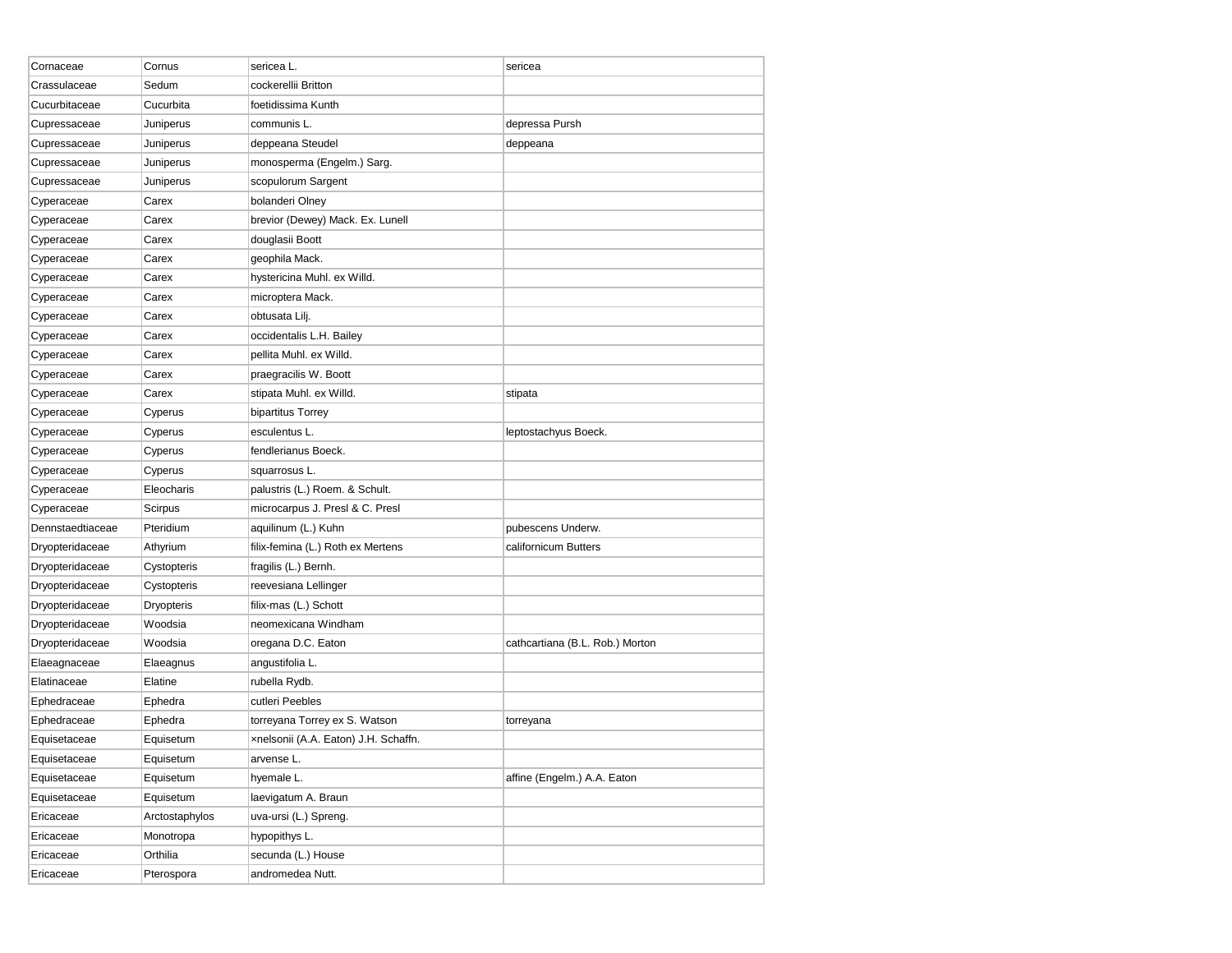| Ericaceae     | Pyrola      | asarifolia Michx.                  | asarifolia                      |
|---------------|-------------|------------------------------------|---------------------------------|
| Ericaceae     | Pyrola      | chlorantha Sw.                     |                                 |
| Ericaceae     | Pyrola      | picta J.E. Smith                   |                                 |
| Ericaceae     | Vaccinium   | myrtillus L.                       | oreophilum (Rydb.) Dorn         |
| Euphorbiaceae | Chamaesyce  | fendleri (Torrey & Gray) Small     | chaetocalyx (Boiss.) Shinners   |
| Euphorbiaceae | Chamaesyce  | fendleri (Torrey & Gray) Small     | fendleri                        |
| Euphorbiaceae | Chamaesyce  | glyptosperma (Engelm.) Small       |                                 |
| Euphorbiaceae | Chamaesyce  | revoluta (Engelm.) Small           |                                 |
| Euphorbiaceae | Chamaesyce  | serpyllifolia (Pers.) Small        |                                 |
| Euphorbiaceae | Croton      | texensis (Klotzsch) Muell. Arg.    |                                 |
| Euphorbiaceae | Euphorbia   | brachycera Engelm.                 |                                 |
| Euphorbiaceae | Euphorbia   | davidii Subils                     |                                 |
| Euphorbiaceae | Euphorbia   | esula L.                           |                                 |
| Euphorbiaceae | Euphorbia   | exstipulata Engelm.                |                                 |
| Euphorbiaceae | Tragia      | nepetifolia Cav.                   |                                 |
| Fabaceae      | Amorpha     | canescens Pursh                    |                                 |
| Fabaceae      | Amorpha     | fruticosa L.                       |                                 |
| Fabaceae      | Astragalus  | bisulcatus (Hook.) Gray            | haydenianus (Gray) Barneby      |
| Fabaceae      | Astragalus  | flexuosus (Hook.) Dougl. ex G. Don | greenei (Gray) Barneby          |
| Fabaceae      | Astragalus  | lentiginosus Douglas ex Hook.      | albiflorus (Gray) Schoener      |
| Fabaceae      | Astragalus  | Ionchocarpus Torrey                |                                 |
| Fabaceae      | Astragalus  | missouriensis Nutt.                | missouriensis                   |
| Fabaceae      | Astragalus  | nuttallianus DC.                   | micranthiformis Barneby         |
| Fabaceae      | Coronilla   | varia L.                           |                                 |
| Fabaceae      | Dalea       | candida Michx. ex Willd.           | oligophylla (Torrey) Shinners   |
| Fabaceae      | Dalea       | cylindriceps Barneby               |                                 |
| Fabaceae      | Dalea       | formosa Torrey                     |                                 |
| Fabaceae      | Dalea       | lanata Spreng.                     | terminalis (M.E. Jones) Barneby |
| Fabaceae      | Dalea       | leporina (Aiton) Bullock           |                                 |
| Fabaceae      | Dalea       | nana Torrey & Gray                 | nana                            |
| Fabaceae      | Dalea       | polygonoides Gray                  |                                 |
| Fabaceae      | Dalea       | purpurea Ventenat                  | purpurea                        |
| Fabaceae      | Gleditsia   | triacanthos L.                     |                                 |
| Fabaceae      | Glycyrrhiza | lepidota Nutt. ex Pursh            |                                 |
| Fabaceae      | Lathyrus    | latifolius L.                      |                                 |
| Fabaceae      | Lathyrus    | leucanthus Rydb.                   |                                 |
| Fabaceae      | Lotus       | wrightii (Gray) Greene             |                                 |
| Fabaceae      | Lupinus     | argenteus Pursh                    | argenteus                       |
| Fabaceae      | Lupinus     | argenteus Pursh                    | argophyllus (Gray) S. Watson    |
| Fabaceae      | Lupinus     | brevicaulis S. Watson              |                                 |
| Fabaceae      | Lupinus     | kingii S. Watson                   |                                 |
| Fabaceae      | Lupinus     | pusillus Pursh                     | pusillus                        |
| Fabaceae      | Medicago    | lupulina L.                        |                                 |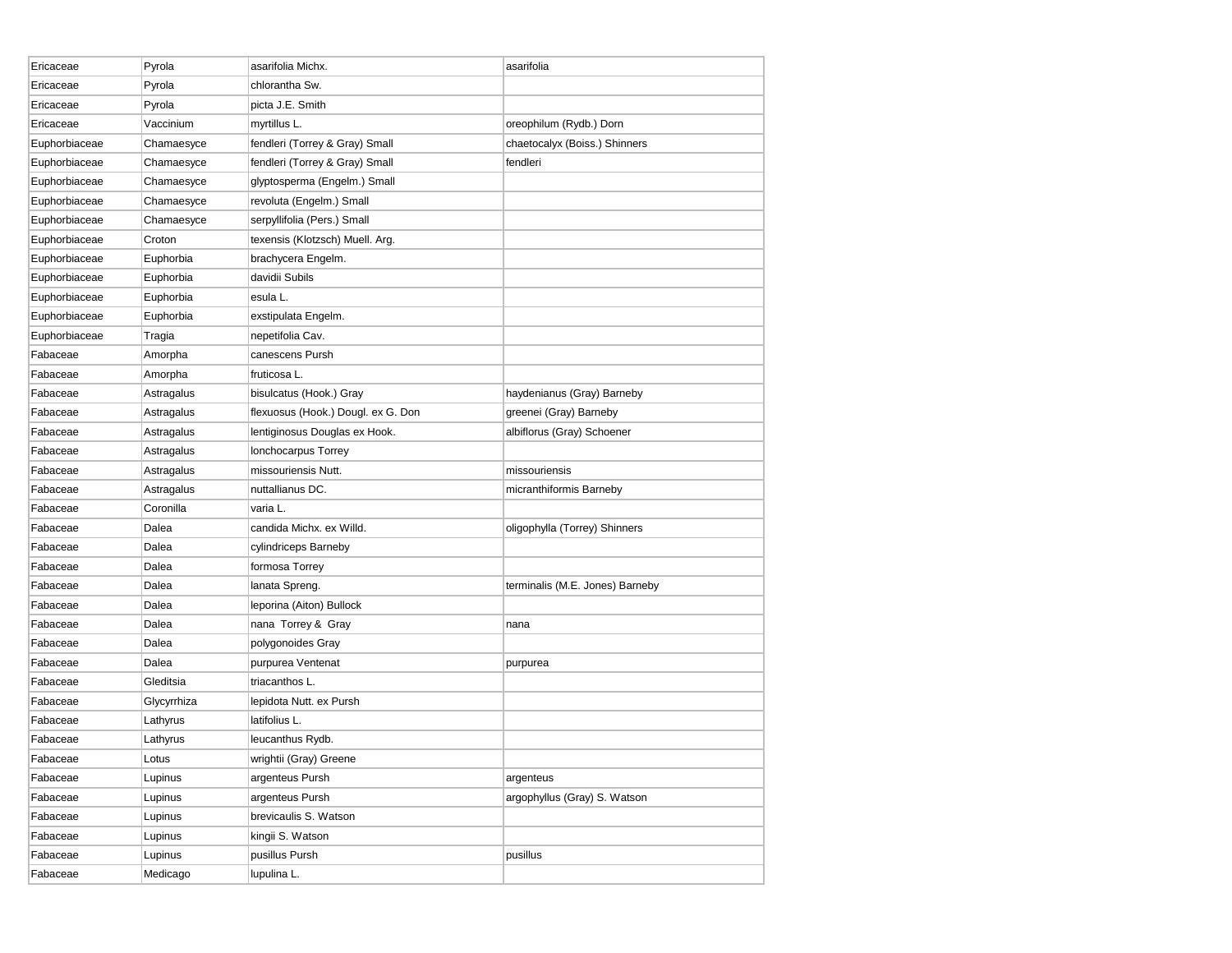| Fabaceae        | Medicago         | sativa L.                                        |                              |
|-----------------|------------------|--------------------------------------------------|------------------------------|
| Fabaceae        | Melilotus        | albus Medik.                                     |                              |
| Fabaceae        | <b>Melilotus</b> | officinalis (L.) Pall.                           |                              |
| Fabaceae        | Oxytropis        | lambertii Pursh                                  | bigelovii Gray               |
| Fabaceae        | Parryella        | filifolia Torrey & Gray ex Gray                  |                              |
| Fabaceae        | Pediomelum       | hypogaeum (Nutt. ex Torrey & Gray) Rydb.         | hypogaeum                    |
| Fabaceae        | Phaseolus        | angustissimus Gray                               | angustissimus                |
| Fabaceae        | Psoralidium      | lanceolatum (Pursh) Rydb.                        |                              |
| Fabaceae        | Psoralidium      | tenuiflorum (Pursh) Rydb.                        |                              |
| Fabaceae        | Robinia          | neomexicana Gray                                 | neomexicana                  |
| Fabaceae        | Thermopsis       | rhombifolia (Nutt. ex Pursh) Nutt. ex Richardson | montana (Nutt.) Isely        |
| Fabaceae        | Thermopsis       | rhombifolia (Nutt. ex Pursh) Nutt. ex Richardson | rhombifolia                  |
| Fabaceae        | Trifolium        | hybridum L.                                      |                              |
| Fabaceae        | Trifolium        | pratense L.                                      |                              |
| Fabaceae        | Trifolium        | repens L.                                        |                              |
| Fabaceae        | Vicia            | americana Muhl. ex Willd.                        |                              |
| Fabaceae        | Vicia            | ludoviciana Nutt. ex Torrey & Gray               | ludoviciana                  |
| Fagaceae        | Quercus          | xgambelii Nutt.                                  |                              |
| Fagaceae        | Quercus          | xundulata Torrey                                 |                              |
| Fagaceae        | Quercus          | gambelii Nutt.                                   |                              |
| Fagaceae        | Quercus          | grisea Liebm.                                    |                              |
| Fagaceae        | Quercus          | turbinella Greene                                |                              |
| Fumariaceae     | Corydalis        | aurea Willd.                                     | occidentalis Engelm. ex Gray |
| Gentianaceae    | Frasera          | speciosa Douglas ex Griseb.                      |                              |
| Gentianaceae    | Gentiana         | bigelovii Gray                                   |                              |
| Gentianaceae    | Gentianella      | amarella (L.) Börner                             | acuta (Michx.) Herder        |
| Geraniaceae     | Erodium          | cicutarium (L.) L'Her. ex Aiton                  |                              |
| Geraniaceae     | Geranium         | caespitosum E. James                             |                              |
| Geraniaceae     | Geranium         | richardsonii Fisch. & Trautv.                    |                              |
| Grossulariaceae | <b>Ribes</b>     | cereum Douglas                                   |                              |
| Grossulariaceae | <b>Ribes</b>     | inerme Rydb.                                     | inerme                       |
| Grossulariaceae | <b>Ribes</b>     | leptanthum Gray                                  |                              |
| Grossulariaceae | <b>Ribes</b>     | wolfii Rothrock                                  |                              |
| Hydrangeaceae   | Fendlera         | rupicola Gray                                    | wrightii Gray                |
| Hydrangeaceae   | Jamesia          | americana Torrey & Gray                          | americana                    |
| Hydrangeaceae   | Philadelphus     | microphyllus Gray                                |                              |
| Hydrophyllaceae | Hydrophyllum     | fendleri (Gray) A. Heller                        | fendleri                     |
| Hydrophyllaceae | Nama             | dichotomum (Ruiz & Pavon) Choisy                 |                              |
| Hydrophyllaceae | Nama             | hispidum Gray                                    |                              |
| Hydrophyllaceae | Phacelia         | caerulea Greene                                  |                              |
| Hydrophyllaceae | Phacelia         | heterophylla Pursh                               | heterophylla                 |
| Hydrophyllaceae | Phacelia         | pinkavae N.D. Atwood                             |                              |
| Hypericaceae    | Hypericum        | scouleri Hook.                                   |                              |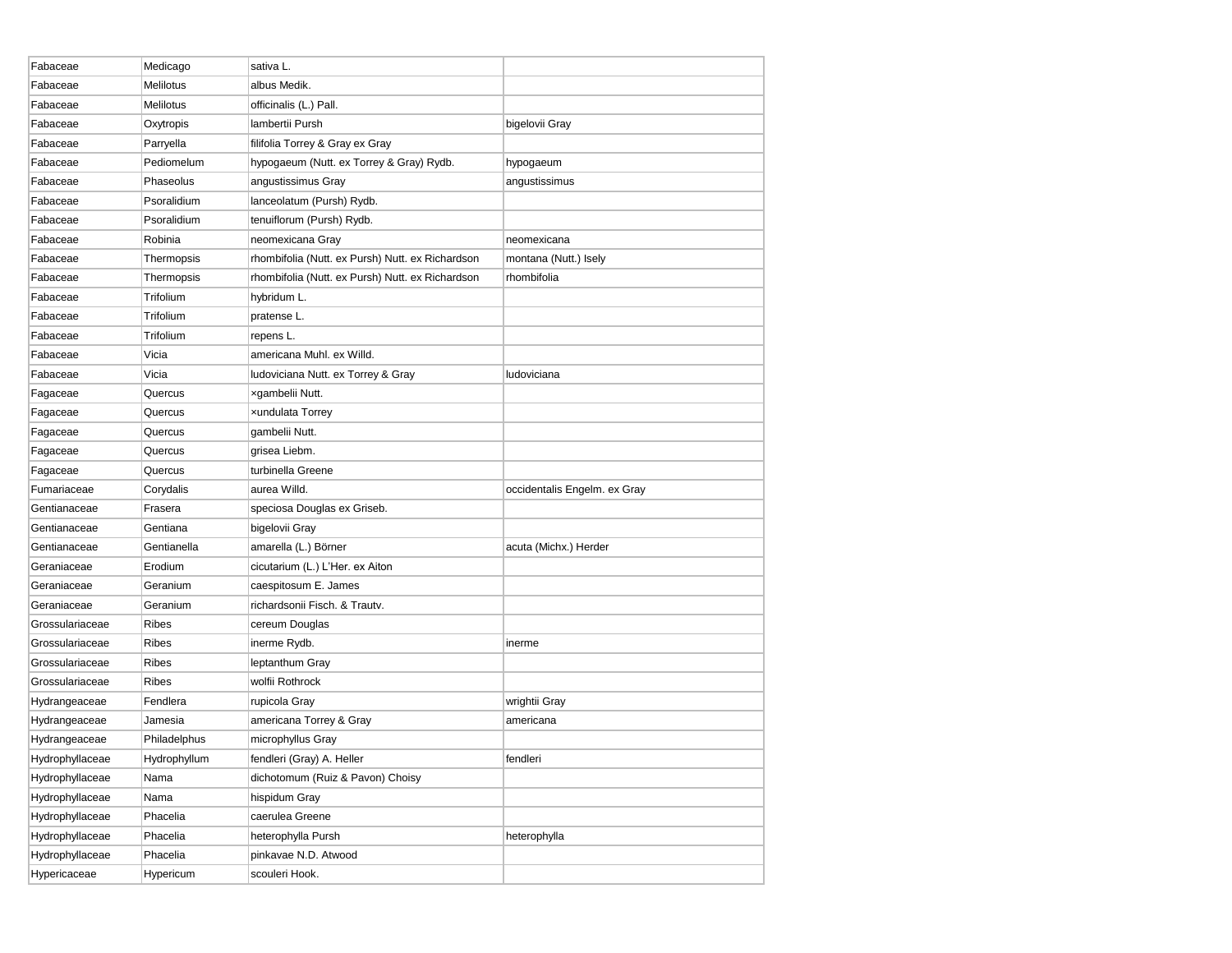| Iridaceae    | Iris          | missouriensis Nutt.                                 |                                    |
|--------------|---------------|-----------------------------------------------------|------------------------------------|
| Iridaceae    | Sisyrinchium  | demissum Greene                                     |                                    |
| Iridaceae    | Sisyrinchium  | montanum Greene                                     | montanum                           |
| Juglandaceae | Juglans       | nigra L.                                            |                                    |
| Juncaceae    | Juncus        | arcticus Willd.                                     | balticus (Willd.) Trautv.          |
| Juncaceae    | Juncus        | bufonius L.                                         |                                    |
| Juncaceae    | Juncus        | confusus Cov.                                       |                                    |
| Juncaceae    | Juncus        | dudleyi Wiegand                                     |                                    |
| Juncaceae    | Juncus        | ensifolius Wikstr.                                  | montanus (Engelm.) C.L. Hitchcock  |
| Juncaceae    | Juncus        | longistylis Torrey                                  |                                    |
| Juncaceae    | Juncus        | torreyi Coville                                     |                                    |
| Juncaceae    | Juncus        | xiphioides E. Meyer                                 |                                    |
| Juncaceae    | Luzula        | parviflora (Ehrh.) Desv.                            |                                    |
| Lamiaceae    | Dracocephalum | parviflorum Nutt.                                   |                                    |
| Lamiaceae    | Hedeoma       | drummondii Benth.                                   |                                    |
| Lamiaceae    | Hedeoma       | oblongifolia (Gray) A. Heller                       |                                    |
| Lamiaceae    | Lycopus       | americanus Muhl. ex W.P. Barton                     |                                    |
| Lamiaceae    | Marrubium     | vulgare L.                                          |                                    |
| Lamiaceae    | Mentha        | arvensis L.                                         |                                    |
| Lamiaceae    | Mentha        | spicata L.                                          |                                    |
| Lamiaceae    | Monarda       | fistulosa L.                                        | menthifolia (Graham) Fernald       |
| Lamiaceae    | Monarda       | pectinata Nutt.                                     |                                    |
| Lamiaceae    | Prunella      | vulgaris L.                                         | lanceolata (W.P.C. Barton) Fernald |
| Lamiaceae    | Salvia        | pratensis L.                                        |                                    |
| Lamiaceae    | Salvia        | reflexa Hornem.                                     |                                    |
| Lamiaceae    | Salvia        | subincisa Benth.                                    |                                    |
| Lamiaceae    | Satureja      | vulgaris (L.) Fritsch                               |                                    |
| Lemnaceae    | Lemna         | valdiviana Phil.                                    |                                    |
| Liliaceae    | Calochortus   | gunnisonii S. Watson                                | gunnisonii                         |
| Liliaceae    | Calochortus   | nuttallii Torrey & Gray                             |                                    |
| Liliaceae    | Lilium        | philadelphicum L.                                   |                                    |
| Linaceae     | Linum         | compactum A. Nelson                                 |                                    |
| Linaceae     | Linum         | lewisii Pursh                                       | lewisii                            |
| Linaceae     | Linum         | neomexicanum Greene                                 |                                    |
| Linaceae     | Linum         | puberulum (Engelm.) A. Heller                       |                                    |
| Loasaceae    | Mentzelia     | albicaulis (Dougl. ex Hook.) Dougl. ex Torr. & Gray |                                    |
| Loasaceae    | Mentzelia     | multiflora (Nutt.) Gray                             | multiflora                         |
| Loasaceae    | Mentzelia     | springeri (Standl.) Tidestrom                       |                                    |
| Malvaceae    | Alcea         | rosea L.                                            |                                    |
| Malvaceae    | Malva         | neglecta Wallr.                                     |                                    |
| Malvaceae    | Sidalcea      | candida Gray                                        | candida                            |
| Malvaceae    | Sphaeralcea   | coccinea (Nutt.) Rydb.                              | coccinea                           |
| Malvaceae    | Sphaeralcea   | fendleri Gray                                       | fendleri                           |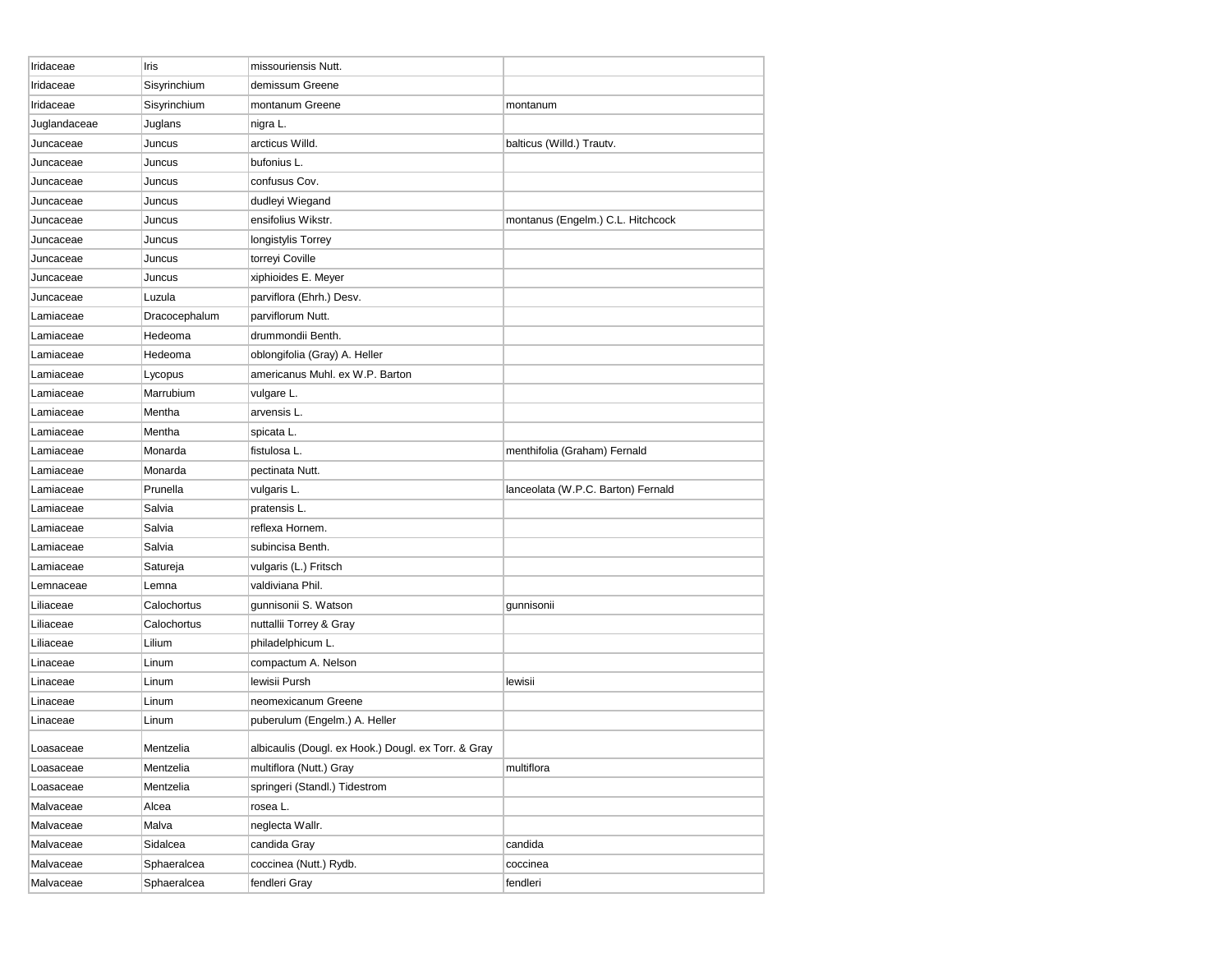| Melanthiaceae   | Zigadenus        | elegans Pursh                         |                                            |
|-----------------|------------------|---------------------------------------|--------------------------------------------|
| Moraceae        | Morus            | alba L.                               |                                            |
| Nyctaginaceae   | Boerhavia        | spicata Choisy                        |                                            |
| Nyctaginaceae   | <b>Mirabilis</b> | linearis (Pursh) Heimerl              | decipiens (Standl.) S.L. Welsh             |
| Nyctaginaceae   | <b>Mirabilis</b> | linearis (Pursh) Heimerl              | linearis                                   |
| Nyctaginaceae   | <b>Mirabilis</b> | multiflora (Torrey) Gray              | glandulosa (Standl.) J.F. Macbr.           |
| Nyctaginaceae   | Mirabilis        | oxybaphoides (Gray) Gray              |                                            |
| Oleaceae        | Forestiera       | pubescens Nutt.                       |                                            |
| Oleaceae        | Fraxinus         | pennsylvanica Marshall                |                                            |
| Oleaceae        | Menodora         | scabra Gray                           |                                            |
| Onagraceae      | Chamerion        | angustifolium (L.) Holub              | canescens (A. Wood) N. Holmg. & P.Holmg.   |
| Onagraceae      | Circaea          | alpina L.                             | alpina                                     |
| Onagraceae      | Epilobium        | brachycarpum C. Presl                 |                                            |
| Onagraceae      | Epilobium        | ciliatum Raf.                         | ciliatum                                   |
| Onagraceae      | Oenothera        | albicaulis Pursh                      |                                            |
| Onagraceae      | Oenothera        | brachycarpa Gray                      |                                            |
| Onagraceae      | Oenothera        | cespitosa Nutt.                       | marginata (Nutt. ex Hook. & Arn.) Munz     |
| Onagraceae      | Oenothera        | coronopifolia Torrey & Gray           |                                            |
| Onagraceae      | Oenothera        | curtiflora W.L. Wagner & Hoch         |                                            |
| Onagraceae      | Oenothera        | elata Kunth                           | hirsutissima (Gray ex S. Watson) Cronquist |
| Onagraceae      | Oenothera        | flava (A. Nelson) Garrett             |                                            |
| Onagraceae      | Oenothera        | hartwegii Benth.                      | fendleri (Gray) W.L. Wagner & Hoch         |
| Onagraceae      | Oenothera        | pallida Lindley                       | latifolia Rydb.                            |
| Onagraceae      | Oenothera        | suffrutescens (Seringe) Wagner & Hoch |                                            |
| Ophioglossaceae | Botrychium       | virginianum (L.) Sw.                  |                                            |
| Orchidaceae     | Calypso          | bulbosa (L.) Oakes                    | americana (R. Br.) Luer                    |
| Orchidaceae     | Corallorrhiza    | maculata (Raf.) Raf.                  | maculata                                   |
| Orchidaceae     | Corallorrhiza    | maculata (Raf.) Raf.                  | occidentalis (Lindl.) Ames                 |
| Orchidaceae     | Corallorrhiza    | striata Lindl.                        | vreelandii (Rydb.) L.O. Williams           |
| Orchidaceae     | Cypripedium      | parviflorum Salisb.                   | pubescens O.W. Knight                      |
| Orchidaceae     | Epipactis        | gigantea Douglas ex Hook.             |                                            |
| Orchidaceae     | Goodyera         | oblongifolia Raf.                     |                                            |
| Orchidaceae     | Goodyera         | repens (L.) R. Br. ex W.T. Aiton      |                                            |
| Orchidaceae     | Malaxis          | soulei L.O. Williams                  |                                            |
| Orchidaceae     | Platanthera      | sparsiflora (S. Watson) Schltr.       |                                            |
| Orobanchaceae   | Castilleja       | exilis A. Nelson                      |                                            |
| Orobanchaceae   | Castilleja       | integra Gray                          |                                            |
| Orobanchaceae   | Castilleja       | linariifolia Benth.                   |                                            |
| Orobanchaceae   | Castilleja       | lineata Greene                        |                                            |
| Orobanchaceae   | Castilleja       | miniata Douglas ex Hook.              | miniata                                    |
| Orobanchaceae   | Castilleja       | sulphurea Rydb.                       |                                            |
| Orobanchaceae   | Conopholis       | alpina Liebm.                         | mexicana (Gray ex S. Watson) Haynes        |
| Orobanchaceae   | Cordylanthus     | wrightii Gray                         | wrightii                                   |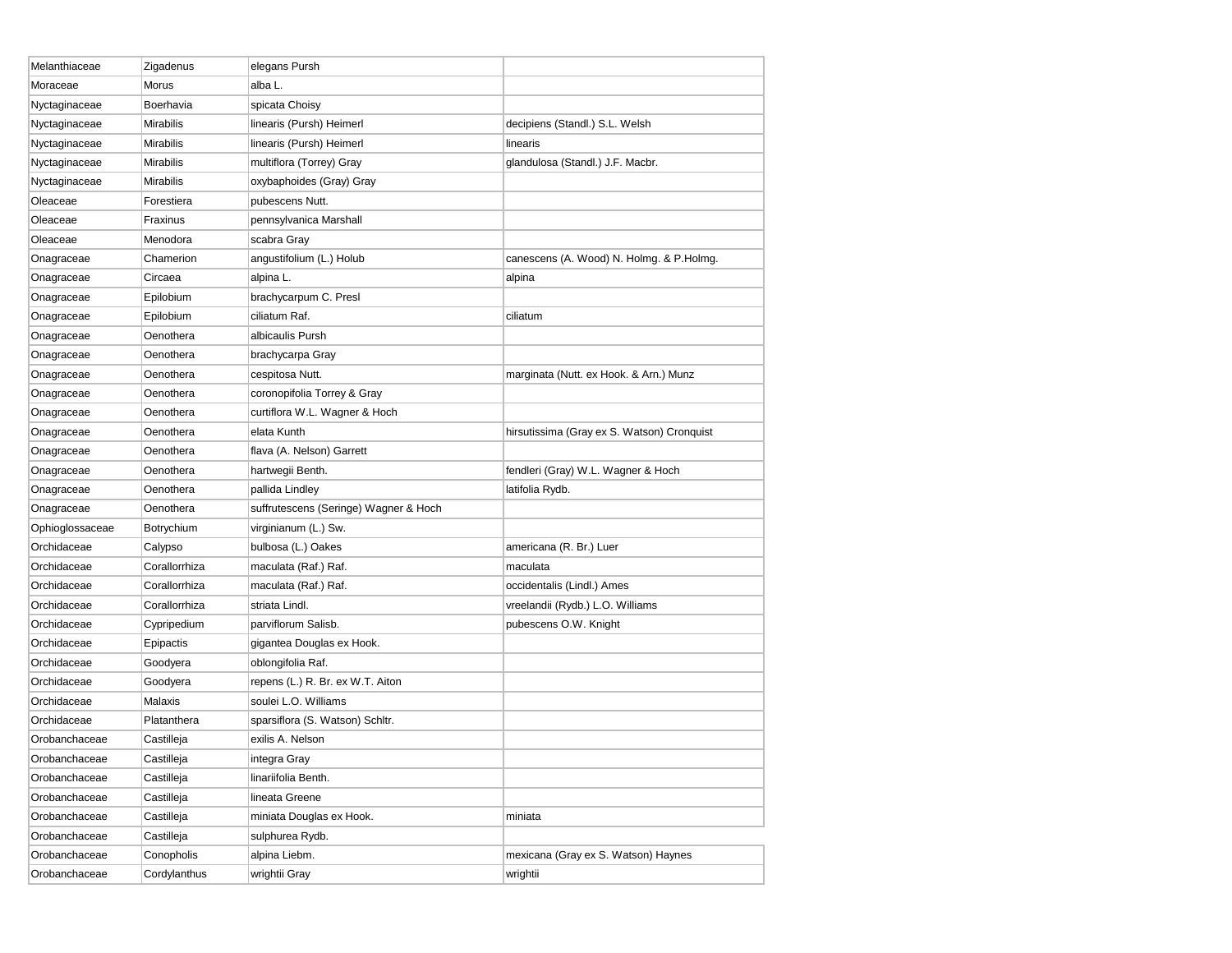| Orobanchaceae  | Orobanche   | fasciculata Nutt.                        |                                            |
|----------------|-------------|------------------------------------------|--------------------------------------------|
| Orobanchaceae  | Orobanche   | ludoviciana Nutt.                        | multiflora (Nutt.) Beck                    |
| Orobanchaceae  | Orthocarpus | luteus Nutt.                             |                                            |
| Orobanchaceae  | Orthocarpus | purpureoalbus Gray ex S. Watson          |                                            |
| Orobanchaceae  | Pedicularis | procera Gray                             |                                            |
| Oxalidaceae    | Oxalis      | metcalfei (Small) Knuth sensu G.L. Nesom |                                            |
| Pinaceae       | Abies       | arizonica Merriam                        |                                            |
| Pinaceae       | Abies       | concolor (Gord. & Glend.) Hildebr.       |                                            |
| Pinaceae       | Picea       | engelmannii Parry ex Engelm.             | engelmannii                                |
| Pinaceae       | Picea       | pungens Engelm.                          |                                            |
| Pinaceae       | Pinus       | edulis Engelm.                           |                                            |
| Pinaceae       | Pinus       | flexilis E. James                        |                                            |
| Pinaceae       | Pinus       | ponderosa Douglas ex P.& C. Lawson       | scopulorum Engelm.                         |
| Pinaceae       | Pinus       | strobiformis Engelm.                     |                                            |
| Pinaceae       | Pseudotsuga | menziesii (Mirbel) Franco                | glauca (Beissner) Franco                   |
| Plantaginaceae | Callitriche | heterophylla Pursh                       | heterophylla                               |
| Plantaginaceae | Limosella   | aquatica L.                              |                                            |
| Plantaginaceae | Linaria     | vulgaris Mill.                           |                                            |
| Plantaginaceae | Lindernia   | dubia (L.) Pennell                       |                                            |
| Plantaginaceae | Mimulus     | glabratus Kunth                          | jamesii (Torrey & Gray ex Benth.) Gray     |
| Plantaginaceae | Mimulus     | guttatus DC.                             |                                            |
| Plantaginaceae | Mimulus     | rubellus Gray                            |                                            |
| Plantaginaceae | Penstemon   | ambiguus Torrey                          | ambiguus                                   |
| Plantaginaceae | Penstemon   | barbatus (Cav.) Roth                     | torreyi (Benth.) Gray                      |
| Plantaginaceae | Penstemon   | eatonii Gray                             | undosus M.E. Jones                         |
| Plantaginaceae | Penstemon   | jamesii Benth.                           |                                            |
| Plantaginaceae | Penstemon   | rydbergii A. Nelson                      | rydbergii                                  |
| Plantaginaceae | Penstemon   | secundiflorus Benth.                     |                                            |
| Plantaginaceae | Penstemon   | strictiformis Rydb.                      |                                            |
| Plantaginaceae | Penstemon   | unilateralis Rydb.                       |                                            |
| Plantaginaceae | Plantago    | major L.                                 |                                            |
| Plantaginaceae | Plantago    | patagonica Jacq.                         |                                            |
| Plantaginaceae | Synthyris   | plantaginea (E. James) Benth.            |                                            |
| Plantaginaceae | Veronica    | americana Schwein. ex Benth.             |                                            |
| Plantaginaceae | Veronica    | anagallis-aquatica L.                    |                                            |
| Plantaginaceae | Veronica    | peregrina L.                             | xalapensis (Kunth.) St. John & F.W. Warren |
| Plantaginaceae | Veronica    | serpyllifolia L.                         | humifusa (Dickson) Vahl                    |
| Poaceae        | Achnatherum | hymenoides (Roem. & Schult.) Bark.       |                                            |
| Poaceae        | Achnatherum | lettermanii (Vasey) Barkworth            |                                            |
| Poaceae        | Aegilops    | cylindrica Host                          |                                            |
| Poaceae        | Agropyron   | cristatum (L.) Gaertn.                   | cristatum                                  |
| Poaceae        | Agrostis    | exarata Trin.                            | minor Hook.                                |
| Poaceae        | Agrostis    | scabra Willd.                            |                                            |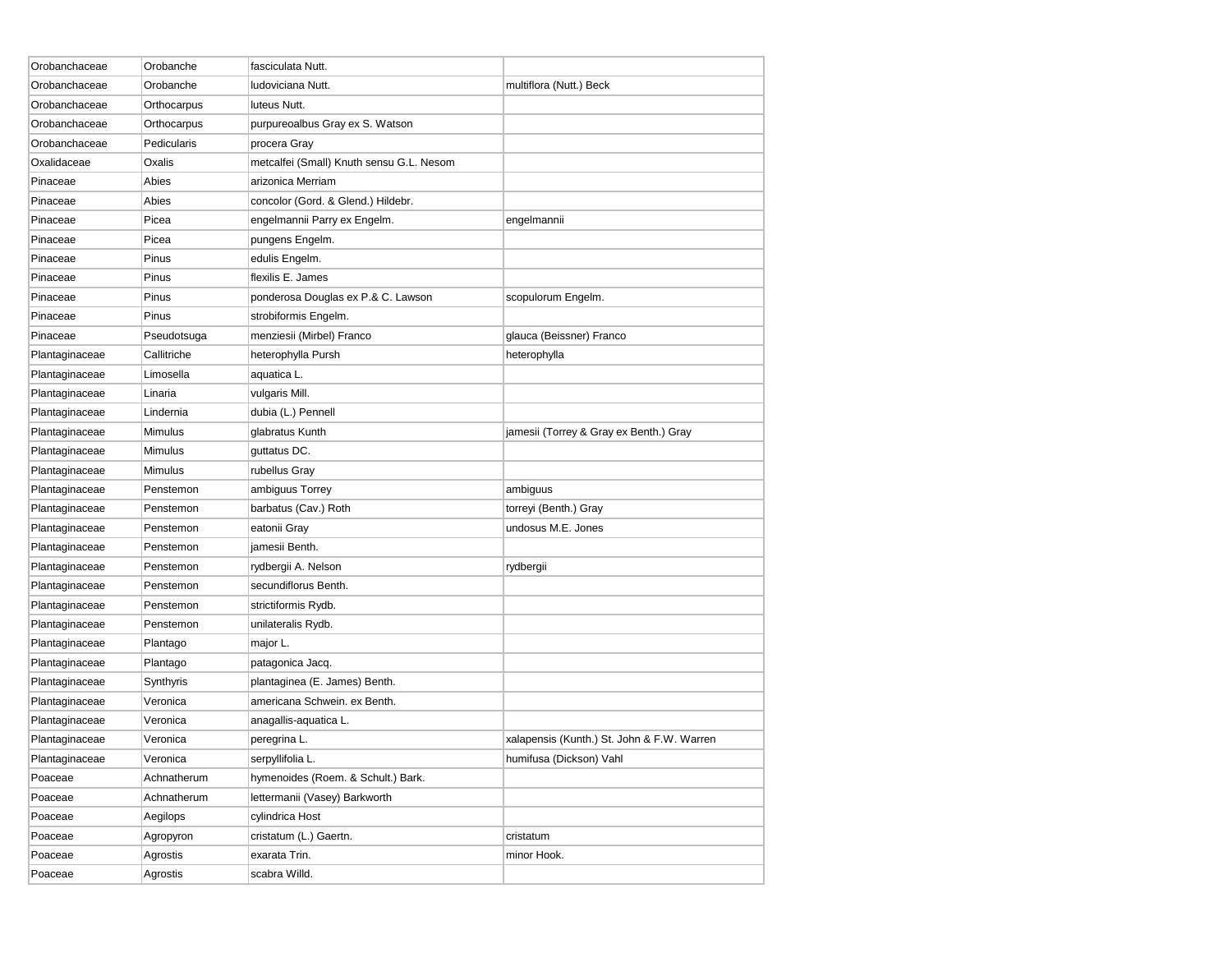| Poaceae | Agrostis          | semiverticillata (Forssk.) C. Christsensen |                                      |
|---------|-------------------|--------------------------------------------|--------------------------------------|
| Poaceae | Agrostis          | stolonifera L.                             |                                      |
| Poaceae | Alopecurus        | aequalis Sobol.                            | aequalis                             |
| Poaceae | Andropogon        | gerardii Vitman                            | gerardii                             |
| Poaceae | Aristida          | adscensionis L.                            |                                      |
| Poaceae | Aristida          | arizonica Vasey                            |                                      |
| Poaceae | Aristida          | divaricata Humb. & Bonpl. ex Willd.        |                                      |
| Poaceae | Aristida          | purpurea Nutt.                             | longiseta (Steud.) Vasey             |
| Poaceae | Aristida          | purpurea Nutt.                             | nealleyi (Vasey) Allred              |
| Poaceae | Beckmannia        | syzigachne (Steud.) Fernald                |                                      |
| Poaceae | Blepharoneuron    | tricholepis (Torrey) Nash                  |                                      |
| Poaceae | Bothriochloa      | barbinodis (Lag.) Herter                   |                                      |
| Poaceae | Bothriochloa      | springfieldii (Gould) Parodi               |                                      |
| Poaceae | <b>Bouteloua</b>  | barbata Lag.                               | barbata                              |
| Poaceae | Bouteloua         | curtipendula (Michx.) Torrey               | curtipendula                         |
| Poaceae | <b>Bouteloua</b>  | eriopoda (Torrey) Torrey                   |                                      |
| Poaceae | <b>Bouteloua</b>  | gracilis (Kunth) Lag.                      |                                      |
| Poaceae | Bouteloua         | hirsuta Lag.                               |                                      |
| Poaceae | <b>Bromus</b>     | catharticus Vahl                           |                                      |
| Poaceae | <b>Bromus</b>     | ciliatus L.                                |                                      |
| Poaceae | <b>Bromus</b>     | frondosus (Shear) Wooton & Standley        |                                      |
| Poaceae | <b>Bromus</b>     | inermis Leyss.                             |                                      |
| Poaceae | <b>Bromus</b>     | japonicus Thunb. ex Murray                 |                                      |
| Poaceae | <b>Bromus</b>     | lanatipes (Shear) Rydb.                    |                                      |
| Poaceae | <b>Bromus</b>     | porteri (J.M. Coult.) Nash                 |                                      |
| Poaceae | <b>Bromus</b>     | tectorum L.                                |                                      |
| Poaceae | Calamagrostis     | canadensis (Michx.) P. Beauv.              | canadensis                           |
| Poaceae | Calamagrostis     | stricta (Timm) Koeler                      | inexpansa (Gray) C.W. Greene         |
| Poaceae | Cenchrus          | longispinus (Hack.) Fernald                |                                      |
| Poaceae | Cynosurus         | echinatus L.                               |                                      |
| Poaceae | Dactylis          | glomerata L.                               |                                      |
| Poaceae | Danthonia         | parryi Scribn.                             |                                      |
| Poaceae | Danthonia         | spicata (L.) Beauv. ex Roem. & Schult.     |                                      |
| Poaceae | Dichanthelium     | oligosanthes (Schult.) Gould               | scribnerianum (Nash) Gould           |
| Poaceae | <b>Distichlis</b> | spicata (L.) Greene                        | stricta (Torrey) Scribn.             |
| Poaceae | Echinochloa       | crus-galli (L.) Beauv.                     |                                      |
| Poaceae | Elymus            | canadensis L.                              | canadensis                           |
| Poaceae | Elymus            | elymoides (Raf.) Swezey                    | brevifolius (J.G. Sm.) Dorn          |
| Poaceae | Elymus            | glaucus Buckley                            | glaucus                              |
| Poaceae | Elymus            | hispidus (Opiz) Melderis                   | ruthenicus (Griseb.) Dorn            |
| Poaceae | Elymus            | smithii (Rydb.) Gould                      |                                      |
| Poaceae | Elymus            | trachycaulus (Link) Gould ex Shinners      | subsecundus (Link) Å. Löve & D. Löve |
| Poaceae | Elymus            | trachycaulus (Link) Gould ex Shinners      | trachycaulus                         |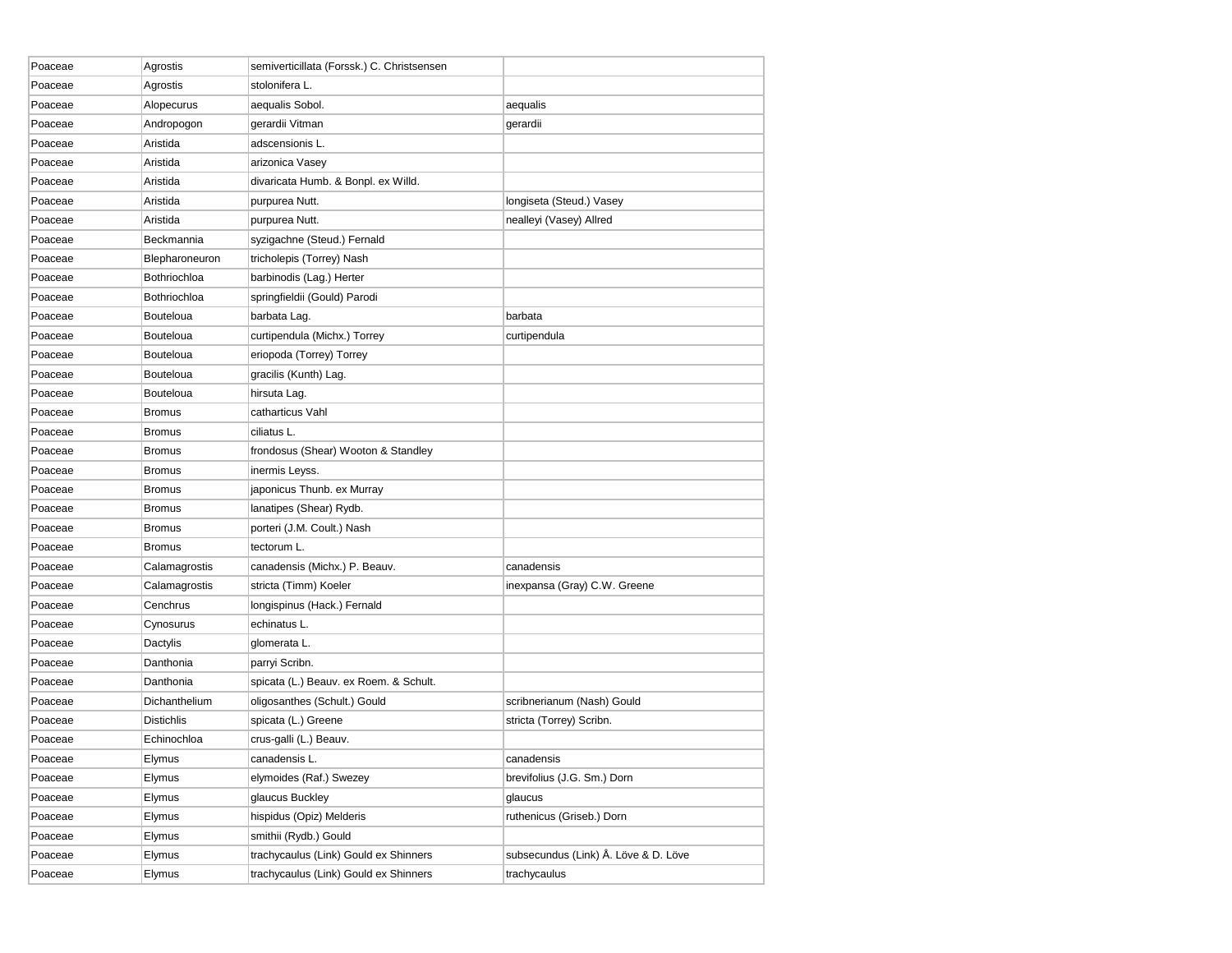| Poaceae | Eragrostis   | cilianensis (All.) Lutati ex Janch.           |                           |
|---------|--------------|-----------------------------------------------|---------------------------|
| Poaceae | Eragrostis   | curvula (Schrad.) Nees                        | conferta Stapf.           |
| Poaceae | Eragrostis   | hypnoides (Lam.) Britton, Sterns, & Poggenb.  |                           |
| Poaceae | Eragrostis   | pectinacea (Michx.) Nees ex Steud.            | pectinacea                |
| Poaceae | Eragrostis   | trichodes (Nutt.) A.W. Wood.                  |                           |
| Poaceae | Festuca      | arizonica Vasey                               |                           |
| Poaceae | Festuca      | arundinacea Schreb.                           |                           |
| Poaceae | Festuca      | pratensis Huds.                               |                           |
| Poaceae | Festuca      | sororia Piper                                 |                           |
| Poaceae | Festuca      | thurberi Vasey                                |                           |
| Poaceae | Festuca      | trachyphylla (Hack.) Krajina                  |                           |
| Poaceae | Glyceria     | borealis (Nash) Batchelder                    |                           |
| Poaceae | Glyceria     | grandis S. Watson                             |                           |
| Poaceae | Glyceria     | striata (Lam.) Hitchcock                      |                           |
| Poaceae | Hesperostipa | comata (Trin. & Rupr.) Barkworth              | comata                    |
| Poaceae | Hesperostipa | neomexicana (Thurb. ex Coult.) Barkworth      |                           |
| Poaceae | Hilaria      | jamesii (Torrey) Benth.                       |                           |
| Poaceae | Hopia        | obtusa (Kuntz) Zuloaga & Morrone              |                           |
| Poaceae | Hordeum      | brachyantherum Nevski                         |                           |
| Poaceae | Hordeum      | jubatum L.                                    | jubatum                   |
| Poaceae | Koeleria     | macrantha (Ledeb.) Schult.                    |                           |
| Poaceae | Leersia      | oryzoides (L.) Swartz.                        |                           |
| Poaceae | Lolium       | perenne L.                                    | perenne                   |
| Poaceae | Lycurus      | setosus (Nutt.) C. Reeder                     |                           |
| Poaceae | Melica       | porteri Scribn.                               | porteri                   |
| Poaceae | Muhlenbergia | arsenei A.S. Hitchcock                        |                           |
| Poaceae | Muhlenbergia | dubia Fournier ex Hemsley                     |                           |
| Poaceae | Muhlenbergia | mexicana (L.) Trin.                           | mexicana                  |
| Poaceae | Muhlenbergia | minutissima (Steud.) Swallen                  |                           |
| Poaceae | Muhlenbergia | montana (Nutt.) A.S. Hitchcock                |                           |
| Poaceae | Muhlenbergia | pauciflora Buckley                            |                           |
| Poaceae | Muhlenbergia | porteri Scribn. ex Beal                       |                           |
| Poaceae | Muhlenbergia | racemosa (Michx.) Britton, Sterns, & Poggenb. |                           |
| Poaceae | Muhlenbergia | ramulosa (Kunth) Swallen                      |                           |
| Poaceae | Muhlenbergia | rigens (Benth.) Hitchcock                     |                           |
| Poaceae | Muhlenbergia | torreyi (Kunth) A.S. Hitchcock ex Bush        |                           |
| Poaceae | Muhlenbergia | wrightii Vasey ex J.M. Coult.                 |                           |
| Poaceae | Munroa       | squarrosa (Nutt.) Torrey                      |                           |
| Poaceae | Oryzopsis    | asperifolia Michx.                            |                           |
| Poaceae | Panicum      | bulbosum Kunth                                |                           |
| Poaceae | Panicum      | capillare L.                                  | brevifolium (Rydb.) Shear |
| Poaceae | Panicum      | hallii Vasey                                  | hallii                    |
| Poaceae | Panicum      | virgatum L.                                   |                           |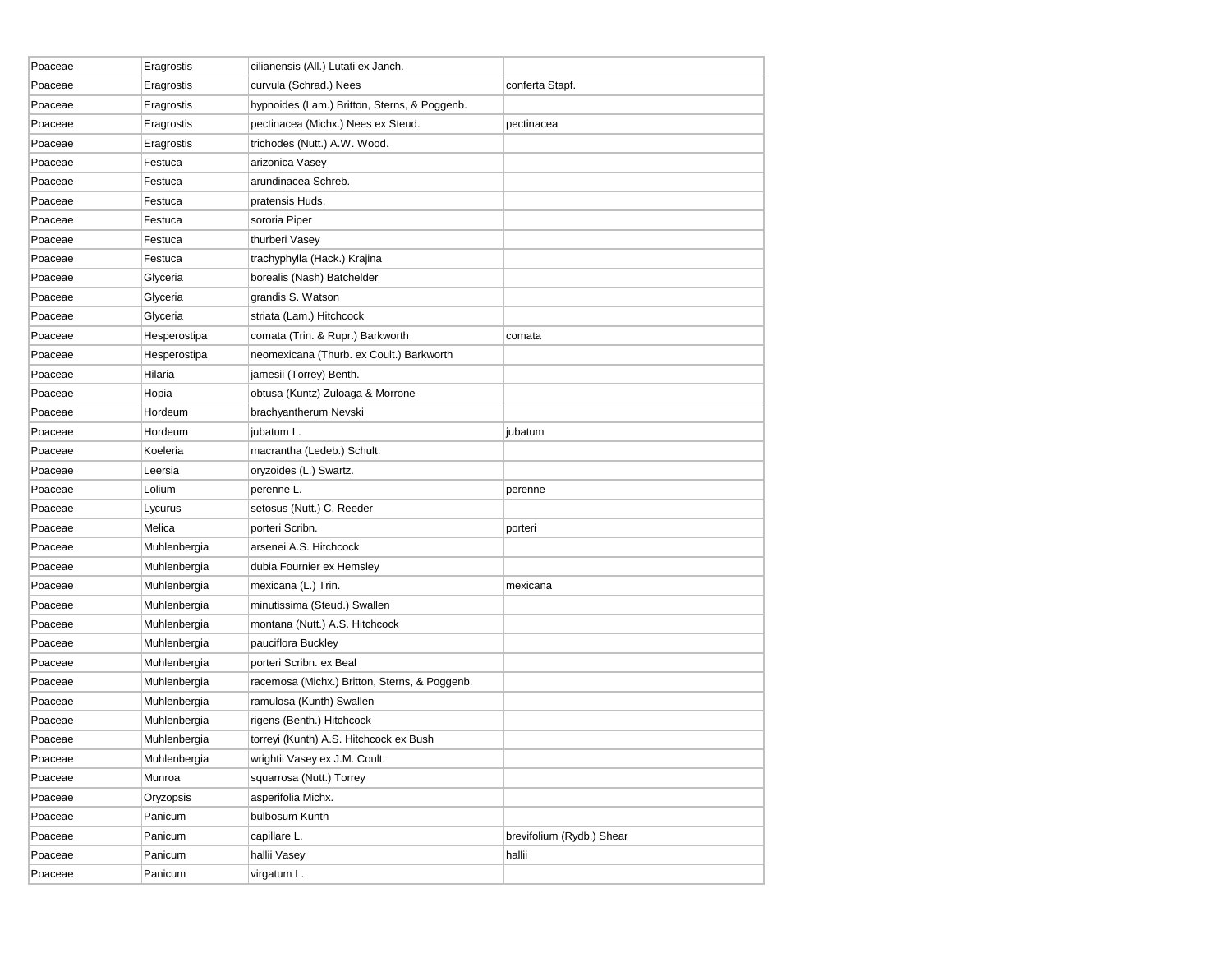| Poaceae       | Phalaris      | arundinacea L.                          | arundinacea                                |
|---------------|---------------|-----------------------------------------|--------------------------------------------|
| Poaceae       | Phleum        | alpinum L.                              | alpinum                                    |
| Poaceae       | Phleum        | pratense L.                             | pratense                                   |
| Poaceae       | Phragmites    | australis (Cav.) Trin. ex Steud.        | americanus Saltonstall, Peterson, & Soreng |
| Poaceae       | Piptatherum   | micranthum (Trin. & Rupr.) Barkworth    |                                            |
| Poaceae       | Poa           | annua L.                                |                                            |
| Poaceae       | Poa           | compressa L.                            |                                            |
| Poaceae       | Poa           | fendleriana (Steud.) Vasey              |                                            |
| Poaceae       | Poa           | palustris L.                            |                                            |
| Poaceae       | Poa           | pratensis L.                            |                                            |
| Poaceae       | Polypogon     | monspeliensis (L.) Desf.                |                                            |
| Poaceae       | Schedonnardus | paniculatus (Nutt.) Trel.               |                                            |
| Poaceae       | Schizachne    | purpurascens (Torrey) Swallen           |                                            |
| Poaceae       | Schizachyrium | neomexicanum Nash                       |                                            |
| Poaceae       | Setaria       | grisebachii Fourn.                      |                                            |
| Poaceae       | Setaria       | leucopila (Scribn. & Merr.) K. Schum.   |                                            |
| Poaceae       | Setaria       | pumila (Poir.) Roem. & Schult.          |                                            |
| Poaceae       | Setaria       | viridis (L.) P. Beauv.                  |                                            |
| Poaceae       | Sorghastrum   | nutans (L.) Nash                        |                                            |
| Poaceae       | Sporobolus    | airoides (Torrey) Torrey                |                                            |
| Poaceae       | Sporobolus    | compositus (Poir.) Merr.                | compositus                                 |
| Poaceae       | Sporobolus    | contractus Hitchcock                    |                                            |
| Poaceae       | Sporobolus    | cryptandrus (Torrey) Gray               |                                            |
| Poaceae       | Torreyochloa  | pallida (Torrey) G.L. Church            | pauciflora (J. Presl) J.I. Davis           |
| Poaceae       | Trisetum      | montanum Vasey                          |                                            |
| Poaceae       | Trisetum      | wolfii Vasey                            |                                            |
| Poaceae       | Vulpia        | octoflora (Walter) Rydb.                |                                            |
| Polemoniaceae | Aliciella     | pinnatifida (Nutt. ex Gray) J.M. Porter |                                            |
| Polemoniaceae | Gilia         | flavocincta A. Nelson                   | australis (A. & V. Grant) Day & V. Grant   |
| Polemoniaceae | Gilia         | ophthalmoides Brand                     |                                            |
| Polemoniaceae | Ipomopsis     | aggregata (Pursh) V.E. Grant            | formosissima (Greene) Wherry               |
| Polemoniaceae | Ipomopsis     | longiflora (Torrey) V.E. Grant          | neomexicana Wilken                         |
| Polemoniaceae | Polemonium    | foliosissimum Gray                      |                                            |
| Polygonaceae  | Bistorta      | bistortoides (Pursh) Small              |                                            |
| Polygonaceae  | Eriogonum     | abertianum Torrey                       | abertianum                                 |
| Polygonaceae  | Eriogonum     | alatum Torrey                           | alatum                                     |
| Polygonaceae  | Eriogonum     | annuum Nutt.                            |                                            |
| Polygonaceae  | Eriogonum     | cernuum Nutt.                           |                                            |
| Polygonaceae  | Eriogonum     | jamesii Benth.                          | jamesii                                    |
| Polygonaceae  | Eriogonum     | microthecum Nutt.                       | simpsonii (Benth.) Reveal                  |
| Polygonaceae  | Eriogonum     | polycladon Bentham                      |                                            |
| Polygonaceae  | Eriogonum     | racemosum Nutt.                         |                                            |
| Polygonaceae  | Fallopia      | convolvulus L.                          |                                            |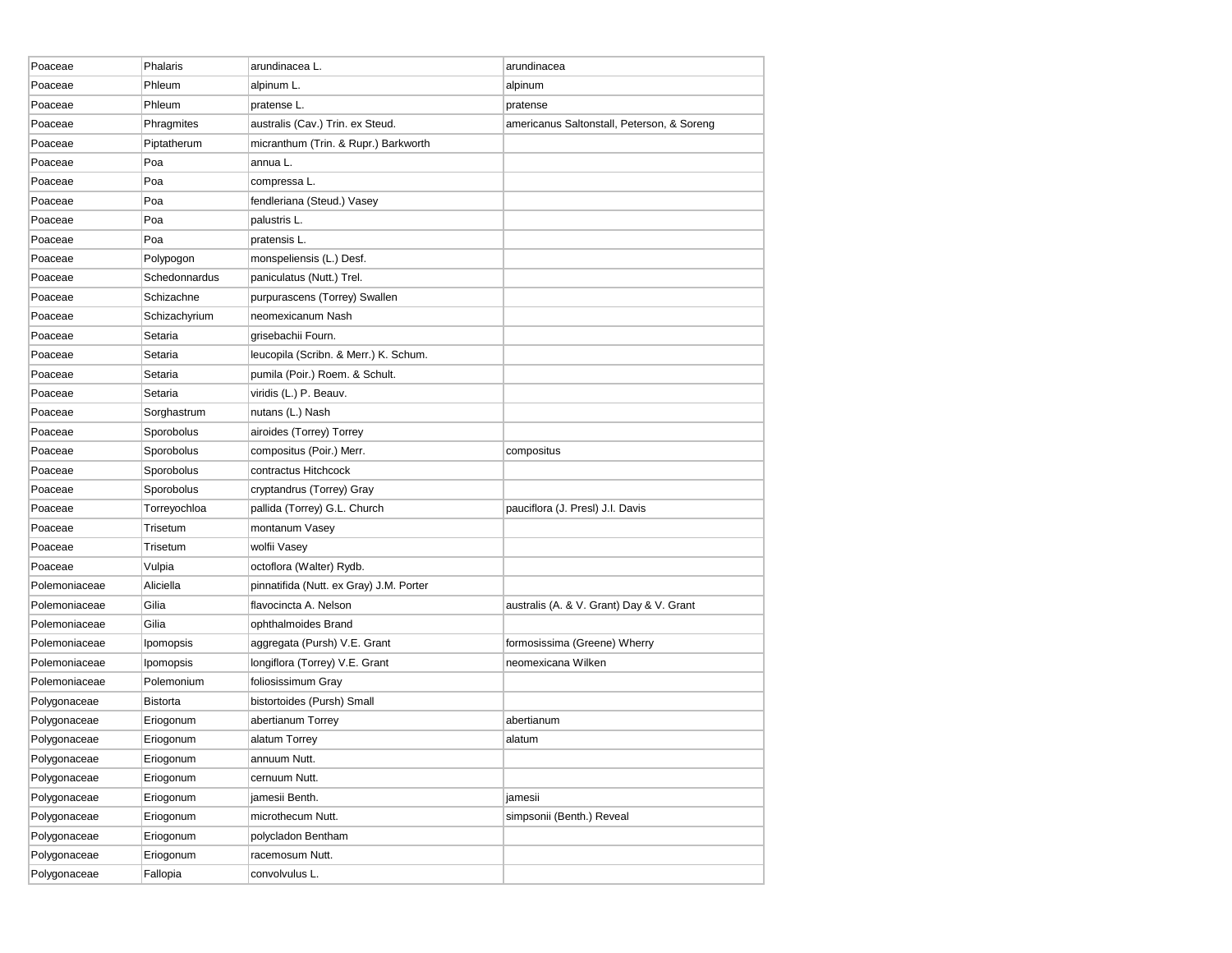| Polygonaceae     | Persicaria   | amphibia (L.) S.F. Gray             |                           |
|------------------|--------------|-------------------------------------|---------------------------|
| Polygonaceae     | Persicaria   | lapathifolia (L.) Gray              |                           |
| Polygonaceae     | Persicaria   | maculosa Gray                       |                           |
| Polygonaceae     | Polygonum    | aviculare L.                        |                           |
| Polygonaceae     | Polygonum    | douglasii Greene                    |                           |
| Polygonaceae     | Polygonum    | sawatchense Small                   |                           |
| Polygonaceae     | Rumex        | acetosella L.                       |                           |
| Polygonaceae     | Rumex        | crispus L.                          | crispus                   |
| Polygonaceae     | Rumex        | patientia L.                        |                           |
| Polygonaceae     | Rumex        | triangulivalvis (Danser) Rech. f.   |                           |
| Portulacaceae    | Phemeranthus | parviflorus (Nutt) Kiger            |                           |
| Portulacaceae    | Portulaca    | oleracea L.                         |                           |
| Potamogetonaceae | Potamogeton  | natans L.                           |                           |
| Primulaceae      | Androsace    | septentrionalis L.                  |                           |
| Primulaceae      | Dodecatheon  | pulchellum (Raf.) Merr.             | pulchellum                |
| Pteridaceae      | Argyrochosma | fendleri (Kunze) Windham            |                           |
| Pteridaceae      | Cheilanthes  | eatonii Baker                       |                           |
| Pteridaceae      | Cheilanthes  | feei T. Moore                       |                           |
| Pteridaceae      | Cheilanthes  | fendleri Hook.                      |                           |
| Pteridaceae      | Notholeana   | standleyi Maxon                     |                           |
| Pteridaceae      | Pellaea      | truncata Goodding                   |                           |
| Pteridaceae      | Pellaea      | wrightiana Hook.                    |                           |
| Ranunculaceae    | Aconitum     | columbianum Nutt.                   | columbianum               |
| Ranunculaceae    | Actaea       | rubra (Aiton) Willd.                |                           |
| Ranunculaceae    | Anemone      | cylindrica Gray                     |                           |
| Ranunculaceae    | Aquilegia    | coerulea E. James                   | coerulea                  |
| Ranunculaceae    | Aquilegia    | elegantula Greene                   |                           |
| Ranunculaceae    | Clematis     | columbiana (Nutt.) Torrey & Gray    | columbiana                |
| Ranunculaceae    | Clematis     | ligusticifolia Nutt.                |                           |
| Ranunculaceae    | Delphinium   | wootonii Rydberg                    |                           |
| Ranunculaceae    | Ranunculus   | abortivus L.                        |                           |
| Ranunculaceae    | Ranunculus   | aquatilis L.                        | diffusa With.             |
| Ranunculaceae    | Ranunculus   | cardiophyllus Hook.                 |                           |
| Ranunculaceae    | Ranunculus   | cymbalaria Pursh                    |                           |
| Ranunculaceae    | Ranunculus   | inamoenus Greene                    | inamoenus                 |
| Ranunculaceae    | Ranunculus   | macounii Britton                    |                           |
| Ranunculaceae    | Ranunculus   | sceleratus L.                       | multifidus Nutt.          |
| Ranunculaceae    | Thalictrum   | fendleri Engelm. ex Gray            |                           |
| Ranunculaceae    | Pulsatilla   | patens (L.) Miller                  | multifida (Pritz.) Zämels |
| Rhamnaceae       | Ceanothus    | fendleri Gray                       |                           |
| Rosaceae         | Agrimonia    | striata Michx.                      |                           |
| Rosaceae         | Amelanchier  | alnifolia (Nutt.) Nutt. ex M. Roem. | alnifolia                 |
| Rosaceae         | Cercocarpus  | montanus Raf.                       | montanus                  |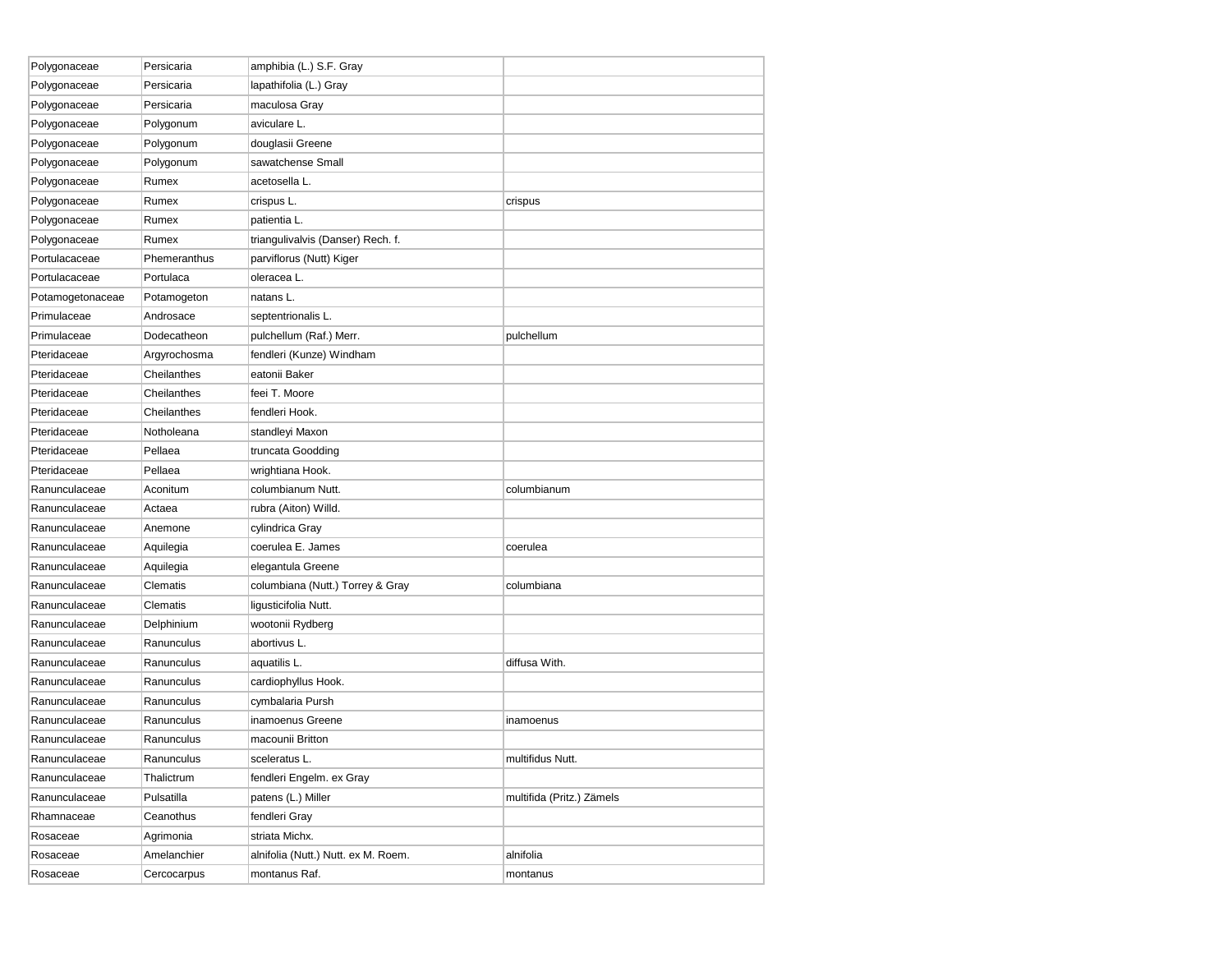| Rosaceae      | Crataegus    | erythropoda Ashe                  |                                        |
|---------------|--------------|-----------------------------------|----------------------------------------|
| Rosaceae      | Dasiphora    | fruticosa (L.) Rydb.              |                                        |
| Rosaceae      | Fallugia     | paradoxa (D. Don) Endl. ex Torrey |                                        |
| Rosaceae      | Fragaria     | vesca L.                          |                                        |
| Rosaceae      | Fragaria     | virginiana Mill.                  |                                        |
| Rosaceae      | Geum         | aleppicum Jacq.                   |                                        |
| Rosaceae      | Geum         | macrophyllum Willd.               | perincisum (Rydb.) Raup                |
| Rosaceae      | Geum         | rivale L.                         |                                        |
| Rosaceae      | Geum         | triflorum Pursh                   | ciliatum (Pursh) Fass.                 |
| Rosaceae      | Holodiscus   | dumosus (Nutt. ex Hook.) Heller   |                                        |
| Rosaceae      | Malus        | pumila Mill.                      |                                        |
| Rosaceae      | Physocarpus  | monogynus (Torrey) J.M. Coult.    |                                        |
| Rosaceae      | Potentilla   | anserina L.                       |                                        |
| Rosaceae      | Potentilla   | arguta Pursh                      | convallaria (Rydb.) T.F. Wolf          |
| Rosaceae      | Potentilla   | crinita Gray                      | crinita                                |
| Rosaceae      | Potentilla   | gracilis Douglas ex Hook.         | pulcherrima (Lehm.) Fernald            |
| Rosaceae      | Potentilla   | hippiana Lehm.                    | hippiana                               |
| Rosaceae      | Potentilla   | norvegica L.                      | monspeliensis (L.) Asch. & Graebn.     |
| Rosaceae      | Potentilla   | paradoxa Nutt.                    |                                        |
| Rosaceae      | Prunus       | americana Marshall                |                                        |
| Rosaceae      | Prunus       | virginiana L.                     | melanocarpa (A. Nelson) Sarg.          |
| Rosaceae      | Rosa         | woodsii Lindl.                    | ultramontana (S. Watson) Jeps.         |
| Rosaceae      | Rubus        | idaeus L.                         | aculeatissimus Regel & Tiling          |
| Rosaceae      | Rubus        | parviflorus Nutt.                 | parviflorus                            |
| Rubiaceae     | Galium       | aparine L.                        | echinospermum (Wallr.) Farw.           |
| Rubiaceae     | Galium       | boreale L.                        |                                        |
| Rubiaceae     | Galium       | fendleri Gray                     |                                        |
| Rubiaceae     | Galium       | mexicanum Kunth                   | asperrimum (Gray) Higgins & S.L. Welsh |
| Rubiaceae     | Galium       | triflorum Michx.                  |                                        |
| Rutaceae      | Ptelea       | trifoliata L.                     |                                        |
| Salicaceae    | Populus      | alba L.                           |                                        |
| Salicaceae    | Populus      | angustifolia E. James             |                                        |
| Salicaceae    | Populus      | tremuloides Michx.                |                                        |
| Salicaceae    | Salix        | bebbiana Sarg.                    |                                        |
| Salicaceae    | Salix        | exigua Nutt.                      | exigua                                 |
| Salicaceae    | Salix        | irrorata Anderss.                 |                                        |
| Salicaceae    | Populus      | xacuminata Rydb.                  |                                        |
| Salicaceae    | Populus      | deltoides W. Bartram ex Marshall  | wislizenii (S. Watson) Dorn            |
| Santalaceae   | Arceuthobium | vaginatum (Willd.) J. Presl       | cryptopodium (Engelm.) Cronquist       |
| Santalaceae   | Comandra     | umbellata (L.) Nutt.              | pallida (A. DC.) M.E. Jones            |
| Santalaceae   | Phoradendron | juniperinum Engelm.               | juniperinum                            |
| Saururaceae   | Anemopsis    | californica (Nutt.) Hook. & Arn.  |                                        |
| Saxifragaceae | Heuchera     | parvifolia Nutt. ex Torrey & Gray |                                        |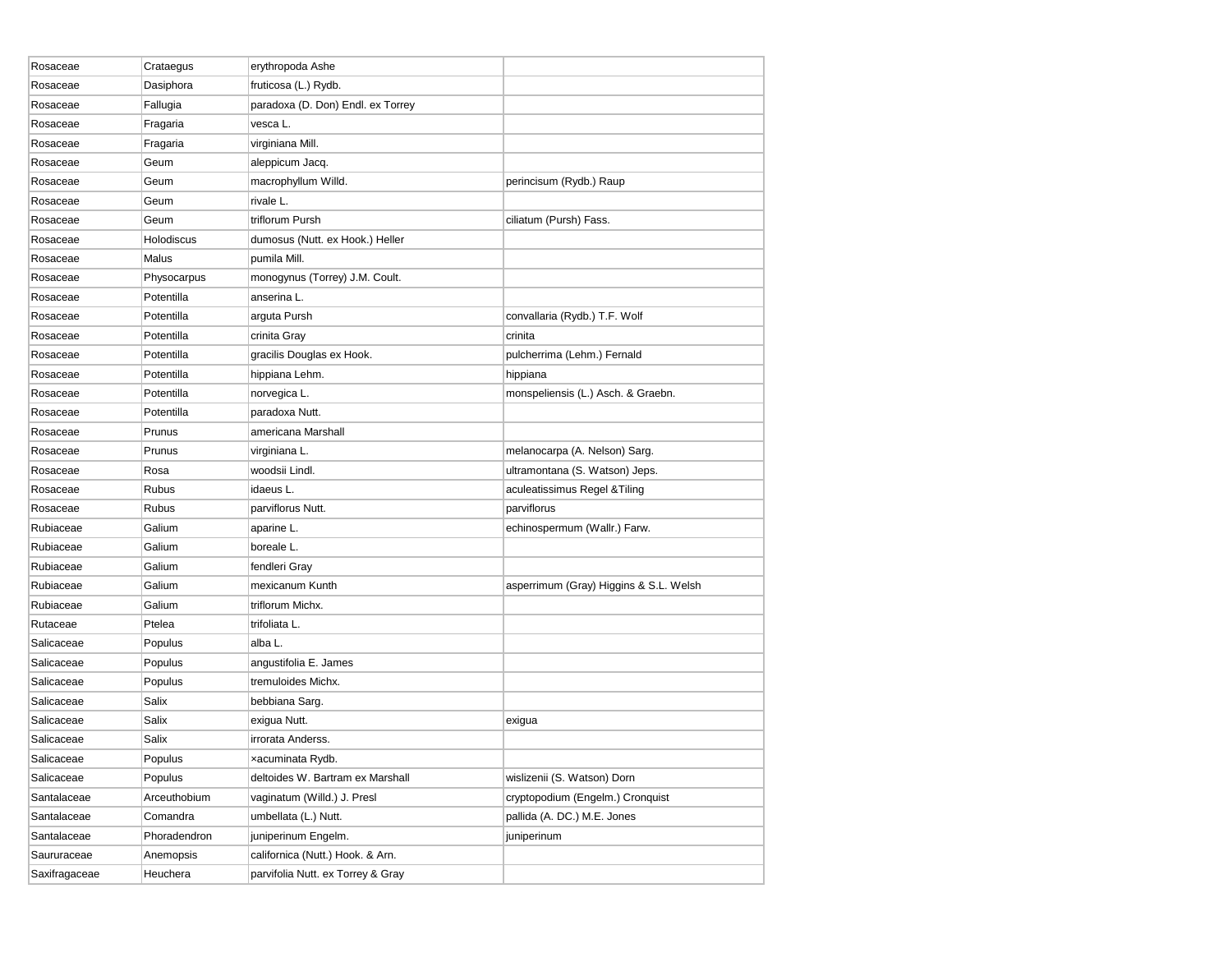| Saxifragaceae    | Saxifraga       | bronchialis L.               | austromontana (Wiegand) Piper ex G.N. Jones     |
|------------------|-----------------|------------------------------|-------------------------------------------------|
| Saxifragaceae    | Saxifraga       | rhomboidea Greene            |                                                 |
| Scrophulariaceae | Verbascum       | thapsus L.                   |                                                 |
| Selaginaceae     | Selaginella     | mutica D.C. Eaton ex Underw. | mutica                                          |
| Selaginaceae     | Selaginella     | underwoodii Hieronymus       |                                                 |
| Simaroubaceae    | Ailanthus       | altissima (Mill.) Swingle    |                                                 |
| Solanaceae       | Chamaesaracha   | coronopus (Dunal) Gray       |                                                 |
| Solanaceae       | Datura          | quercifolia Kunth            |                                                 |
| Solanaceae       | Datura          | wrightii Regel               |                                                 |
| Solanaceae       | Lycium          | pallidum Miers               |                                                 |
| Solanaceae       | Nicotiana       | attenuata Torr, ex S. Watson |                                                 |
| Solanaceae       | Physalis        | hederifolia Gray             | fendleri (Gray) Cronquist                       |
| Solanaceae       | Physalis        | longifolia Nutt.             | longifolia                                      |
| Solanaceae       | Physalis        | subulata Rydb.               | neomexicana (Rydb.) Waterf. ex Kartesz & Gandhi |
| Solanaceae       | Solanum         | americanum Mill.             |                                                 |
| Solanaceae       | Solanum         | elaeagnifolium Cav.          |                                                 |
| Solanaceae       | Solanum         | jamesii Torrey               |                                                 |
| Solanaceae       | Solanum         | physalifolium Rusby          | nitidibaccatum (Bitter) Edmonds                 |
| Solanaceae       | Solanum         | triflorum Nutt.              |                                                 |
| Tamaricaceae     | Tamarix         | chinensis Loureiro           |                                                 |
| Typhaceae        | Typha           | latifolia L.                 |                                                 |
| Ulmaceae         | Ulmus           | pumila L.                    |                                                 |
| Urticaceae       | Urtica          | dioica L.                    | procera (Muhl. Ex Willd.) Wedd.                 |
| Verbenaceae      | Glandularia     | bipinnatifida (Nutt.) Nutt.  | bipinnatifida                                   |
| Verbenaceae      | Verbena         | bracteata Lag. & Rodr.       |                                                 |
| Verbenaceae      | Verbena         | macdougalii Heller           |                                                 |
| Violaceae        | Viola           | adunca J.E. Smith            |                                                 |
| Violaceae        | Viola           | canadensis L.                |                                                 |
| Violaceae        | Viola           | nephrophylla Greene          |                                                 |
| Vitaceae         | Parthenocissus  | vitacea (Knerr) Hitchcock    |                                                 |
| Vitaceae         | Vitis           | arizonica Engelm.            |                                                 |
| Zygophyllaceae   | Kallstroemia    | parviflora Norton            |                                                 |
| Zygophyllaceae   | <b>Tribulus</b> | terrestris L.                |                                                 |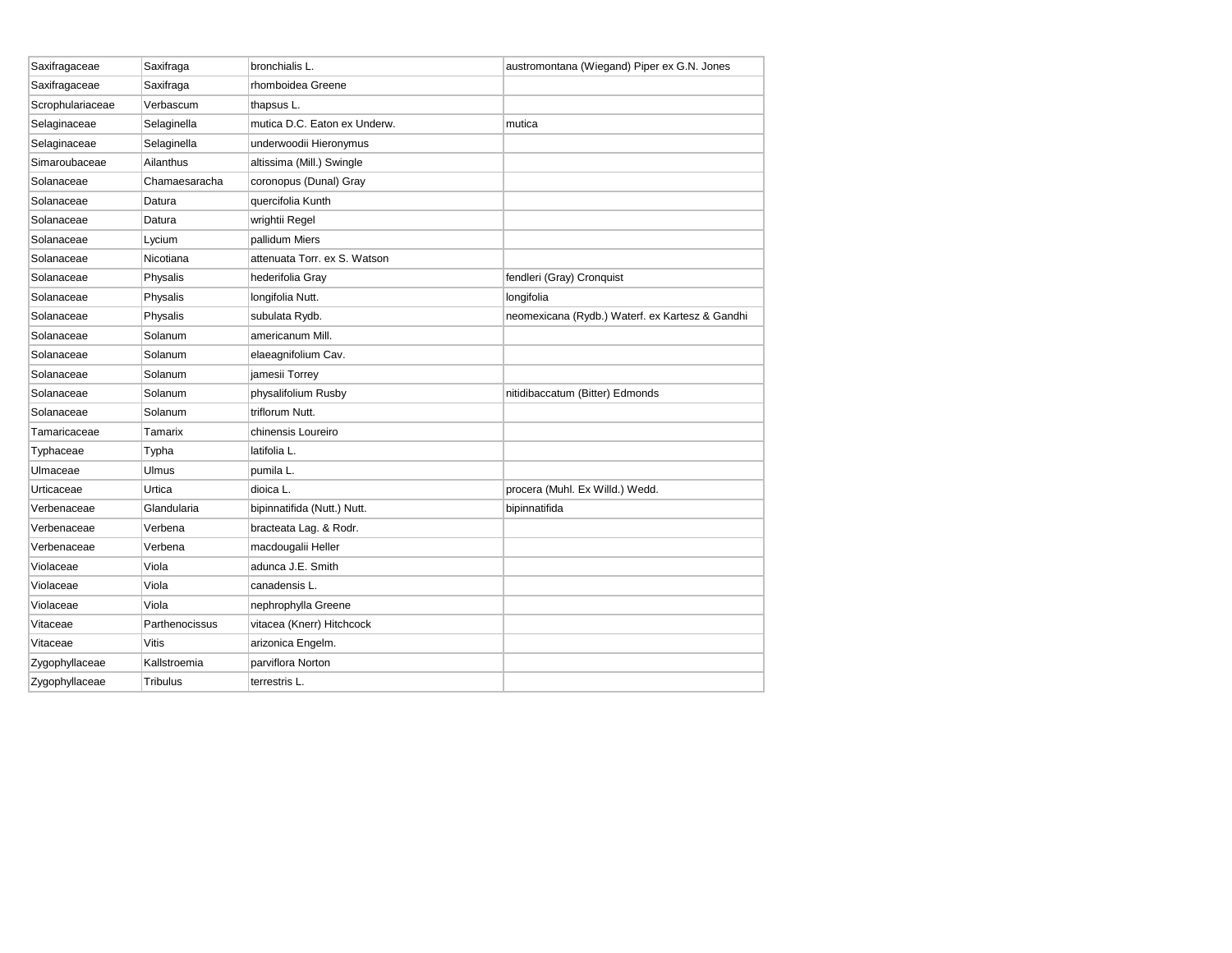| <b>Collection Numbers</b>                                         |
|-------------------------------------------------------------------|
| Clark9762, 4311, 3409                                             |
| Clark9564, Perkins6, 4074, 3150                                   |
| 3604, 4402                                                        |
| 4330                                                              |
| 3434                                                              |
| 3482                                                              |
| 3074                                                              |
| 5146                                                              |
| 3756                                                              |
| 3551                                                              |
| 4139a, 4139b                                                      |
| ThomasOT-126, 4524                                                |
| Clark9944                                                         |
| Halley81, Yarnell123, 3861                                        |
| 4555                                                              |
| 5031, 4141b, Clark10005, Clark9940                                |
| UNM-Yarnell90 (verified by RLH!)                                  |
| Clark9798, 4268, 4356                                             |
| Clark9676, Perkins5, Spuhler sn1, Dodge sn1, Hurley16, 3903, 3374 |
| Clark9623, 3541                                                   |
| Perkins8, 3458, 3146                                              |
| Clark9861, Halley24, 3889                                         |
| 4322, 3134, 3836                                                  |
| 3272                                                              |
| Sholly sn1                                                        |
| Jacobs sn1                                                        |
| Jacobs sn2                                                        |
| 3703, 3625, 3498                                                  |
| 3270                                                              |
| Clark9767, 3776, 3280, 3383, 3593                                 |
| 3738                                                              |
| 3726, 3847, Keller sn1, Keller and Jacobs sn2                     |
| 3708, 3619                                                        |
| Clark9810, 4066                                                   |
| Halley49, Clark9911, 3139, 4464                                   |
| 4105                                                              |
| Clark9713, Foxx sn1, 3242, 3487, 4321                             |
| Clark9871, 3929                                                   |
| Clark9865, Foxx sn2, 4484, 4259                                   |
| 5022                                                              |
| Halley31, Foxx sn3, Foxx sn4, 3714, 3899, 3860                    |
| Hurley14, 4392, 3616, 3658                                        |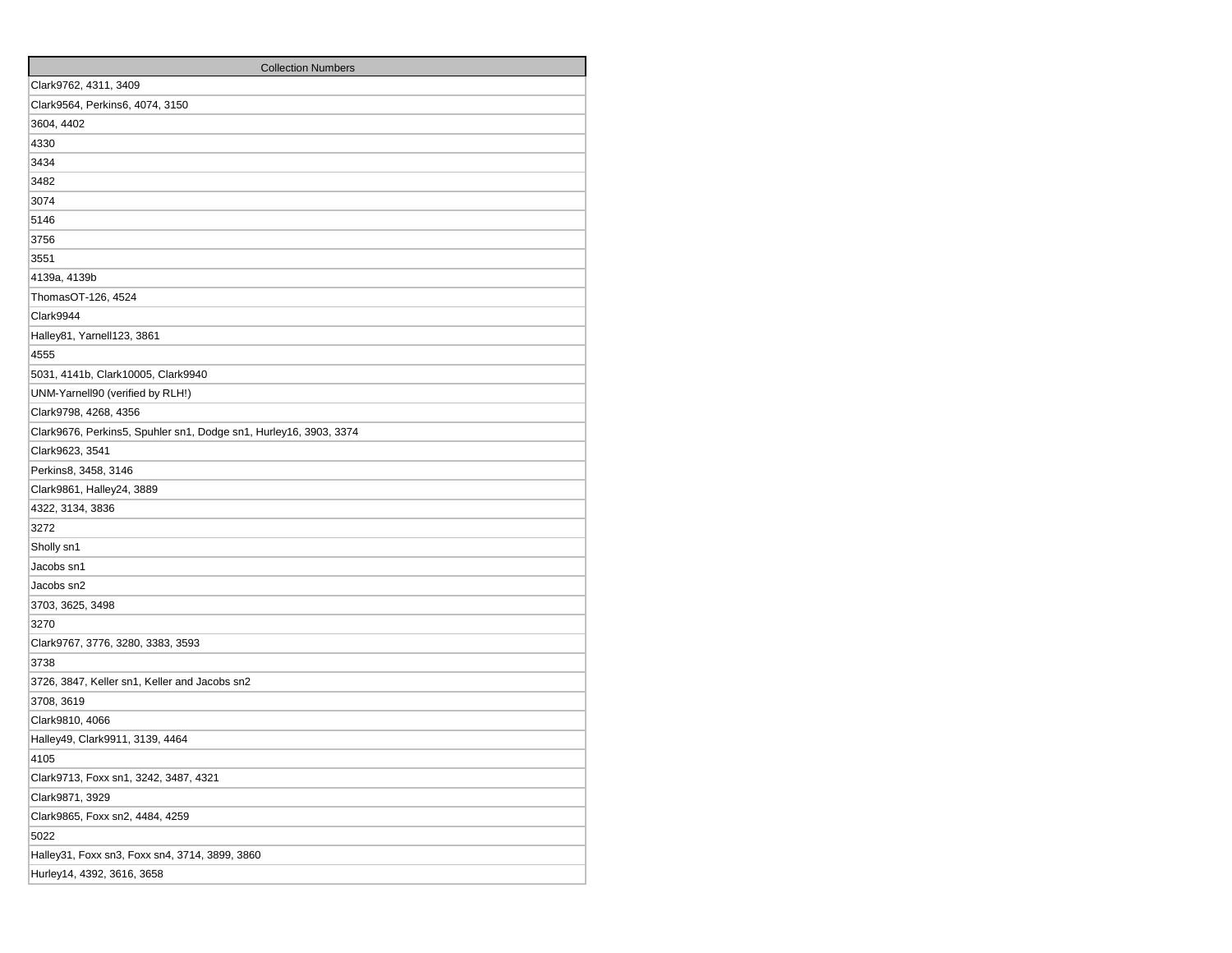| 5154<br>Clark9954, Hurley61, Hurley23, Spuhler sn2, 3868, 3707<br>5020<br>Halley96, 4528, 3200<br>3780, 3866, 3307<br>4403<br>Clark9967, Halley103, 3318, 4361<br>Foxx sn5, 4485, 4595<br>5011<br>Hurley50, 3849<br>Dodge & Sholly sn2, 3429, 3420, 3421<br>Clark9582, 3360, 3430<br>3365<br>Foxx sn6<br>5008<br>4542, 4558<br>4379<br>3964, 4445<br>Clark9994, 4493<br>Clark9654, Halley65, 4556<br>3324, 4459<br>Clark9710, Hurley5, Spuhler sn3, 4523<br>4541, 4530, 4489<br>Yarnell sn, Spuhler sn4, 4592<br>Clark9994x, 4488, 4593, 4531, 4395<br>Clark9655, Spuhler sn5, 4591<br>6027<br>4047<br>Foxx sn7, 3481<br>4238<br>4245<br>4554, 5012<br>Clark10000, Halley73, 4359,3239, 4386<br>4529<br>4359x, 4443, 4534<br>4532<br>Clark9970, Halley71, 3963, 4387<br>3943, 4394<br>5005, 3443, 3400 |
|--------------------------------------------------------------------------------------------------------------------------------------------------------------------------------------------------------------------------------------------------------------------------------------------------------------------------------------------------------------------------------------------------------------------------------------------------------------------------------------------------------------------------------------------------------------------------------------------------------------------------------------------------------------------------------------------------------------------------------------------------------------------------------------------------------|
|                                                                                                                                                                                                                                                                                                                                                                                                                                                                                                                                                                                                                                                                                                                                                                                                        |
|                                                                                                                                                                                                                                                                                                                                                                                                                                                                                                                                                                                                                                                                                                                                                                                                        |
|                                                                                                                                                                                                                                                                                                                                                                                                                                                                                                                                                                                                                                                                                                                                                                                                        |
|                                                                                                                                                                                                                                                                                                                                                                                                                                                                                                                                                                                                                                                                                                                                                                                                        |
|                                                                                                                                                                                                                                                                                                                                                                                                                                                                                                                                                                                                                                                                                                                                                                                                        |
|                                                                                                                                                                                                                                                                                                                                                                                                                                                                                                                                                                                                                                                                                                                                                                                                        |
|                                                                                                                                                                                                                                                                                                                                                                                                                                                                                                                                                                                                                                                                                                                                                                                                        |
|                                                                                                                                                                                                                                                                                                                                                                                                                                                                                                                                                                                                                                                                                                                                                                                                        |
|                                                                                                                                                                                                                                                                                                                                                                                                                                                                                                                                                                                                                                                                                                                                                                                                        |
|                                                                                                                                                                                                                                                                                                                                                                                                                                                                                                                                                                                                                                                                                                                                                                                                        |
|                                                                                                                                                                                                                                                                                                                                                                                                                                                                                                                                                                                                                                                                                                                                                                                                        |
|                                                                                                                                                                                                                                                                                                                                                                                                                                                                                                                                                                                                                                                                                                                                                                                                        |
|                                                                                                                                                                                                                                                                                                                                                                                                                                                                                                                                                                                                                                                                                                                                                                                                        |
|                                                                                                                                                                                                                                                                                                                                                                                                                                                                                                                                                                                                                                                                                                                                                                                                        |
|                                                                                                                                                                                                                                                                                                                                                                                                                                                                                                                                                                                                                                                                                                                                                                                                        |
|                                                                                                                                                                                                                                                                                                                                                                                                                                                                                                                                                                                                                                                                                                                                                                                                        |
|                                                                                                                                                                                                                                                                                                                                                                                                                                                                                                                                                                                                                                                                                                                                                                                                        |
|                                                                                                                                                                                                                                                                                                                                                                                                                                                                                                                                                                                                                                                                                                                                                                                                        |
|                                                                                                                                                                                                                                                                                                                                                                                                                                                                                                                                                                                                                                                                                                                                                                                                        |
|                                                                                                                                                                                                                                                                                                                                                                                                                                                                                                                                                                                                                                                                                                                                                                                                        |
|                                                                                                                                                                                                                                                                                                                                                                                                                                                                                                                                                                                                                                                                                                                                                                                                        |
|                                                                                                                                                                                                                                                                                                                                                                                                                                                                                                                                                                                                                                                                                                                                                                                                        |
|                                                                                                                                                                                                                                                                                                                                                                                                                                                                                                                                                                                                                                                                                                                                                                                                        |
|                                                                                                                                                                                                                                                                                                                                                                                                                                                                                                                                                                                                                                                                                                                                                                                                        |
|                                                                                                                                                                                                                                                                                                                                                                                                                                                                                                                                                                                                                                                                                                                                                                                                        |
|                                                                                                                                                                                                                                                                                                                                                                                                                                                                                                                                                                                                                                                                                                                                                                                                        |
|                                                                                                                                                                                                                                                                                                                                                                                                                                                                                                                                                                                                                                                                                                                                                                                                        |
|                                                                                                                                                                                                                                                                                                                                                                                                                                                                                                                                                                                                                                                                                                                                                                                                        |
|                                                                                                                                                                                                                                                                                                                                                                                                                                                                                                                                                                                                                                                                                                                                                                                                        |
|                                                                                                                                                                                                                                                                                                                                                                                                                                                                                                                                                                                                                                                                                                                                                                                                        |
|                                                                                                                                                                                                                                                                                                                                                                                                                                                                                                                                                                                                                                                                                                                                                                                                        |
|                                                                                                                                                                                                                                                                                                                                                                                                                                                                                                                                                                                                                                                                                                                                                                                                        |
|                                                                                                                                                                                                                                                                                                                                                                                                                                                                                                                                                                                                                                                                                                                                                                                                        |
|                                                                                                                                                                                                                                                                                                                                                                                                                                                                                                                                                                                                                                                                                                                                                                                                        |
|                                                                                                                                                                                                                                                                                                                                                                                                                                                                                                                                                                                                                                                                                                                                                                                                        |
|                                                                                                                                                                                                                                                                                                                                                                                                                                                                                                                                                                                                                                                                                                                                                                                                        |
|                                                                                                                                                                                                                                                                                                                                                                                                                                                                                                                                                                                                                                                                                                                                                                                                        |
|                                                                                                                                                                                                                                                                                                                                                                                                                                                                                                                                                                                                                                                                                                                                                                                                        |
|                                                                                                                                                                                                                                                                                                                                                                                                                                                                                                                                                                                                                                                                                                                                                                                                        |
| Jacobs sn3                                                                                                                                                                                                                                                                                                                                                                                                                                                                                                                                                                                                                                                                                                                                                                                             |
| Clark9670, Hurley11, 3435                                                                                                                                                                                                                                                                                                                                                                                                                                                                                                                                                                                                                                                                                                                                                                              |
| 3257                                                                                                                                                                                                                                                                                                                                                                                                                                                                                                                                                                                                                                                                                                                                                                                                   |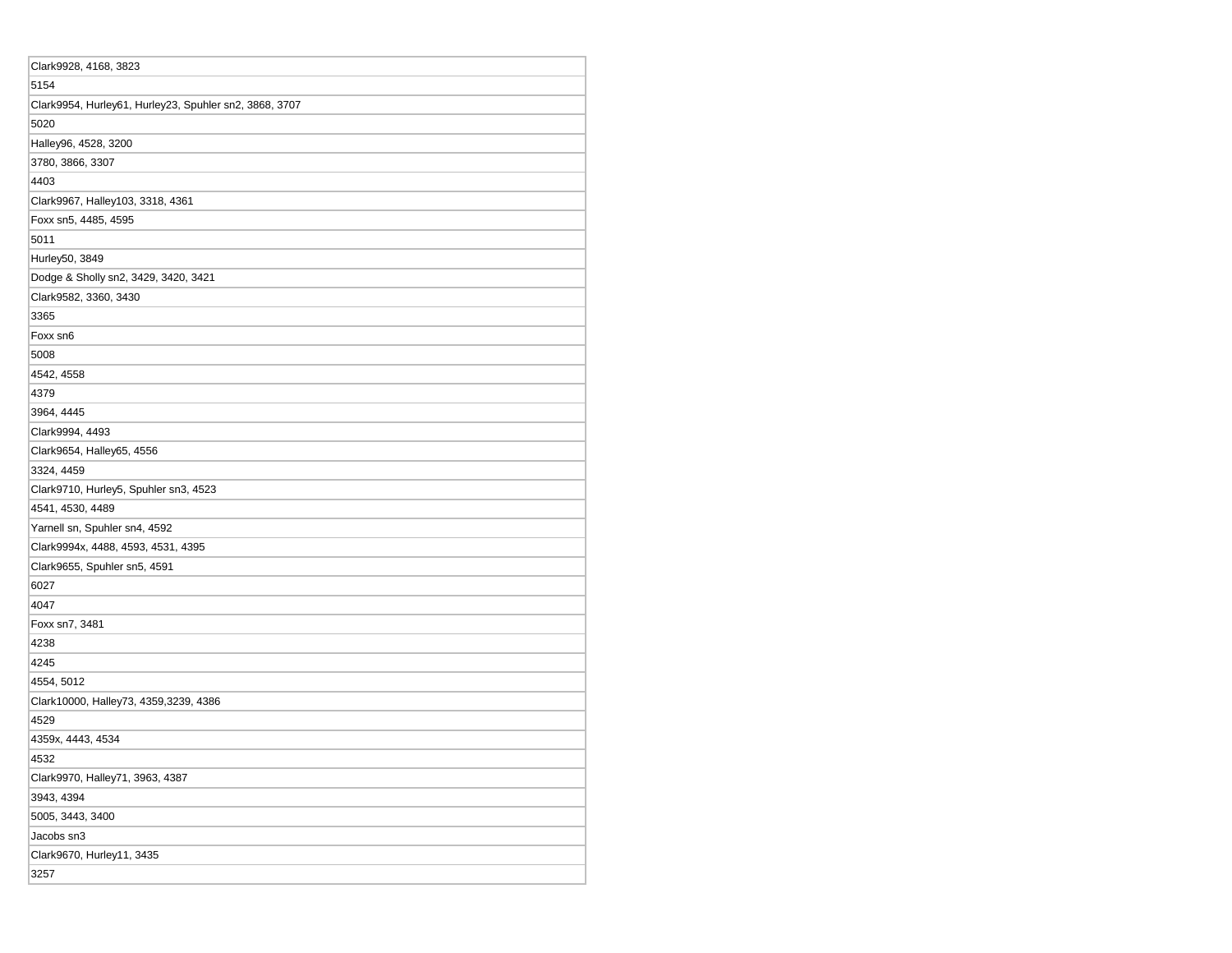| 3308                                                                         |
|------------------------------------------------------------------------------|
| 5073, 3951, 4446                                                             |
| Clark9951, Halley76, ThomasOT-125, 5071, 3925, 3543                          |
| 3930x, 3956                                                                  |
| UNM-Halley20 (verified by RLH!)                                              |
| Clark9992, 5014, 5016                                                        |
| 4539, 3252b, 4565                                                            |
| 3944                                                                         |
| 4486                                                                         |
| 4579, 4573                                                                   |
| Yarnell170, 3303                                                             |
| Clark9693                                                                    |
| 4198                                                                         |
| Clark9885, Hurley72, Foxx sn8, Halley36, Spuhler sn6, 3927, 3830, 4069, 3123 |
| 3948                                                                         |
| Clark9784, Foxx sn9, 3021                                                    |
| JM5119, 3774, 3078, 3938                                                     |
| 4023                                                                         |
| Clark9916, 3962, 5051                                                        |
| 4384, 4396                                                                   |
| Clark9921, 3442, 3427                                                        |
| 3853                                                                         |
| Clark9665, Foxx sn10, 3441, 4084                                             |
| Clark9678, Hurley51, Sholly sn2, Spuhler sn7, 4155                           |
| 5139                                                                         |
| 4222a, 4222b                                                                 |
| Halley102, 3252a, 4056                                                       |
| Halley58, Spuhler sn8, Hurley10, 3099, 3969, 5010, 5018, 5029                |
| 3878, 5009                                                                   |
| Keller and Jacobs sn3, UNM-Dunbar69, UNM-Dunbar109                           |
| Clark9965, 3952                                                              |
| 3316, 4347                                                                   |
| Clark 9936, Foxx sn11, 3898                                                  |
| Halley78, Thomas sn1, 3955, 3946, 3133                                       |
| Clark9926, Halley10, Spuhler sn9, Hurley60, Yarnell102, 3661                 |
| 5041                                                                         |
| 3334                                                                         |
| 3293, 3649                                                                   |
| Clark9584, Sholly sn3, Halley12, 3480, 3455, 4154, 3803, 3404a, 3404b, 4094  |
| 5152, 3748, 3863                                                             |
| Hurley26, Hurley40, 4365, 3111, 3660                                         |
| 3725                                                                         |
| Clark9935, 4353                                                              |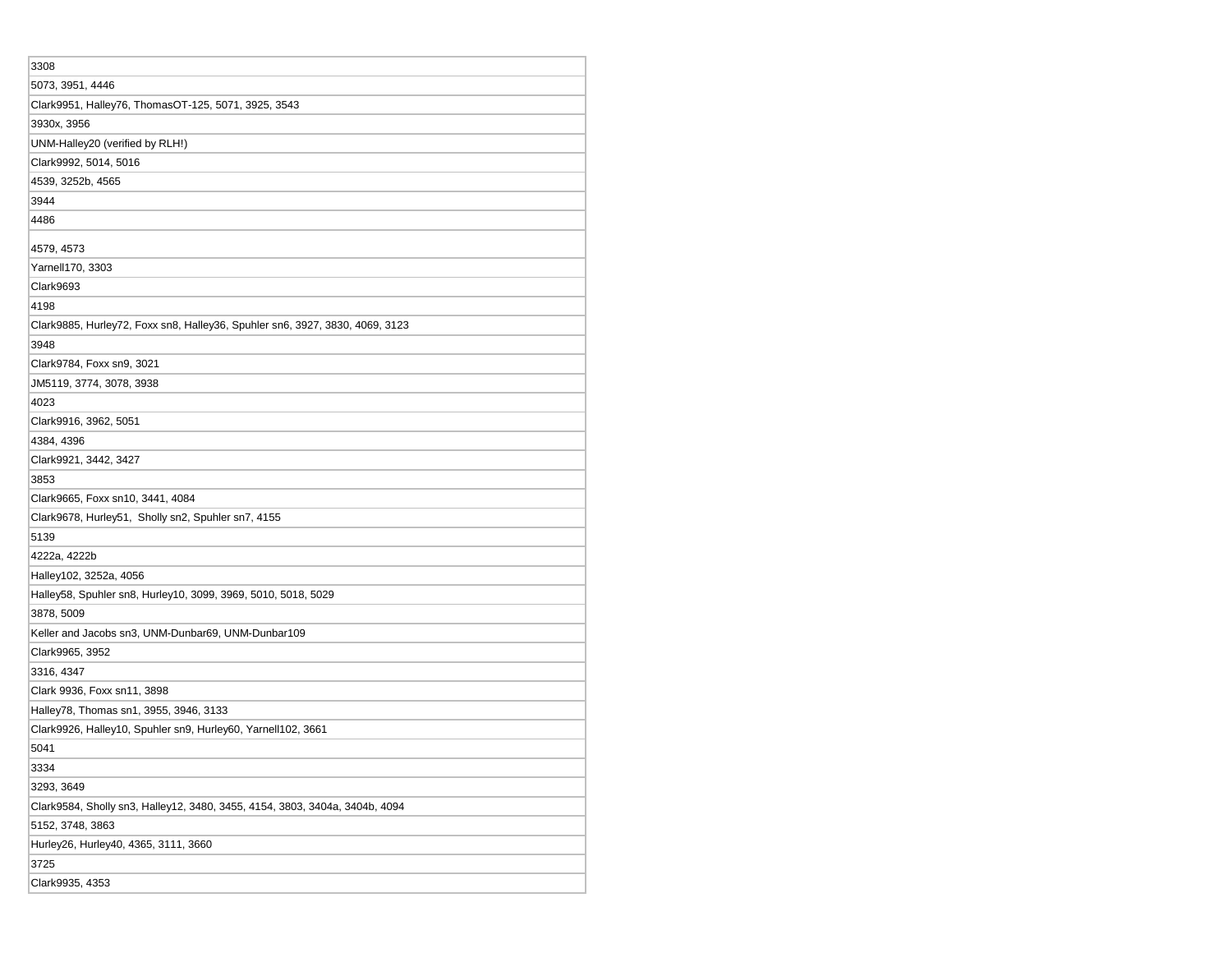| UNM-Clark sn (verified by RLH!)      |
|--------------------------------------|
| 3247, 4176                           |
| Clark9905, Spuhler sn10              |
| 3954, 3349, 3932                     |
| 5077, 5072                           |
| Clark9981, Halley90, 3313, 3972      |
| Clark9991, Hurley80                  |
| 3476, 4057                           |
| Clark9870, Foxx sn12, 4483           |
| 3285, 3277                           |
| 3545a, 3255, 3406                    |
| 3545c                                |
| JM5111, 3436, 3388, 3069             |
| 3594                                 |
| 4560, UNM-Jacobs&Allen4575           |
| Halley61, 4545, 4199                 |
| Clark9997, 4406, 3144                |
| 4481                                 |
| 4364, 4550                           |
| 4281                                 |
| Clark8993, Halley22, Foxx sn13, 4331 |
| 4275                                 |
| 5147, 3942                           |
| 4412                                 |
| Clark9886, Foxx sn14, 5032           |
| 3839, 3041                           |
| Clark9899, 3154                      |
| Jacobs sn4, UNM-Yarnell151           |
| Yarnell77                            |
| 3645                                 |
| 5135, 4422, 3940                     |
| 4427                                 |
| 3098, 3473                           |
| 4490                                 |
| 3380, 3392, 3333                     |
| Clark10004, ThomasOT-116, 5036, 4451 |
| 4383, 3219, 3289                     |
| Halley43                             |
| 4455                                 |
| Clark9968, 4466, 3941                |
| Hurley43                             |
| 4370                                 |
| 4453, 4409                           |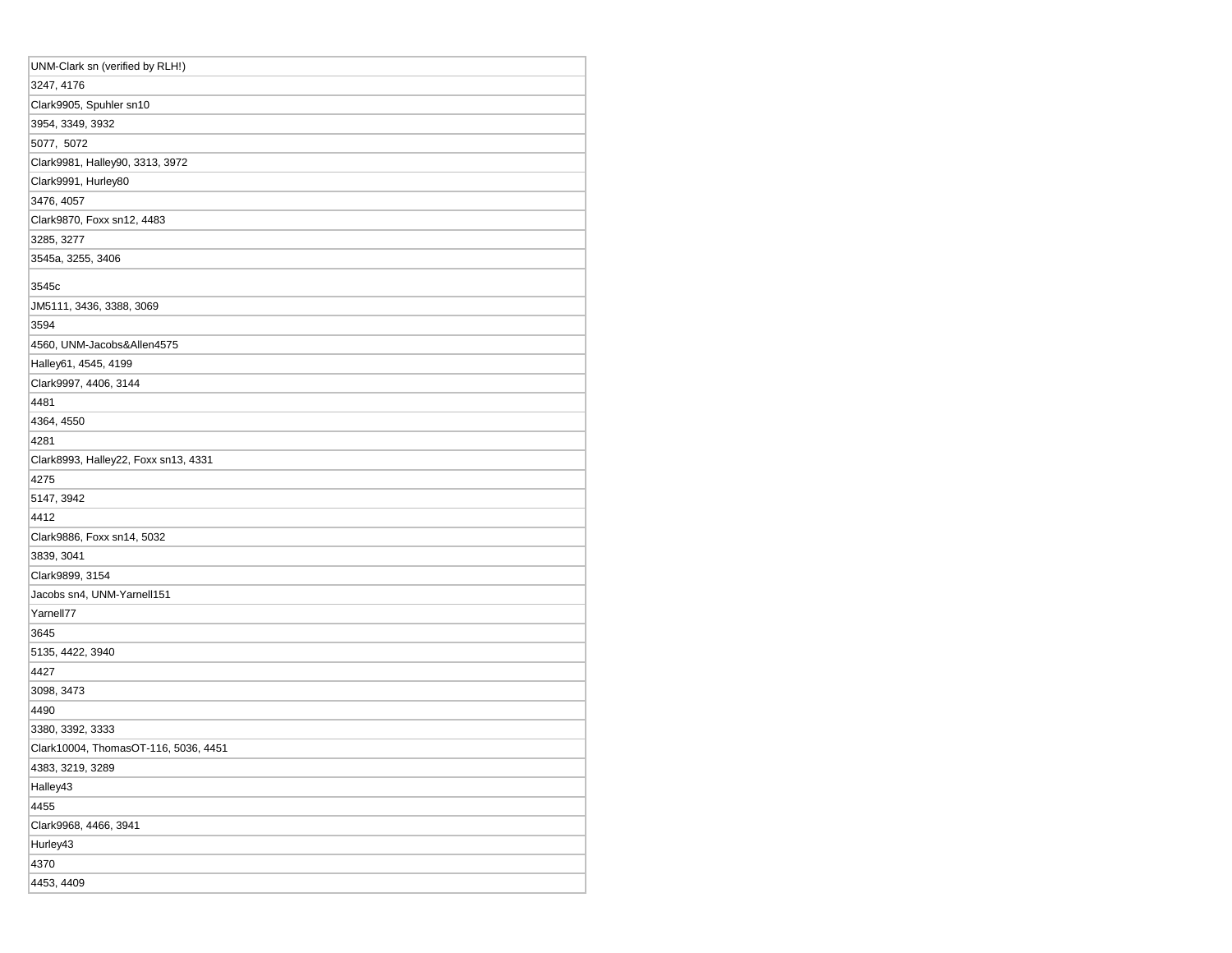| 4186                                                                                       |
|--------------------------------------------------------------------------------------------|
| Foxx sn15, 3655, 3612                                                                      |
| 4552                                                                                       |
| 4605, 4538, 4450                                                                           |
| 3874                                                                                       |
| Dodge & Sholly sn3                                                                         |
| 3432                                                                                       |
| 4165, 4316                                                                                 |
| Clark9581, Sholly sn4, Sholly sn5, Yarnell51, Yarnell52, Foxx sn16, 3403, 3804, 3362, 3224 |
| Hurley71, Dodge & Sholly sn4, Halley9, 3570                                                |
| Clark9890, Foxx sn17, 5099, 3795, 3611, 3086                                               |
| Clark9915, Halley45, 3805, 3705                                                            |
| Sholly sn6, 3361                                                                           |
| Halley32, 3072, 3460                                                                       |
| Clark9966, 4333                                                                            |
| 4547, 4441                                                                                 |
| Clark9649, Foxx sn18, Foxx sn19, 3446, 3811                                                |
| 3924, 4502                                                                                 |
| 4332                                                                                       |
| Clark9627, Hurley36, Dodge sn5, 4391, 3583                                                 |
| 3321, 3438                                                                                 |
| Clark9630, 3414                                                                            |
| 4113                                                                                       |
| Clark9633, Hurley63, Perkins10, 3410                                                       |
| Clark9567, Hurley64, 3567, 3486, 3433                                                      |
| 3701, 3559, 4173, 3657, 4112                                                               |
| 4201                                                                                       |
| 3325                                                                                       |
| Clark9687, Halley46, 3690, 3767                                                            |
| 3636                                                                                       |
| 4184                                                                                       |
| Clark9569, 3669, 4048, 3437                                                                |
| 3715, 3496, 3426                                                                           |
| Clark9772, Halley8, Spuhler sn11, 3056, 3222, 3537                                         |
| Clark9622, 3632, 3592, 3689                                                                |
| Clark9576, 3376, 3070                                                                      |
| 5143, 5140                                                                                 |
| 4400                                                                                       |
| 4121                                                                                       |
| 3637, 4077, 3463                                                                           |
| 3188                                                                                       |
| 3746, 3461                                                                                 |
| 3586                                                                                       |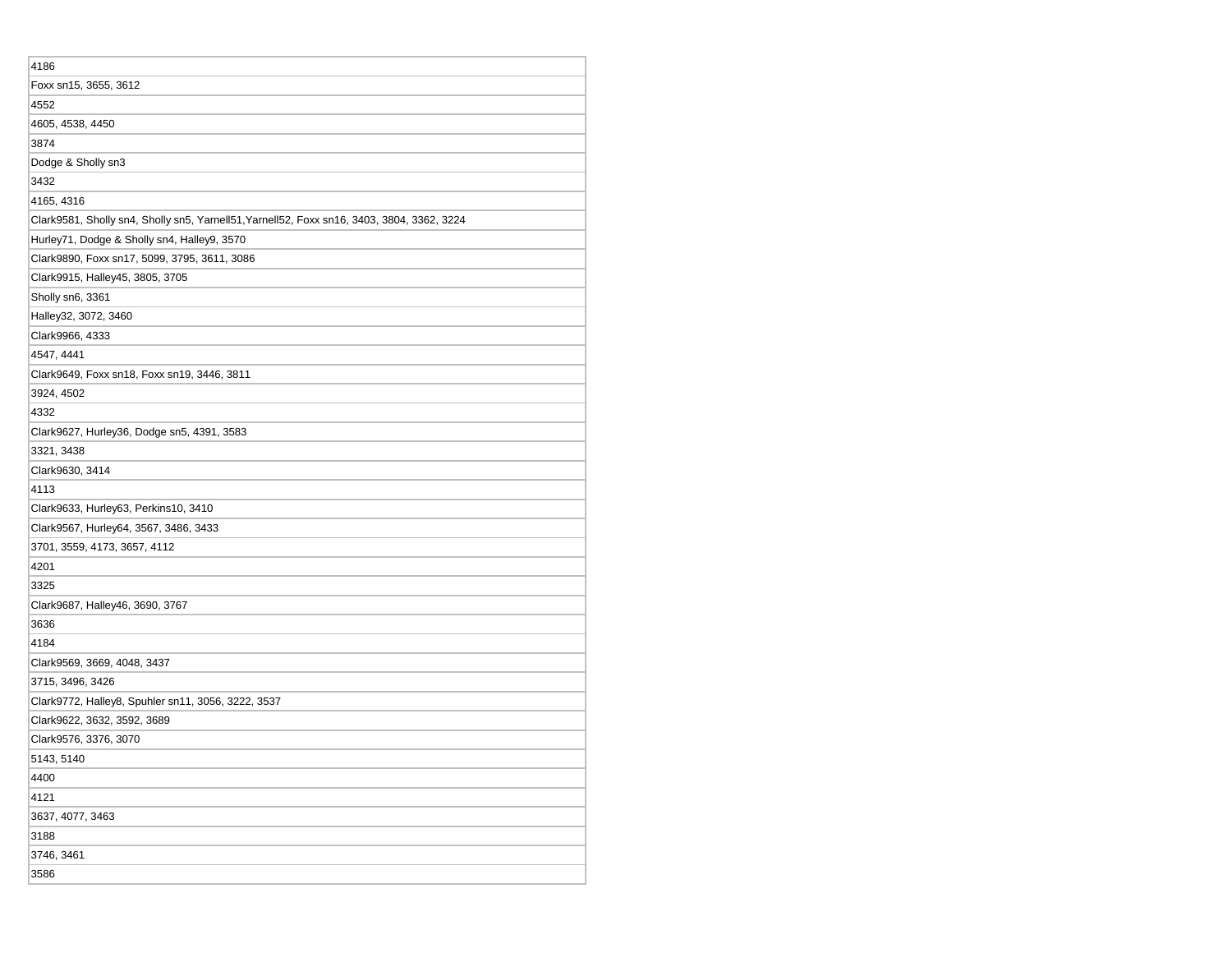| 6065                                                      |
|-----------------------------------------------------------|
| 3210, 4033, 4266                                          |
| 3802                                                      |
| 3060                                                      |
| 3565, 3465                                                |
| 4025a, 4115                                               |
| Foxx sn20, 4049                                           |
| Foxx sn21, 3769, 3865, 3781                               |
| 3552                                                      |
| 3402, 3045, 3741                                          |
| UNM-Yarnell34 (verified by RLH!)                          |
| Foxx sn22, 3087, 3907, 5122                               |
| 3103                                                      |
| 3522, 4109, 3517                                          |
| 5026                                                      |
| 3398, 4034                                                |
| 4229                                                      |
| 3386, 3422                                                |
| 3466                                                      |
| 3566                                                      |
| 4003                                                      |
| 4243, 4152                                                |
| 4218                                                      |
| 4234                                                      |
| Jacobs sn5                                                |
| 3684, 3533, 3462, 3951x                                   |
| 3393                                                      |
| 5093, 5094, 5095, 5096, 5097, 5098, 4031                  |
| 3169                                                      |
| 3018, 4341, 3572, 3571, 3688                              |
| 3478                                                      |
| 4350                                                      |
| 3395, 3394                                                |
| 3477                                                      |
| 3483                                                      |
| 3399                                                      |
| 3610, 4164                                                |
| 3554                                                      |
| 3484                                                      |
| 4601                                                      |
| 5134, 5048                                                |
| Clark9918, ThomasOT-121, Halley19, 3282, 3687, 3779, 3066 |
| Foxx sn23, 3886                                           |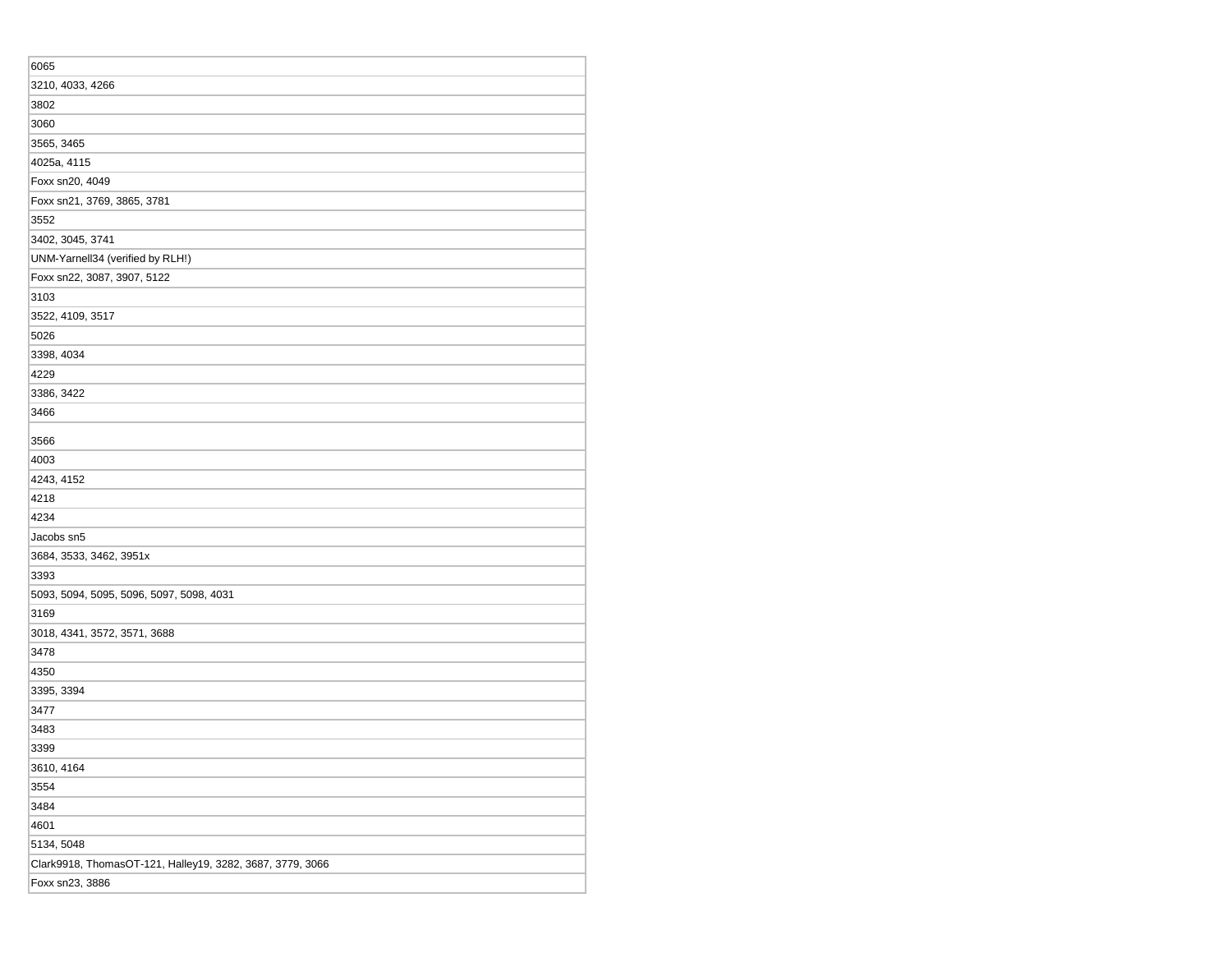| Foxx sn24, 4572, 3880                                          |
|----------------------------------------------------------------|
| 4255, 4589                                                     |
| 5156                                                           |
| 5114                                                           |
| 3840, 3730, 3771                                               |
| 3381                                                           |
| 5043, 5136                                                     |
| 3057, 3211, 3644                                               |
| 3538                                                           |
| 5128                                                           |
| Clark9642, 3371                                                |
| Clark10002                                                     |
| Clark9728, Clark9646, 4178, 4068                               |
| 5163, 4423                                                     |
| Clark9911, Foxx sn25, 3020, 3600, 3389                         |
| 3790                                                           |
| 4223                                                           |
| Keller and Jacobs sn4                                          |
| Foxx sn26, 3603, 3555                                          |
| Clark9679, Dodge sn6, 3911, 3536, 3479                         |
| 4999                                                           |
| Clark9927, Hurley20, ThomasOT-127, Halley79, 3283              |
| 4008                                                           |
| Yarnell79, 4081                                                |
| Yarnell24                                                      |
| Clark9778, 3062                                                |
| 3659, 4145                                                     |
| 4263                                                           |
| 4264(a)                                                        |
| 4264(b)                                                        |
| Halley92, ThomasOT-120, Yarnell108, 5127, 4478, 4267           |
| 3862                                                           |
| 4563                                                           |
| Clark9942, Spuhler sn12, 3912                                  |
| Clark9715, Hurley76, Hurley37, Foxx sn27, Halley23, 3957, 3879 |
| Clark9714, Halley67, Hurley49, Foxx sn28, 3230, 3608           |
| Hurley74, 3213, 4375                                           |
| 3274, 3419                                                     |
| 3408                                                           |
| 4271, 3877                                                     |
| Clark9982, Foxx sn29, Jacobs sn6                               |
| 3511                                                           |
| 5100, 4491                                                     |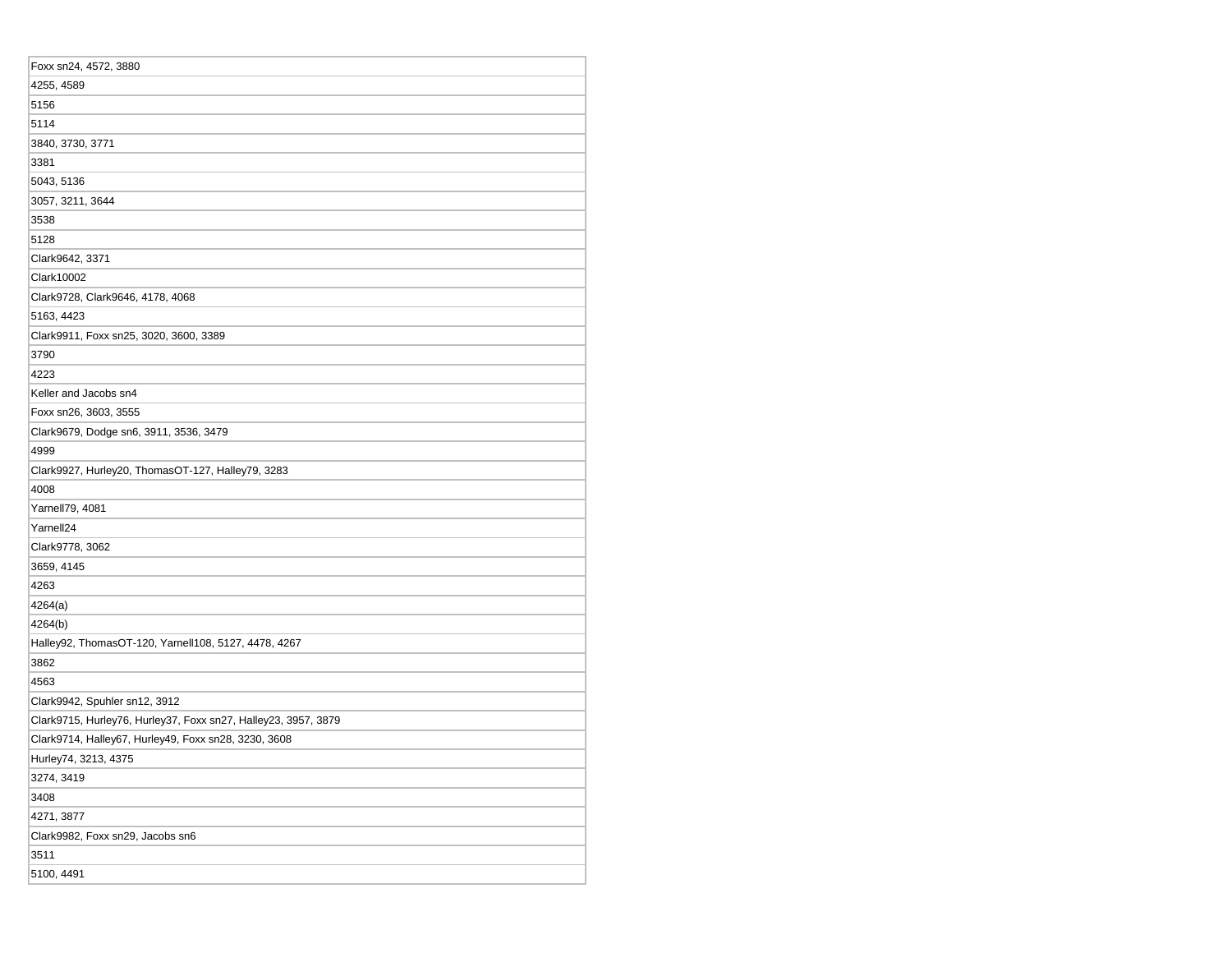| 3269                                                 |
|------------------------------------------------------|
| 3323                                                 |
| 3240                                                 |
| Hurley41, 3765                                       |
| Clark9971, 3225                                      |
| Clark9591, Patton sn, 3514, 3534                     |
| Clark9585, 3519, 3504                                |
| 3584                                                 |
| 3485a                                                |
| 3509, 3527                                           |
| 3584b                                                |
| 4190, 3875                                           |
| 3574, 5118x                                          |
| UNM-Chauvin03BD032-G5 (verified by RLH!)             |
| Halley2, 3665, 3505                                  |
| 3757, 3588, 3526                                     |
| 3058                                                 |
| 4208, 5058, 3575                                     |
| 4221                                                 |
| 5080, 5081                                           |
| 4509, 3228                                           |
| 4230                                                 |
| 3341                                                 |
| 5160                                                 |
| 4424                                                 |
| 4590                                                 |
| Clark9763, Spuhler sn13, 3082                        |
| 5060                                                 |
| Clark7980, 3250, 3292, 4342                          |
| 3290                                                 |
| 4566                                                 |
| 4148                                                 |
| 5141                                                 |
| Clark9563, Spuhler sn14, 3369, 3722, 3370            |
| 4163                                                 |
| Foxx sn30                                            |
| Clark9684, Spuhler sn15, Perkins13, 5110, 5056, 4290 |
| Thomas sn2, Clark9632                                |
| 4192, 3135                                           |
| 3405                                                 |
| Clark9937, 3243, 4307                                |
| 3264                                                 |
| Clark9983, Spuhler sn16, 3214                        |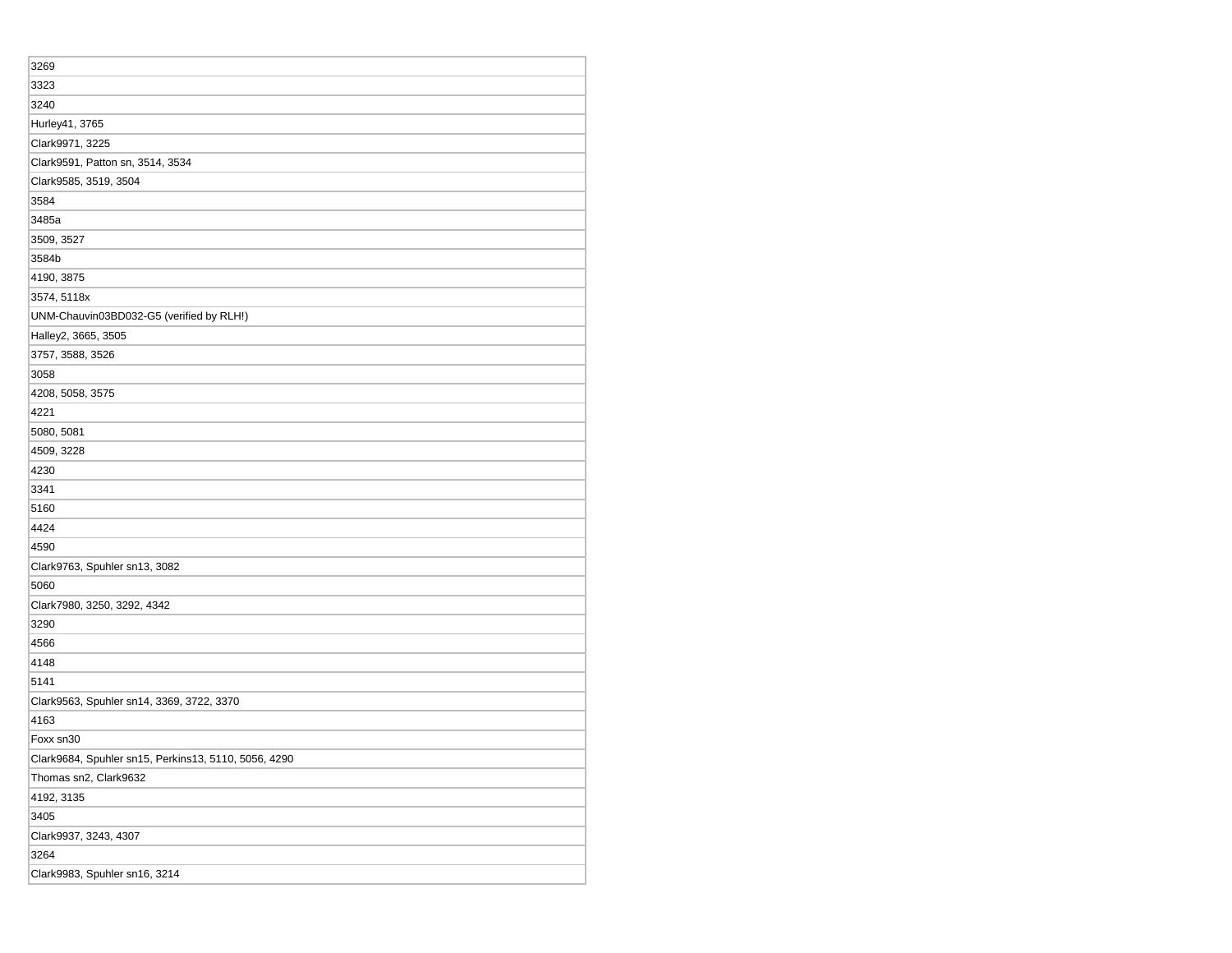| 3624                                                             |
|------------------------------------------------------------------|
| Clark9977, 3061, 3617, 3729                                      |
| 3815                                                             |
| 5157                                                             |
| Spuhler sn17, 3124                                               |
| Clark9748, Halley30, 3454                                        |
| Clark9888                                                        |
| Yarnell111                                                       |
| Clark9887, Yarnell21, Halley68, 4246, 4247                       |
| Clark9663, Yarnell74, Halley57, 3357a, 3357b                     |
| Clark9779, 4177                                                  |
| ThomasOT-114, 4372                                               |
| Jacobs sn7                                                       |
| UNM-Yarnell188 (verify!)                                         |
| Clark9717, 4079                                                  |
| Clark9974, Hurley31, 3122                                        |
| Clark9874                                                        |
| 4604                                                             |
| 3471, 3569                                                       |
| 4476, 4159                                                       |
| 3521                                                             |
| 4093, 3233                                                       |
| 5000, 3448, 3474, 4045                                           |
| 5079                                                             |
| Clark9863, Halley93, Hurley39, Traylor sn, Foxx sn31, 3914, 3217 |
| Clark9872, 3894, 4320                                            |
| Clark9876, 4543, 3553                                            |
| Foxx sn32, 4337                                                  |
| 5102, 5103, 4373                                                 |
| Clark9867, 3685                                                  |
| Clark9924                                                        |
| Clark9980, 3856                                                  |
| Jacobs sn8                                                       |
| Clark9875, 5025, 4272                                            |
| 5078                                                             |
| 3431, 3494                                                       |
| Clark9750, Halley1, Foxx sn33, 3131                              |
| 4429, 3783                                                       |
| Clark9790, Hurley82, Hurley38, 3832                              |
| 3549                                                             |
| Clark9927, Hurley30, Foxx sn34, 3547, 3712                       |
| Clark9729, Spuhler sn18                                          |
| Halley25, 3199                                                   |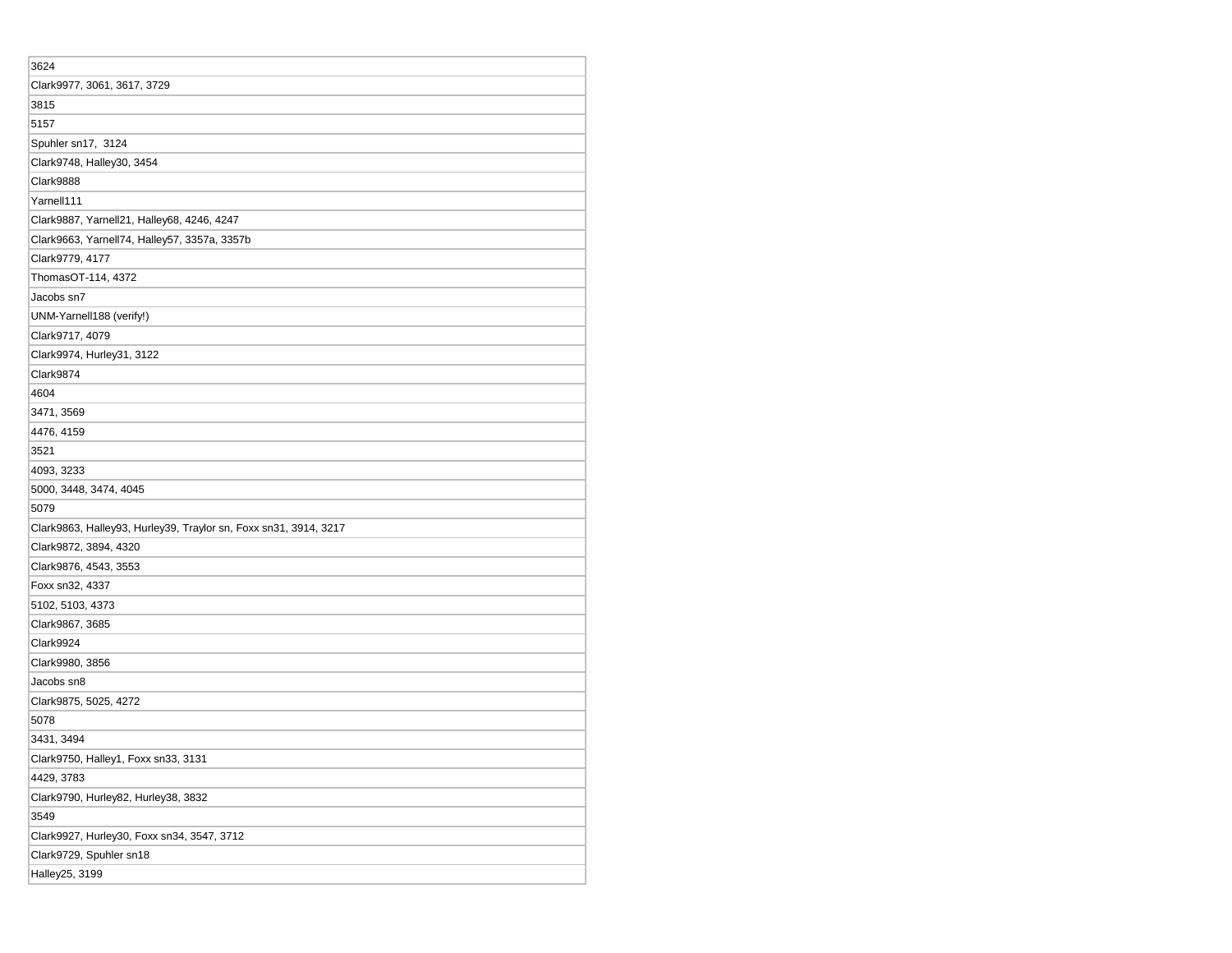| Clark9827, 3168                                                                                       |
|-------------------------------------------------------------------------------------------------------|
| Clark9818, Halley53, 3116                                                                             |
| Clark9673, 3118                                                                                       |
| 3520                                                                                                  |
| 5015, 5017, 5019                                                                                      |
| Clark9868, 4200                                                                                       |
| 3609, 4521                                                                                            |
| Clark9731                                                                                             |
| Clark9973, 3854, 3234, 3618                                                                           |
| Clark9683, Sholly sn7, 3326, 3561                                                                     |
| Clark9600, 3363, 4310                                                                                 |
| Jacobs sn15                                                                                           |
| 3535                                                                                                  |
| 3750                                                                                                  |
| 5062, 3052                                                                                            |
| Clark9776, Clark9686, Clark9823, Sholly sn8, 3826, 3648, 4513                                         |
| Clark9736, 4036, 3459                                                                                 |
| 5109, 4126, 4475                                                                                      |
| Clark9652, Clark5990, Spuhler sn19, Hurley8, 3892, 3544, 3908, 5121, 4516, 4102, 4462, 3910           |
| Clark9637, Clark9650, 4390, 4608, 4099, 4461                                                          |
| Perkins15, Perkins16, 3883                                                                            |
| Clark9651, Perkins17, Foxx sn35, 4114, 3560, 4147, 3882, 4471, 4104, 4609, 4540a, 4540b, 4540c, 4540d |
| 3523, 4039                                                                                            |
| 3727                                                                                                  |
| 4597                                                                                                  |
| Clark9976, 5161, 4438, 3176, 3183                                                                     |
| 5086, 3424                                                                                            |
| Clark9756, Halley41, Spuhler sn20, 3704, 3130                                                         |
| Clark9975, Halley48, 3030, 3626                                                                       |
| Clark10007, Perkins1, 3418, 3366, 3958, 4090, 3198                                                    |
| Clark9757, 3271, 3423                                                                                 |
| Clark9601, Perkins2, Hurley2, Sholly sn9, 3143, 4254                                                  |
| 3598, 3785                                                                                            |
| 6026                                                                                                  |
| Clark9760, Halley6, 3542                                                                              |
| Clark9711, Hurley29, Hurley7, Halley7, Dodge sn7, 4469, 3556                                          |
| E.Perkins16, 3384, 3691                                                                               |
| 5125                                                                                                  |
| 4065                                                                                                  |
| Clark9680, 4183                                                                                       |
| 4340                                                                                                  |
| Clark9747, Yarnell195, 4056, Hurley19, 3105                                                           |
| Clark9921                                                                                             |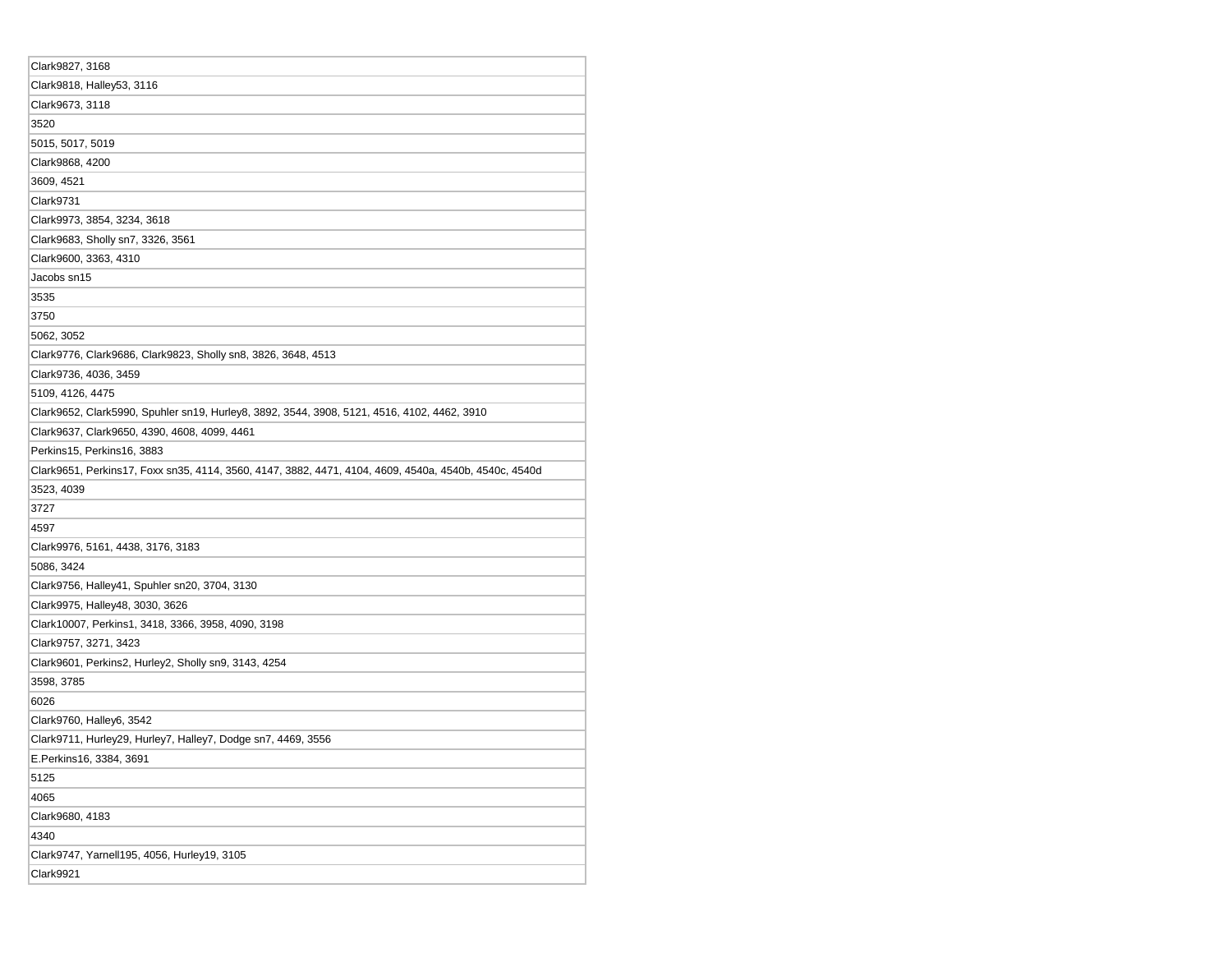| 5045, 3064, 3605                                                       |
|------------------------------------------------------------------------|
| Clark9734                                                              |
| 3766b                                                                  |
| 5083, 5084, 4577                                                       |
| 3507, 3338                                                             |
| 4235                                                                   |
| 3506                                                                   |
| 3339                                                                   |
| 5061, 5063                                                             |
| 4216                                                                   |
| 5027                                                                   |
| 3888, 3226, 4425, 4191                                                 |
| 5053                                                                   |
| Clark9759, 4182, 5039                                                  |
| Clark9659, Clark9735, 4156, 3203, 3568                                 |
| 4037                                                                   |
| 5033, 3876                                                             |
| 3472                                                                   |
| 3838                                                                   |
| 4527                                                                   |
| Clark9850, Halley14, Spuhler sn21, Hurley3, Hurley65, 3961, 4426, 3162 |
| Clark9660, Spuhler sn22, 3510, 4180, 3088                              |
| Clark9997, 3015, 3580                                                  |
| 5075, 3524                                                             |
| Yarnell167, 4498, 5130                                                 |
| Yarnell182                                                             |
| Halley15, 3851                                                         |
| 3733                                                                   |
| 5153, 3871                                                             |
| 3470                                                                   |
| 3695                                                                   |
| 3596, 3833                                                             |
| 5155                                                                   |
| 5076, 3294, 3975                                                       |
| 3467                                                                   |
| 5002, 3492, 3713                                                       |
| 3897                                                                   |
| Foxx sn36, 5124, 3904, 3296, 3202                                      |
| Clark9896, 3945                                                        |
| 3241                                                                   |
| Clark9922, 5066, 5151, 3696, 4463                                      |
| Clark9664, Clark9882, 3440                                             |
| Clark9880, Halley66, Hurley78, 3236, 4496                              |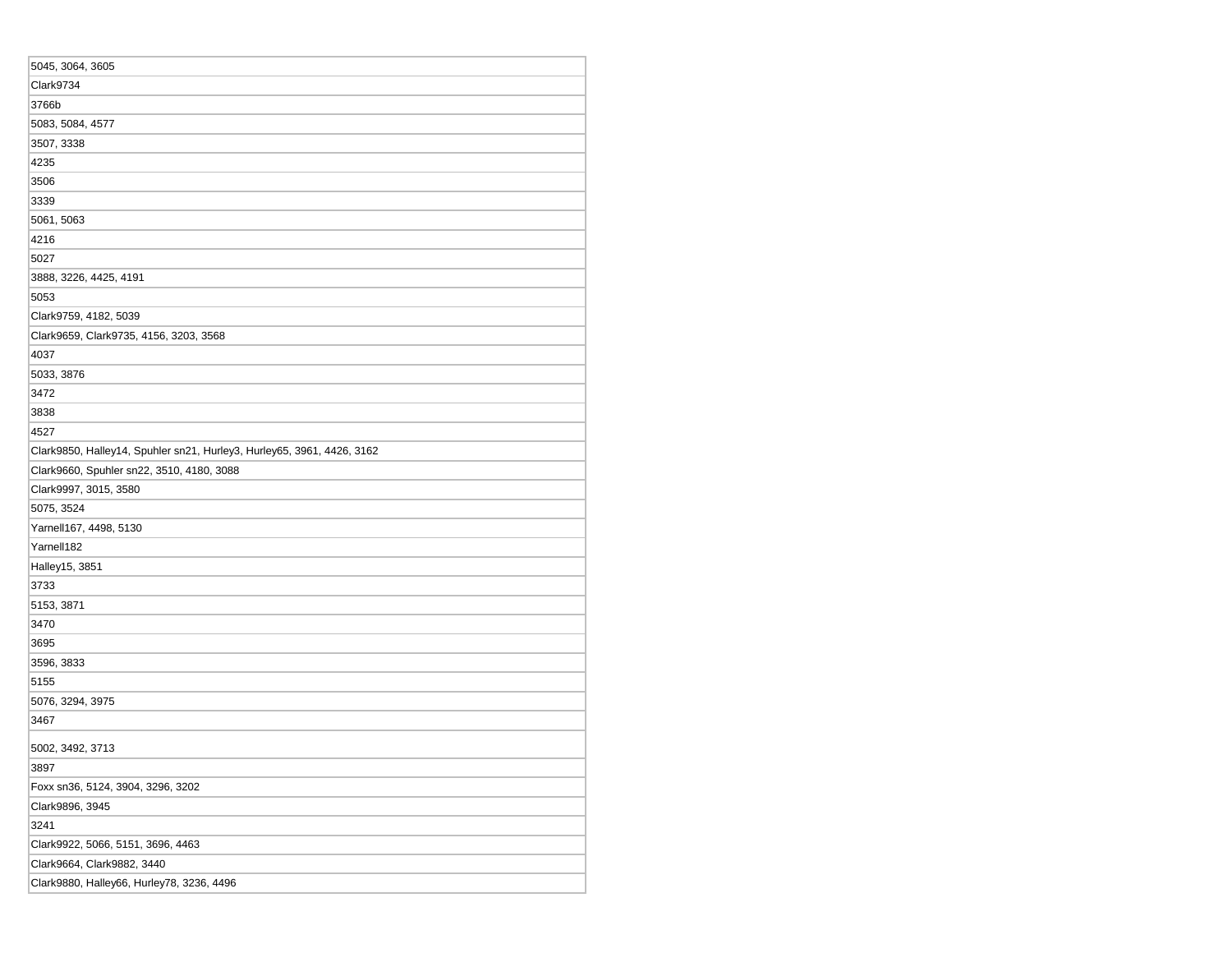| 5162, 3870, 4414                                                     |
|----------------------------------------------------------------------|
| Jacobs sn9                                                           |
| UNM-Yarnell189 (verified by RLH!)                                    |
| ??? Clark9866, Clark9849, Yarnell198, 3953 ??? delegate specimens    |
| ??? Clark9866, Clark9849, Yarnell198, 3953 ??? delegate specimens    |
| Clark9708, Sholly sn10, Foxx sn37, Hurley12, Hurley79, Traylor, 3563 |
| Halley82, 4376                                                       |
| Clark9636, Spuhler sn23, Perkins3, 3417, 4076, 3140, 3411, 5104      |
| Jacobs sn10                                                          |
| 4477                                                                 |
| 3279                                                                 |
| 5046, 5049                                                           |
| 4551                                                                 |
| 3887, 3837, 3852                                                     |
| Clark9577, Sholly sn11, 3444, 4118                                   |
| 3546                                                                 |
| Clark9563                                                            |
| Spuhler sn24                                                         |
| 3930                                                                 |
| Clark9956, Foxx sn38, Hurley73, Halley74, 4405, 3138                 |
| 3763                                                                 |
| Clark9638, Spuhler sn25, 4334, 3489, 3515                            |
| Spuhler sn26, Halley64, 3613, 3166                                   |
| Clark9873, 3670, 3165, 4089                                          |
| 3842                                                                 |
| 3532                                                                 |
| Clark9671                                                            |
| Clark9916, 3248, 3589                                                |
| Clark9781, 3606, 3643                                                |
| 3621, 5112                                                           |
| 3885, Jacobs sn11                                                    |
| 3947                                                                 |
| 5044                                                                 |
| 3249                                                                 |
| Clark9978, 4304, 3736, 3259, 4189                                    |
| Foxx sn39                                                            |
| Clark9580, Halley94, Foxx sn40, 3401, 3469                           |
| 3288, 4348                                                           |
| 3782, 3710, 3081                                                     |
| Clark9777, 3083, 3778, 3634                                          |
| Jacobs, sn                                                           |
| 3635, 4194                                                           |
| Clark9948, 4411                                                      |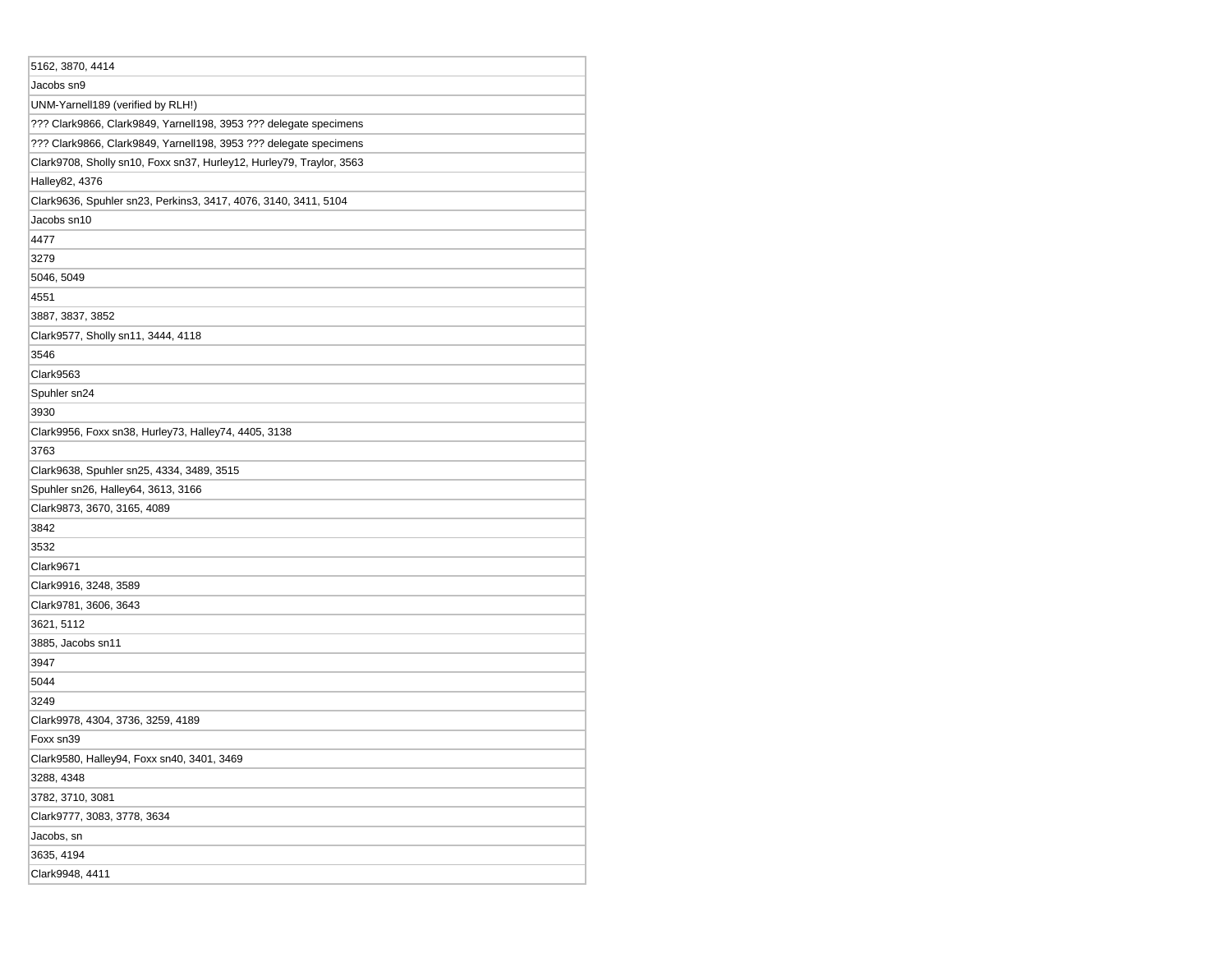| Clark9707, 3447                                      |
|------------------------------------------------------|
| Clark9964, Foxx sn41, 4606, 4526                     |
| 4435                                                 |
| Clark9949, Halley91, 3970, 3824                      |
| 4413                                                 |
| Clark9904, 3846                                      |
| 5167                                                 |
| 4548, 4169                                           |
| 4581                                                 |
| 4585                                                 |
| Clark9589, Dodge sn8, 4335, 3564                     |
| 5040, 3639a                                          |
| 3415                                                 |
| 5069                                                 |
| Clark9617, Hurley25, Perkins9, 3413, 3869            |
| 5142                                                 |
| 5133, 4232                                           |
| 5123, 4283                                           |
| 4224                                                 |
| Clark9743, Foxx sn42, 4018, 4278                     |
| Clark9642, 4153, 3739, 3629                          |
| 4052                                                 |
| 4202                                                 |
| Clark9702, Halley4, Hurley58, 3156, 3607, 5090, 5091 |
| JM5116 ??? verify id (why dropped from list) ???     |
| Clark9701                                            |
| 3873                                                 |
| Clark9907, Sholly sn12, 3364                         |
| JM5115                                               |
| Clark9949, Halley52, 3089                            |
| Clark9859, 4301                                      |
| Clark9677, Foxx sn43, Dodge sn9, 3109, 4138          |
| 3786, 3599                                           |
| Clark9787, 3735, 3614, 3539                          |
| Halley26, 4228, 4043                                 |
| Clark9913, 5132, 4371                                |
| 3500, 3017                                           |
| Salazar690, 3488                                     |
| Salazar732, 5137, 4582                               |
| 3918                                                 |
| Salazar695, Salazar712, 3317                         |
| 4325                                                 |
| 4436, 3340                                           |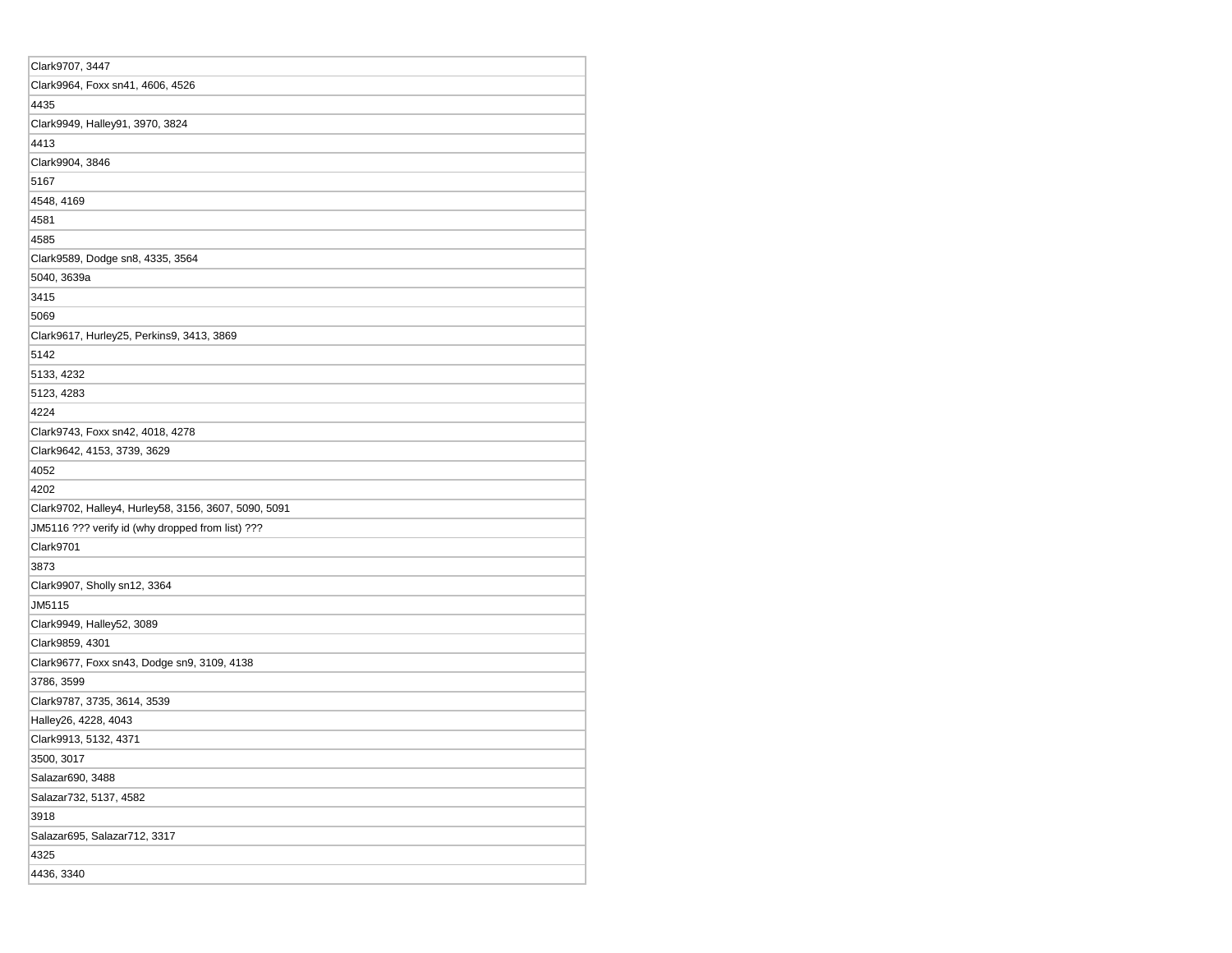| 3682                                                 |
|------------------------------------------------------|
| Salazar703, Salazar734, Salazar706, 4580, 4449       |
| 3759, 4418                                           |
| 3310, 4587, 4574                                     |
| 4520                                                 |
| 4380, 3831                                           |
| 4468                                                 |
| Salazar708, 3464, 3100, 3812                         |
| 3101                                                 |
| 4219                                                 |
| 3302, 4428                                           |
| 4562                                                 |
| Salazar714, 3172, 4256                               |
| 4578                                                 |
| Salazar722, Salazar 717, 3311, 3881                  |
| 4501, 3909                                           |
| Salazar721, 3312, 3891                               |
| Salazar720, 3895                                     |
| 5037                                                 |
| Salazar727, 4305, 3848                               |
| 3857, 3201, 3806                                     |
| Salazar691, 3706, 4306                               |
| 3309, 3828                                           |
| Salazar713, 3809                                     |
| Salazar699, 4433, 3666                               |
| Salazar682, 3794, 3196, 4098                         |
| SWF5, UNM-Chauvin03BD045-G2 (verify!)                |
| JM5118, UNM-Chauvin03BD027-G6 (verify!)              |
| 4260                                                 |
| 4167                                                 |
| Salazar692, 3652                                     |
| Salazar719, 4439, 3789, 3743                         |
| Salazar701, 5042, 5166, 4175, 4434                   |
| Salazar681, 3152, 4122                               |
| Salazar705                                           |
| 4244                                                 |
| Salazar710, 3142, 3890                               |
| Salazar702, Salazar685, Salazar730, 3108, 3668, 4055 |
| 3820, 3731                                           |
| 3673                                                 |
| Salazar709, 3314, 3662                               |
| Salazar735                                           |
| Salazar715, 5067, 3653, 4324                         |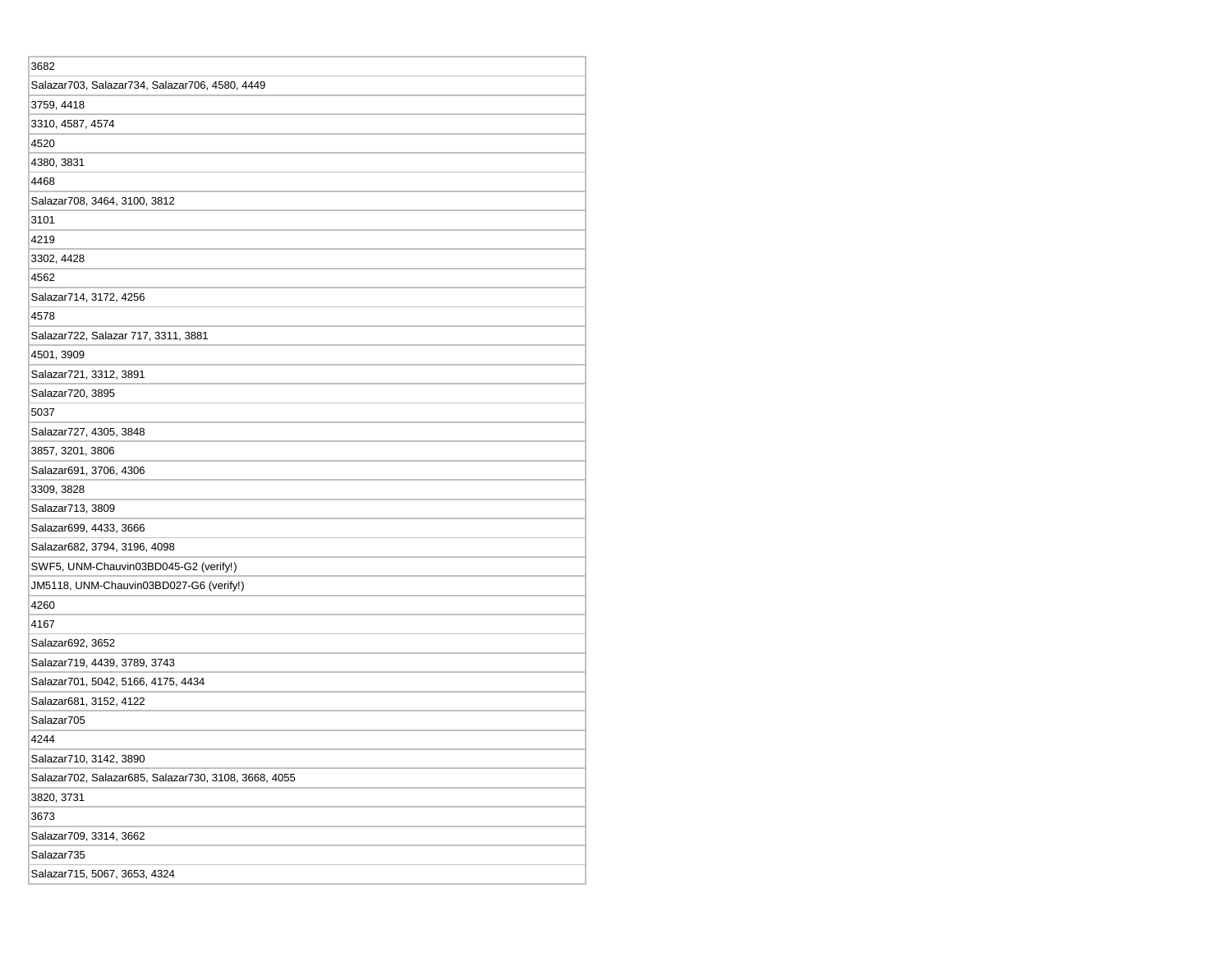| 4251, 3922                                     |
|------------------------------------------------|
| 3354, 3683                                     |
| 4239                                           |
| 4143, 3921                                     |
| 4519                                           |
| Salazar733, 3702, 3792, 3587, 3674             |
| 4110                                           |
| Salazar693, 3678                               |
| SFW6, 5065                                     |
| 3640, 3745, 3817, 3752, 3799                   |
| 3646, 4209                                     |
| 5138, 3758, 4417                               |
| 5055, 3734, 3864                               |
| 5054, 4188, 3816, 3821                         |
| Salazar698, 4166                               |
| 3468, 3490                                     |
| Salazar686, Salazar718, 3344, 4132             |
| Salazar725, 4494, 3920                         |
| 3760                                           |
| Salazar707, 3197                               |
| Salazar694, Salazar700, 5074, 3950, 3675, 3651 |
| 5024, 5034, 4269                               |
| Salazar696                                     |
| 4537, 3095                                     |
| 5050, 3850                                     |
| 3209, 4536, 3094                               |
| 4553                                           |
| 4288                                           |
| SWF1                                           |
| Salazar728, 3967, 4517, 3299                   |
| 4588, 3345                                     |
| 4557                                           |
| 4571                                           |
| 4584                                           |
| UNM-Jacobs4276                                 |
| 5106, 4559                                     |
| 3298                                           |
| 4215                                           |
| Salazar697, 3627, 3582                         |
| 4339, 3208                                     |
| 4250                                           |
| 4567                                           |
| 3919                                           |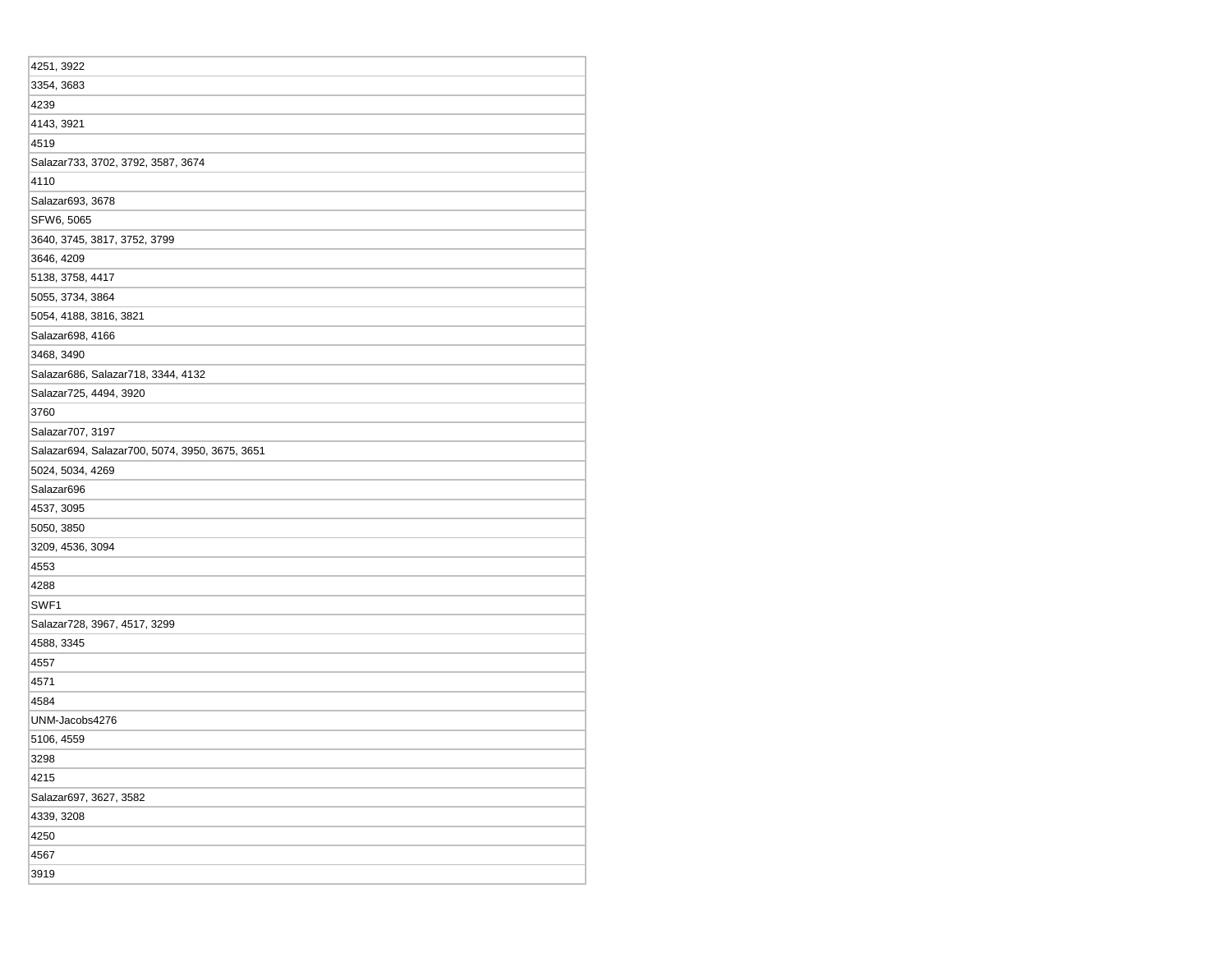| 5021, 5035                                                                      |
|---------------------------------------------------------------------------------|
| 5052, 3158                                                                      |
| Salazar716, 3022                                                                |
| 3884                                                                            |
| Salazar689, 4162, 3679                                                          |
| 4022x                                                                           |
| Salazar729, 3936                                                                |
| Perkins4, Salazar679, Salazar731, 3697, 3717                                    |
| 5148, 4286                                                                      |
| Salazar680, Salazar683, JM5113, 3797, 3677, 3777a, 3751, 3676, 3744, 3047, 3775 |
| Salazar704, 4570                                                                |
| 4510                                                                            |
| 3770, 3732                                                                      |
| Salazar726, 3966, 3304                                                          |
| 4442                                                                            |
| 4561                                                                            |
| 4505                                                                            |
| Salazar723, 3928, 3356, 4265                                                    |
| 4381, 4480                                                                      |
| Salazar711                                                                      |
| 4602                                                                            |
| 5105, 3926, 3913                                                                |
| Salazar724, 3343, 4056                                                          |
| 4291                                                                            |
| SWF3, 5068                                                                      |
| 5059                                                                            |
| Salazar688, Salazar684, 3491, 3449, 4050                                        |
| Clark9998                                                                       |
| Clark9657, 3475                                                                 |
| 5003                                                                            |
| 3749, 3328                                                                      |
| Clark9894, Spuhler sn27, Yarnell114, Hurley62, Halley33, 3931                   |
| Thomas sn3, 3768                                                                |
| 3753, 3528                                                                      |
| Clark9741                                                                       |
| 3822, 3968                                                                      |
| Clark9993                                                                       |
| Clark9891, Yarnell87, 3352                                                      |
| Clark9990, Halley39, Hurley67, Yarnell148, Foxx sn44, 3327, 3906, 3173          |
| Halley59, 4474, Jacobs sn                                                       |
| 4522                                                                            |
| 4514, 3971                                                                      |
| Clark9742                                                                       |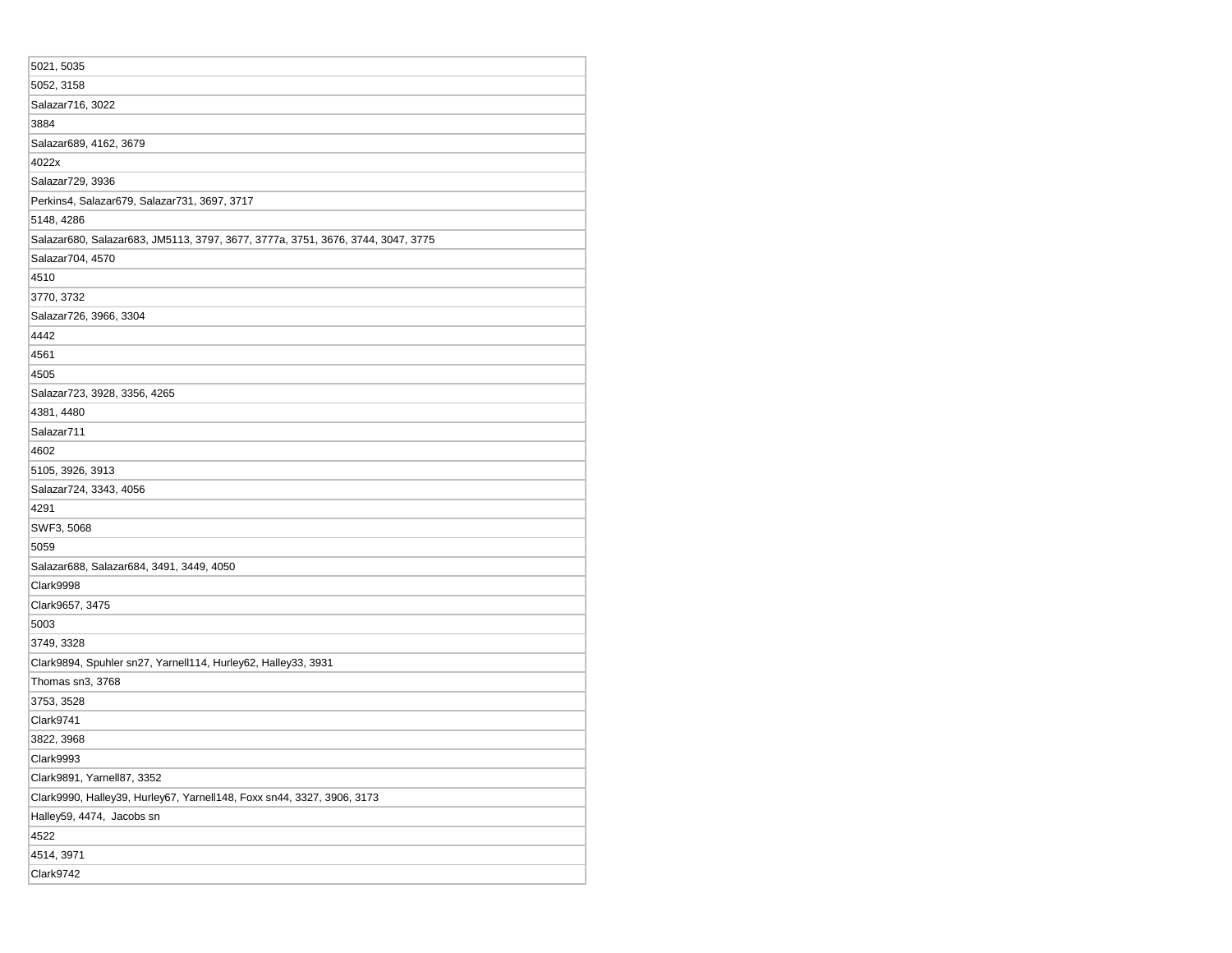| 5023, Foxx sn45                                                 |
|-----------------------------------------------------------------|
| 4236                                                            |
| Foxx sn46, Thomas sn4                                           |
| Clark9943, 4504, 4420, 4007                                     |
| 3825                                                            |
| 3664                                                            |
| Clark9619, 3937, 3425                                           |
| Clark9739, Hurley28, 3720, 4415                                 |
| 3273                                                            |
| 4261, 3761, 4419                                                |
| 5129                                                            |
| 4248, 3923                                                      |
| 5159                                                            |
| 3286                                                            |
| 5057, 3633                                                      |
| 5004, 3160                                                      |
| 3104                                                            |
| Clark9705a                                                      |
| Clark9705b, 4150                                                |
| 3456, 4318                                                      |
| 5001, 4059                                                      |
| 4329                                                            |
| 5047                                                            |
| 3407, 3844, 3834                                                |
| 4457, 3698, 3059                                                |
| 5158, 3784                                                      |
| 3391, 3501                                                      |
| Foxx sn47, 3540, 3379                                           |
| Foxx sn48, 3721, 3694                                           |
| 5107, 5117                                                      |
| 3499                                                            |
| 3581, 3693                                                      |
| 5145, 5038, 3530, 3525b, 3755                                   |
| Foxx sn49, 4021                                                 |
| 3385, 3623                                                      |
| 5150, 3548, 3754                                                |
| 4241, 4022                                                      |
| 3591a, 3591b                                                    |
| Jacobs sn12                                                     |
| 3295, 3647                                                      |
| Clark9910, Spuhler sn28, 3845                                   |
| 3579, 3737                                                      |
| Clark9588, Hurley70, Dodge sn10, Spuhler sn29, 4096, 4470, 3452 |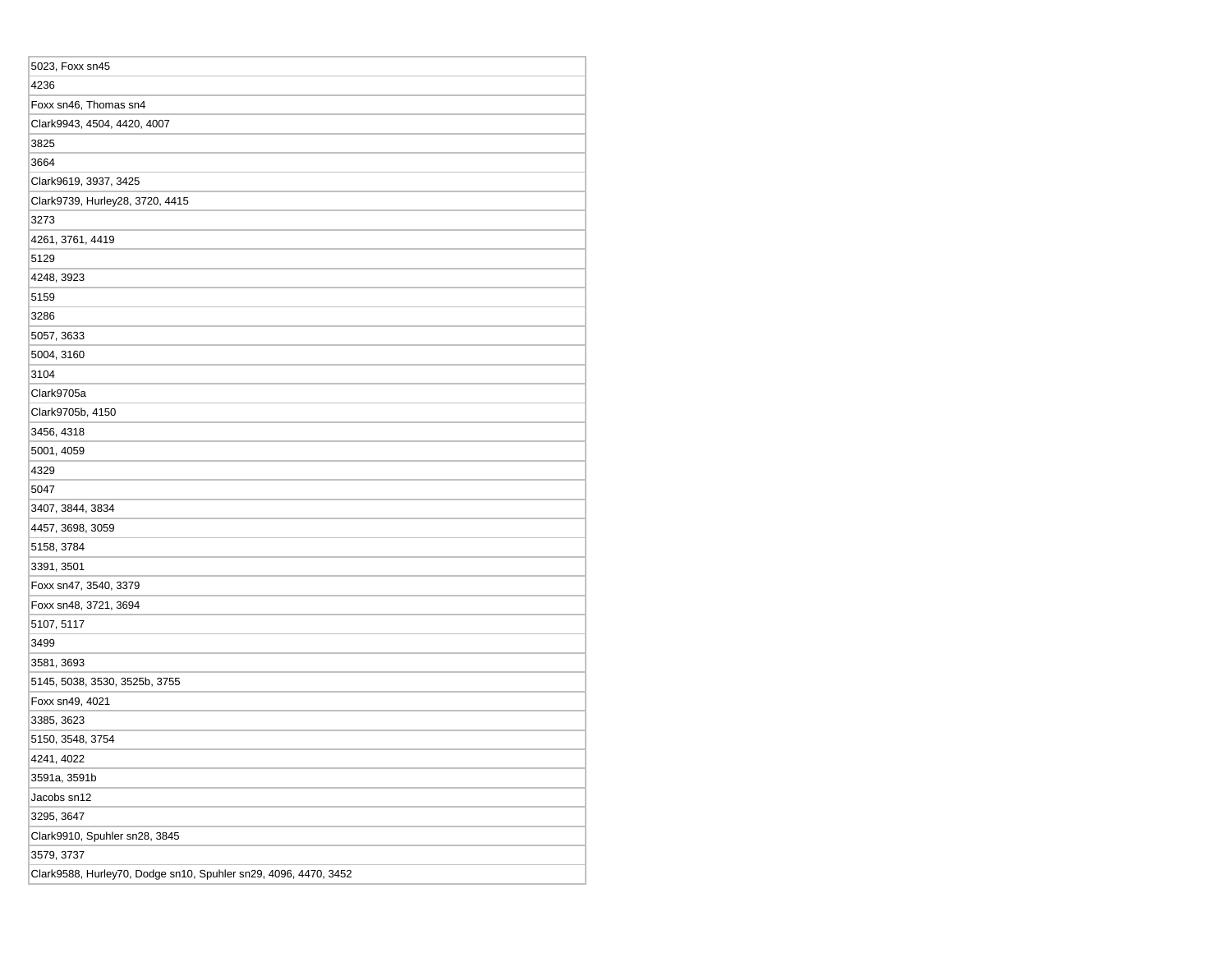| Clark9769, Hurley46, 3595, 4452                        |
|--------------------------------------------------------|
| 3742                                                   |
| Clark9667, Clark9578, Hurley32, Dodge sn11, 3127, 3450 |
| Clark9572, Spuhler sn30, Sholly sn13, 3378             |
| Clark9985, 3531                                        |
| Halley50a, 5149                                        |
| Clark9754, Halley50b, 3275, 3631, 3576                 |
| 5070                                                   |
| 3787, 3601                                             |
| Clark9752, Hurley24, 3615, 3867                        |
| Jacobs sn13                                            |
| Clark9626, 3067, 3562, 3700                            |
| Foxx sn50, 4026                                        |
| 4354                                                   |
| 3827, 3709                                             |
| Clark9768, 3630, 3747, 3019, 3764                      |
| Halley44, 3192, 3076                                   |
| Clark9788, 3578, 3718                                  |
| 4569, 4242                                             |
| Perkins12, 3390                                        |
| Clark9565, Hurley75, King sn, Dodge sn12, 3960, 3397   |
| Clark9755, Hurley68, Sholly sn14, 4385, 3959, 3518     |
| Clark9631, Hurley66, 3453, 3262, 3620                  |
| Clark9761, 3266, 3585                                  |
| Clark9824, Hurley1, 3451, 3686, 3800, 3037             |
| 3818, 3193, 3728                                       |
| 3281                                                   |
| Spuhler sn31                                           |
| Clark9825, 3256                                        |
| Clark9647, Dodge sn13, 3148, 3368                      |
| Clark9908                                              |
| Clark9675, Perkins7                                    |
| Clark9795, 4071                                        |
| 3590, 4206                                             |
| Clark9682, Dodge sn14, 3558, 3628a, 3628b, 5006, 5007  |
| Clark9796, Perkins11, 5030, 3412                       |
| Clark9762                                              |
| 4028                                                   |
| 3497a                                                  |
| Clark9730, 3493                                        |
| Clark9712, 4472, 4479                                  |
| Clark9860, Halley27, Foxx sn51                         |
| Clark9592, 3457                                        |